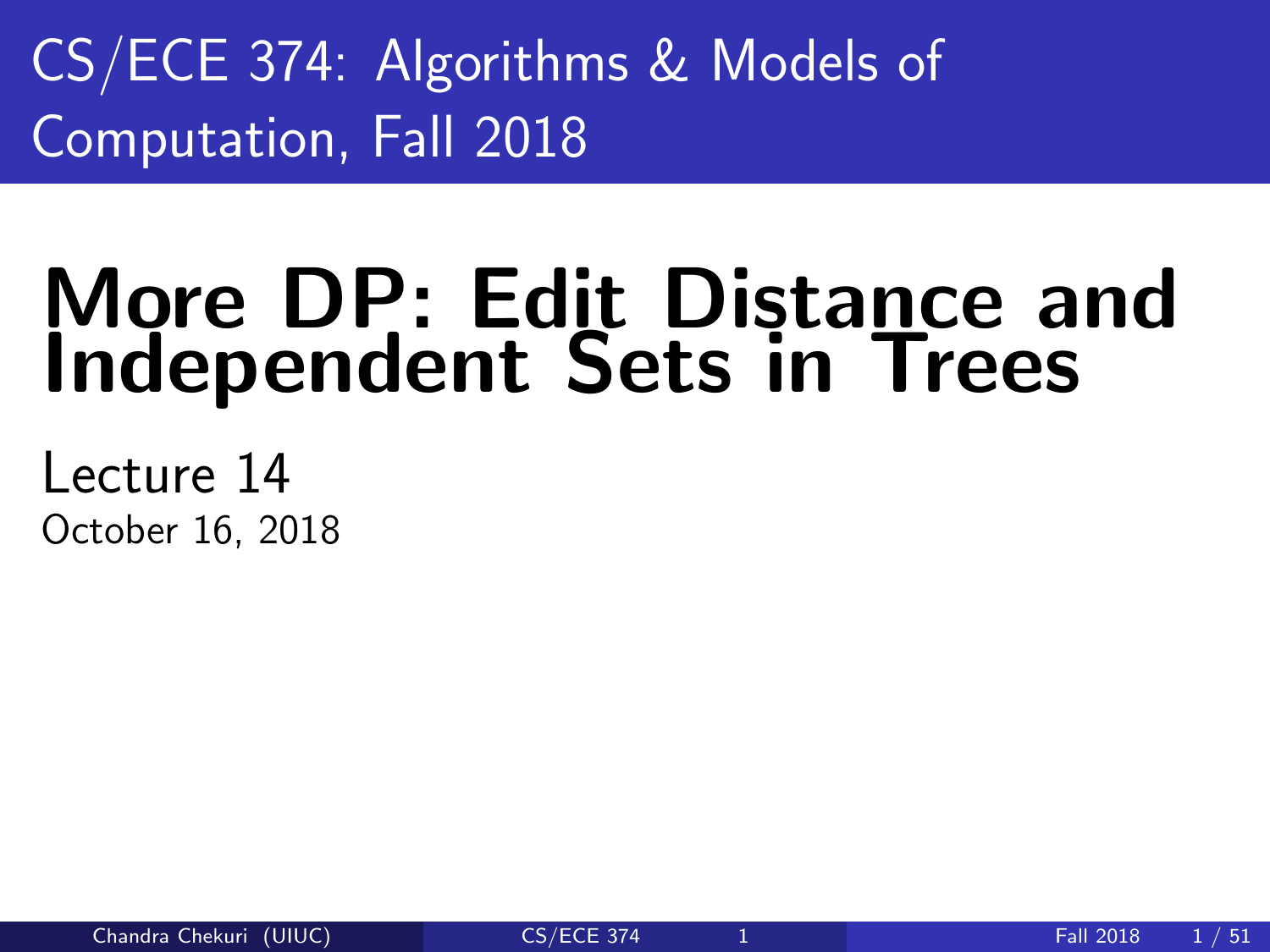## How many subproblems?

Consider computing  $f(x, y)$  by recursive function + memoization.

$$
f(x,y) = \sum_{i=1}^{x+y-1} x * f(x+y-i, i-1),
$$
  
 
$$
f(0,y) = y \qquad f(x,0) = x.
$$

How many distinct subproblems when computing  $f(n, n)$ ?

- $(A)$   $O(n)$  $(B)$   $O(n \log n)$
- $(C)$   $O(n^2)$
- $(D)$   $O(n^3)$

(E) The function is ill defined - it can not be computed.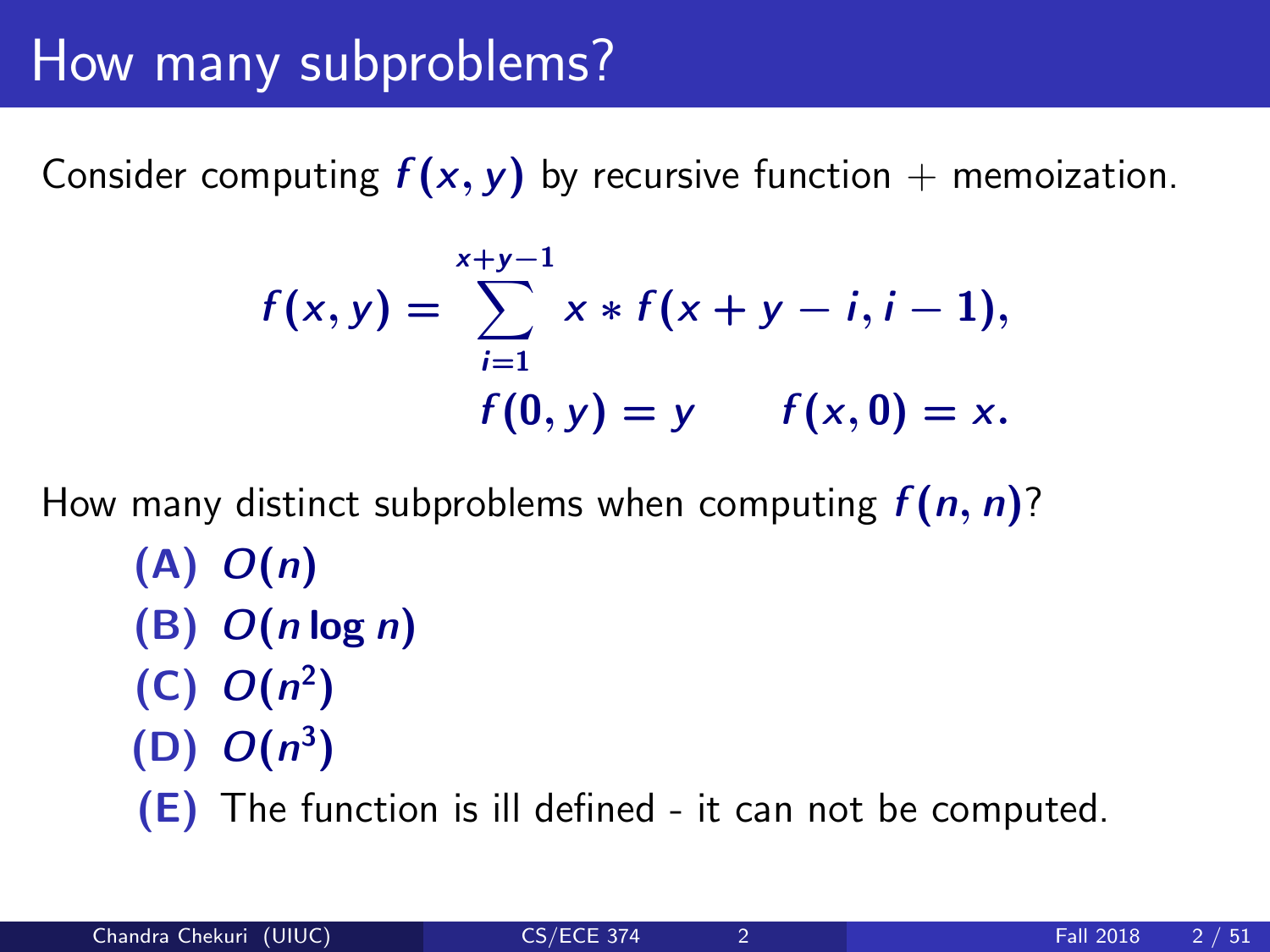# What is the running time for each subproblem?

Consider computing  $f(x, y)$  by recursive function + memoization.

$$
f(x,y) = \sum_{i=1}^{x+y-1} x * f(x+y-i, i-1),
$$
  
 
$$
f(0,y) = y \qquad f(x,0) = x.
$$

The worst-case time to evaluate the output of a subproblem given values for its recursive subproblems when computing  $f(n, n)$  is:

 $(A)$   $O(n)$  $(B)$   $O(n \log n)$  $(C)$   $O(n^2)$  $(D)$   $O(n^3)$ (E) The function is ill defined - it can not be computed.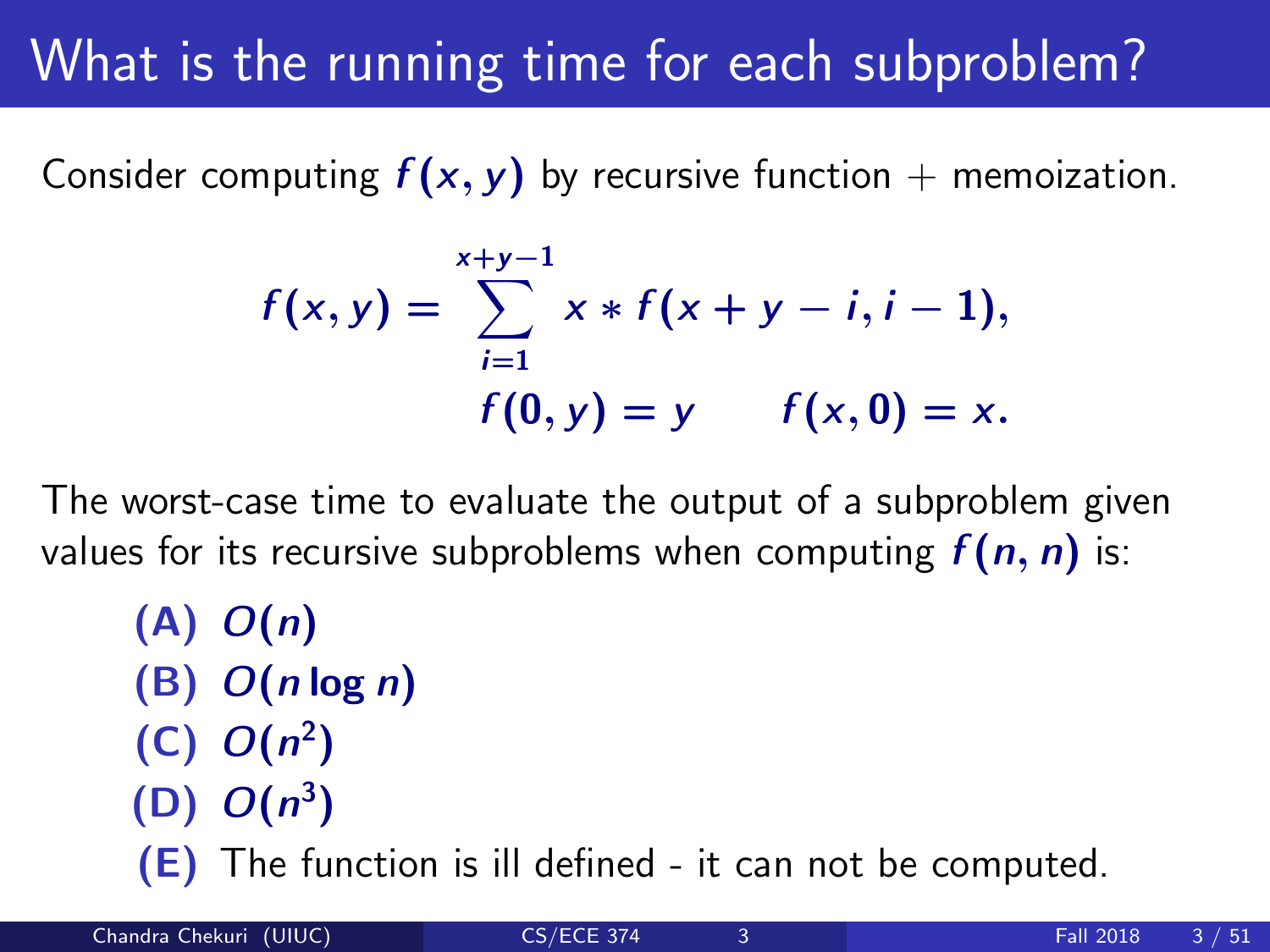## What is the total running time?

Consider computing  $f(x, y)$  by recursive function + memoization.

$$
f(x,y) = \sum_{i=1}^{x+y-1} x * f(x+y-i, i-1),
$$
  
 
$$
f(0,y) = y \qquad f(x,0) = x.
$$

The resulting algorithm when computing  $f(n, n)$  would take:  $(A)$   $O(n)$  $(B)$   $O(n \log n)$  $(C)$   $O(n^2)$  $(D)$   $O(n^3)$ (E) The function is ill defined - it can not be computed.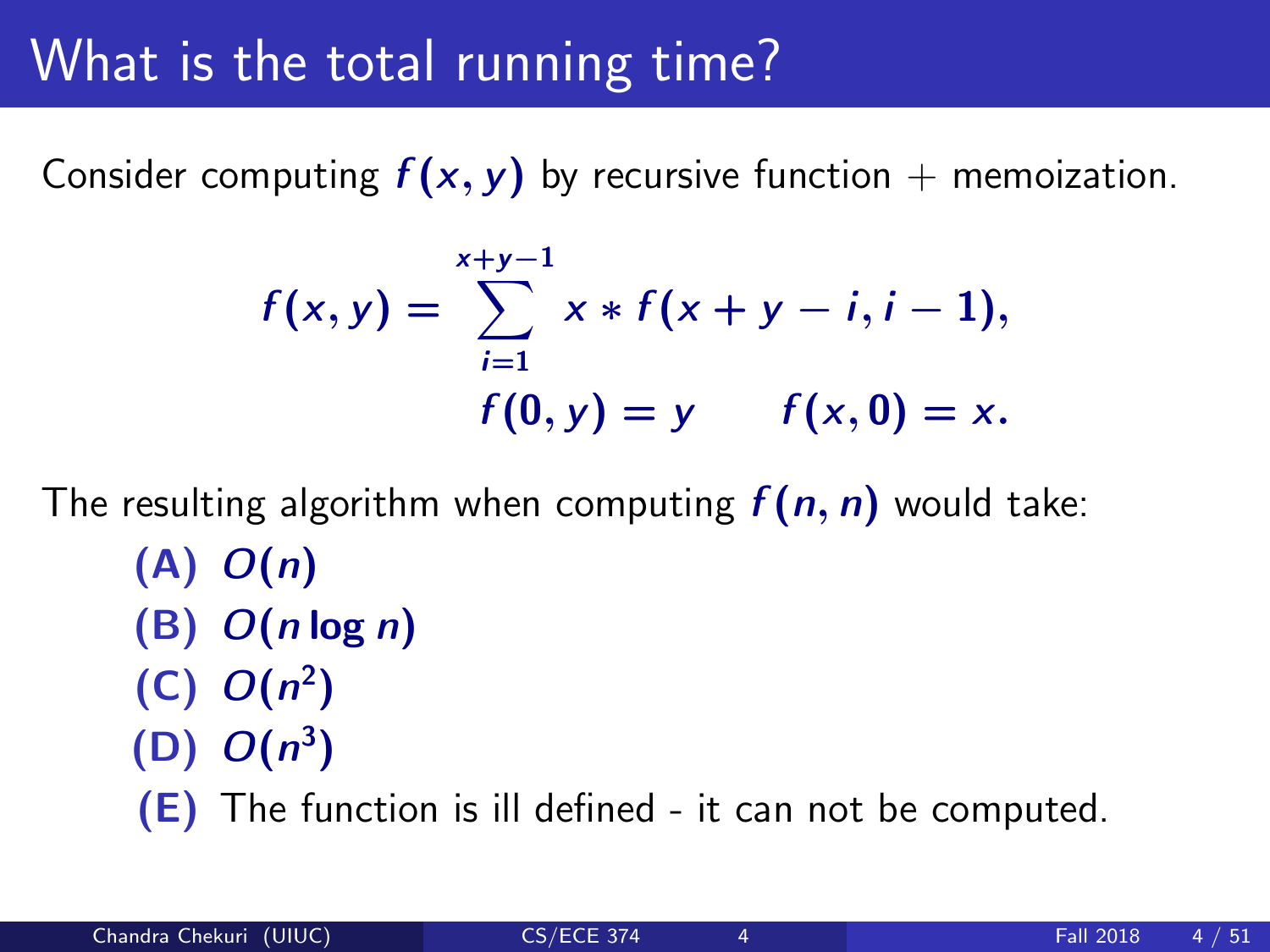# Recipe for Dynamic Programming

- $\bullet$  Develop a recursive backtracking style algorithm  $\mathcal A$  for given problem.
- **2** Identify *structure* of subproblems generated by  $\mathcal A$  on an instance I of size **n** 
	- **O** Estimate number of different subproblems generated as a function of  $\boldsymbol{n}$ . Is it polynomial or exponential in  $\boldsymbol{n}$ ?
	- **2** If the number of problems is "small" (polynomial) then they typically have some "clean" structure.
- <sup>3</sup> Rewrite subproblems in a compact fashion.
- Rewrite recursive algorithm in terms of notation for subproblems.
- **Convert to iterative algorithm by bottom up evaluation in an** appropriate order.
- <sup>6</sup> Optimize further with data structures and/or additional ideas.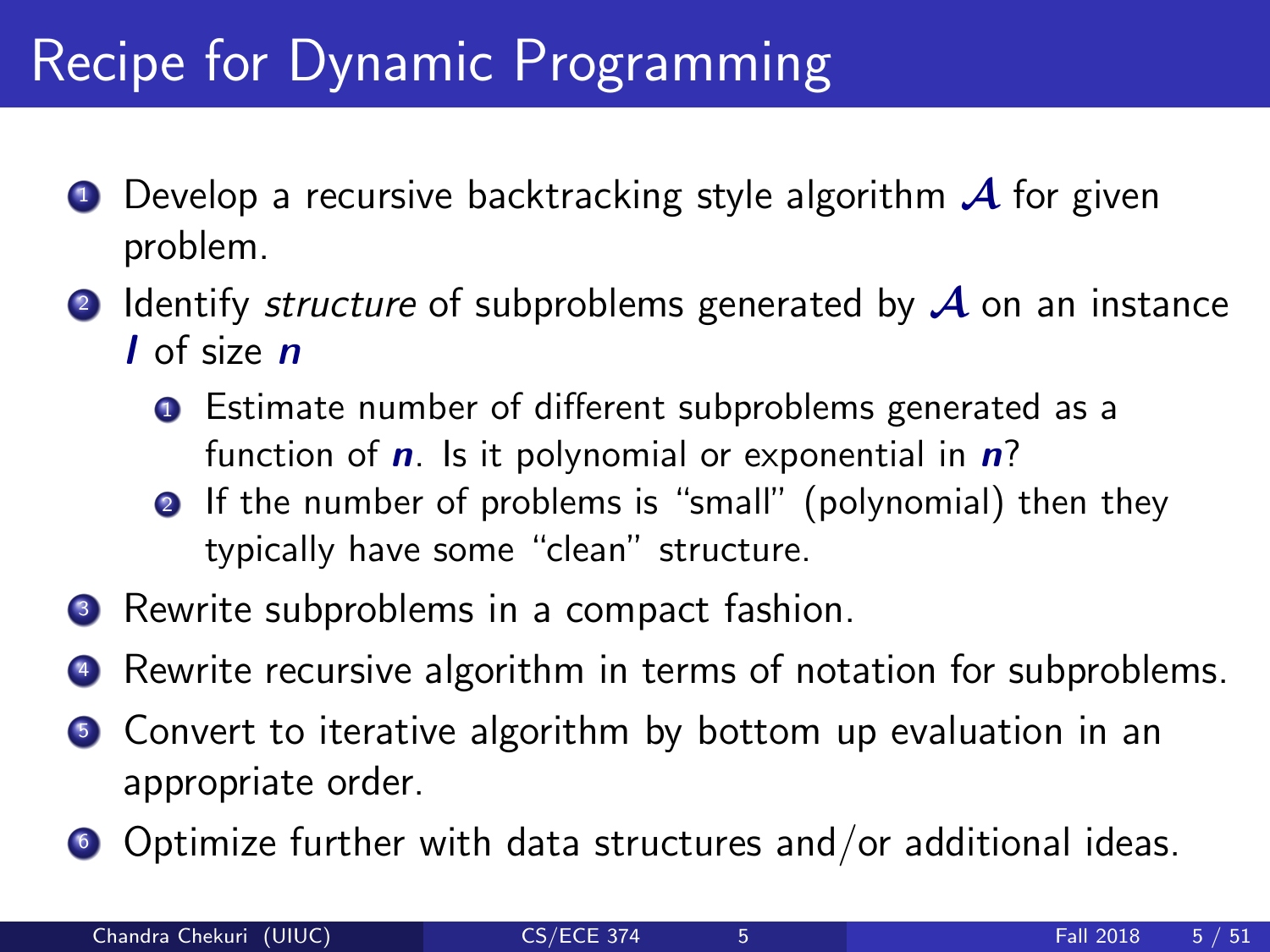## A variation

Input A string  $w \in \mathbf{\Sigma}^*$  and access to a language  $L \subseteq \mathbf{\Sigma}^*$  via function IsStringinL(string  $x$ ) that decides whether x is in  $L$ , and non-negative integer  $k$ Goal Decide if  $w \in L^k$  using **IsStringinL**(string x) as a black box sub-routine

#### Example

Suppose L is *English* and we have a procedure to check whether a string/word is in the **English** dictionary.

- Is the string "isthisanenglishsentence" in *English*<sup>5</sup>?
- Is the string "isthisanenglishsentence" in *English*<sup>4</sup>?
- Is "asinineat" in *English*<sup>2</sup>?
- Is "asinineat" in *English*<sup>4</sup>?
- Is "zibzzzad" in English<sup>1</sup>?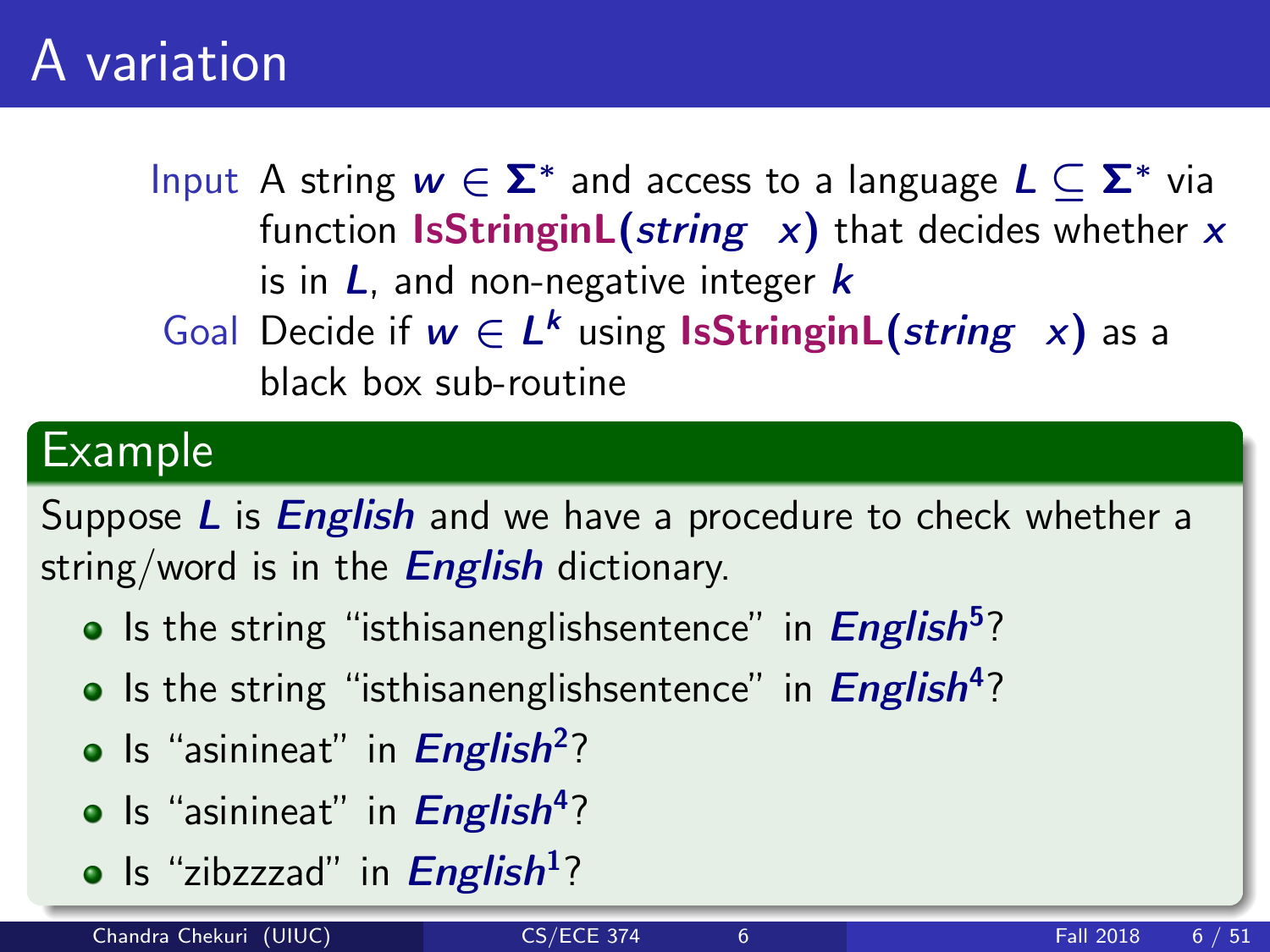### Recursive Solution

When is  $w \in L^k$ ?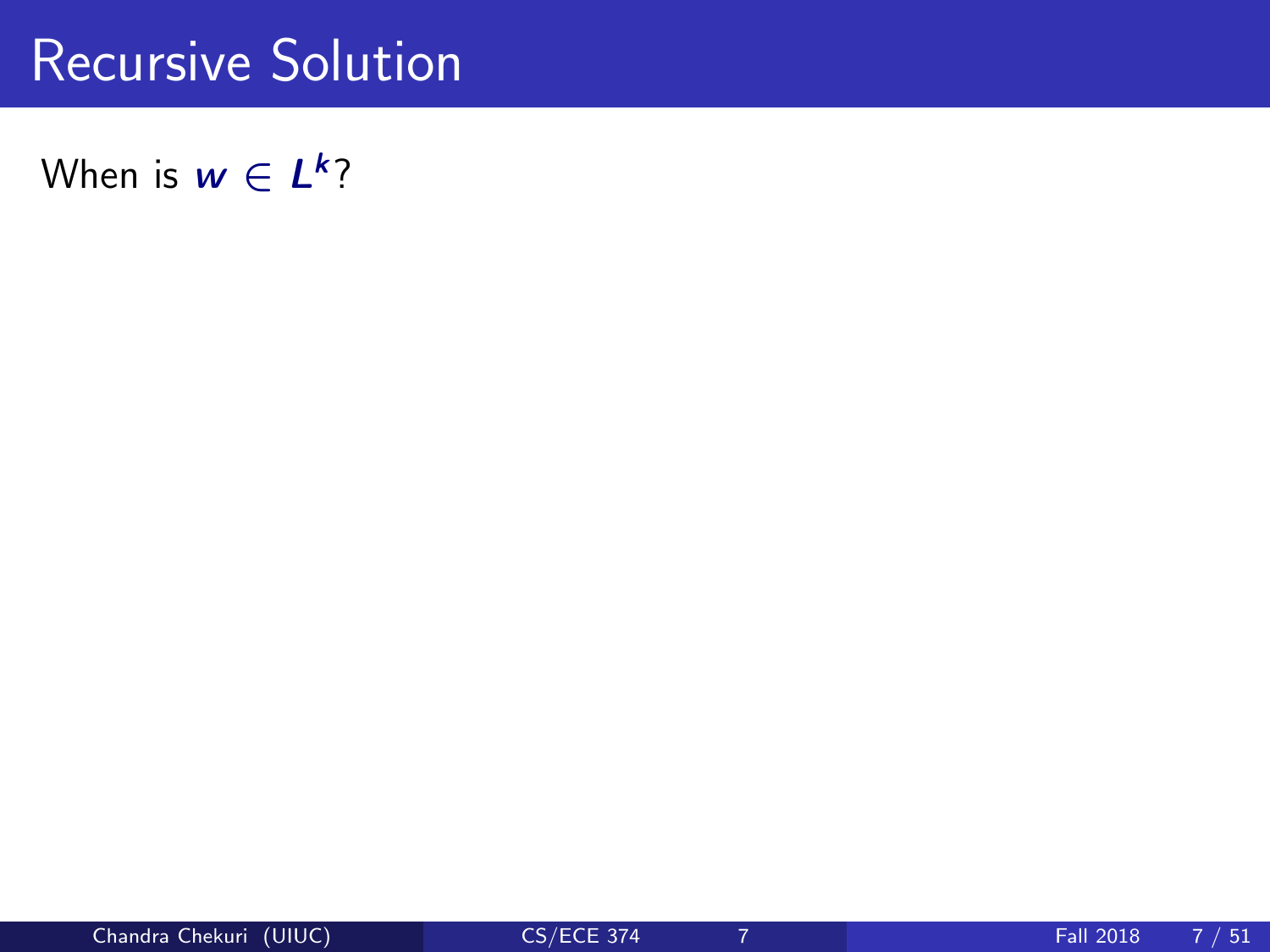### Recursive Solution

When is  $w \in L^k$ ?  $k = 0$ :  $w \in L^k$  iff  $w = \epsilon$  $k=1$ :  $w \in L^k$  iff  $w \in L$  $k > 1$ :  $w \in L^k$  if  $w = uv$  with  $u \in L$  and  $v \in L^{k-1}$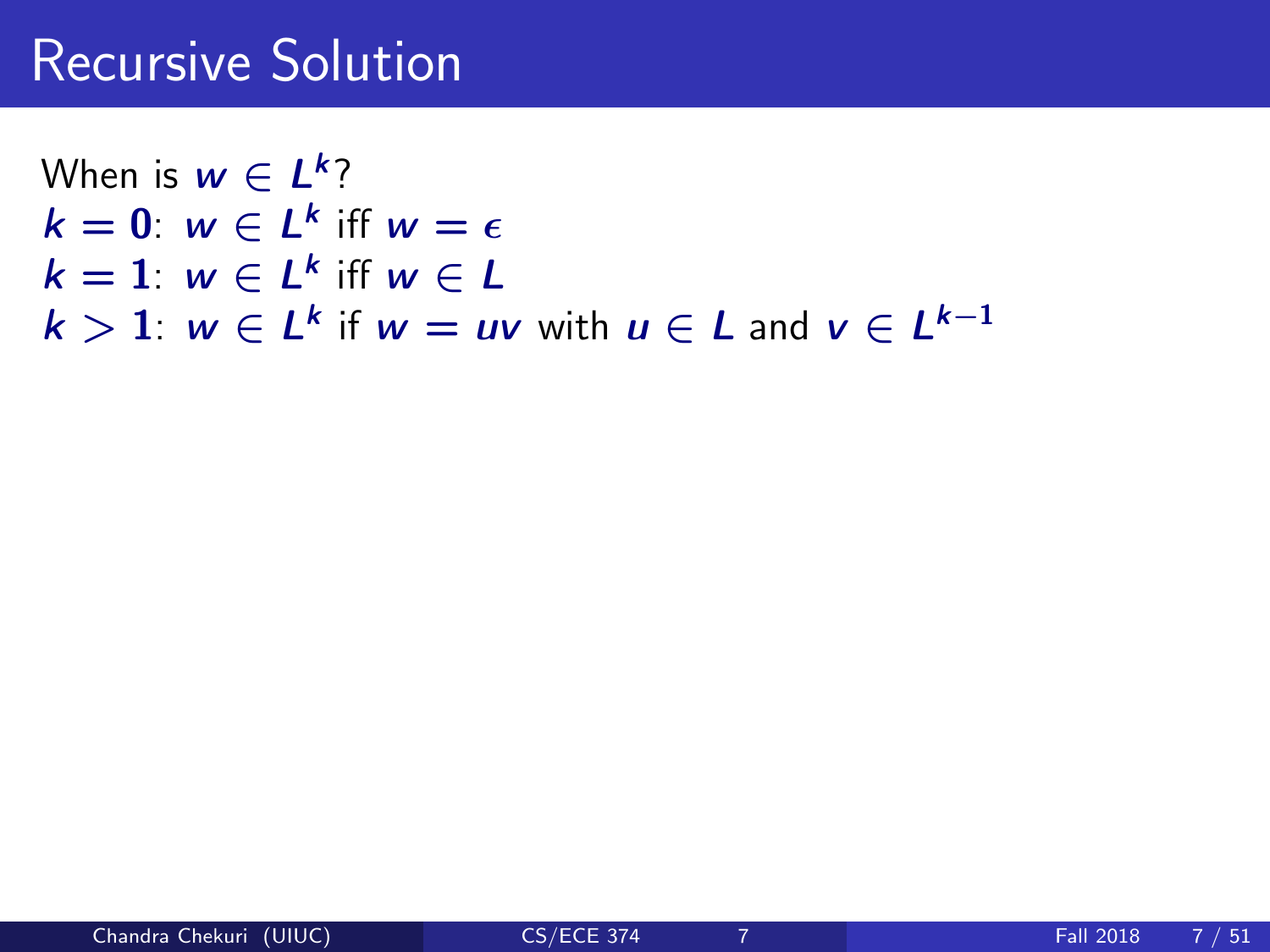### Recursive Solution

```
When is w \in L^k?
k = 0: w \in L^k iff w = \epsilonk=1: w \in L^k iff w \in Lk > 1: w \in L^k if w = uv with u \in L and v \in L^{k-1}Assume w is stored in array A[1..n]IsStringinLk(A[1..n], k):
    If (k = 0)If (n = 0) Output YES
        Else Ouput NO
    If (k = 1)Output IsStringinL(A[1..n])
    Else
        For (i = 1 to n - 1) do
             If (IsStringinL(A[1..i]) and IsStringinLk(A[i + 1..n], k - 1))
                 Output YES
```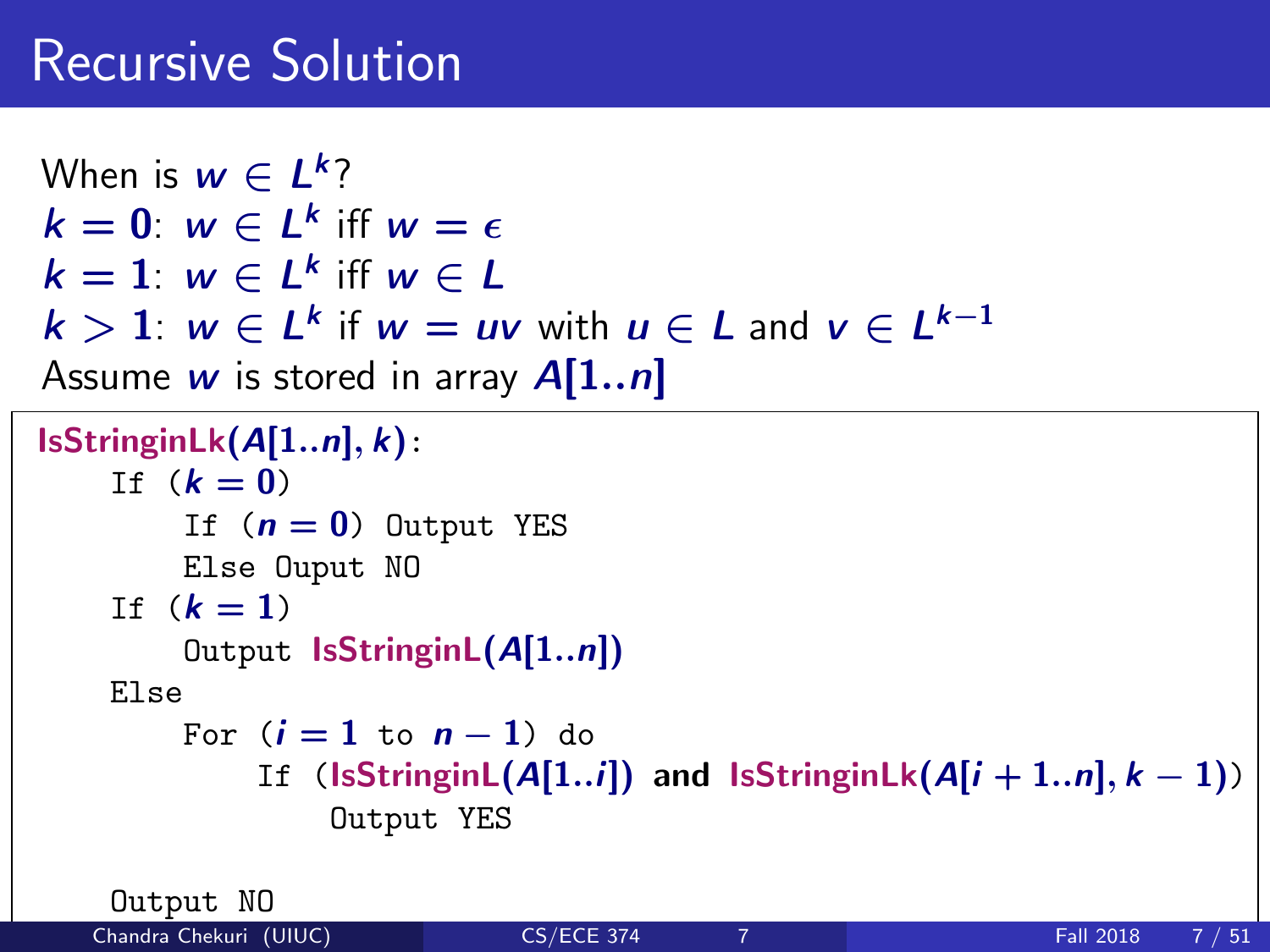```
IsStringinLk(A[1..n], k):
    If (k = 0)If (n = 0) Output YES
        Else Ouput NO
    If (k = 1)Output IsStringinL(A[1..n])
    Else
        For (i = 1 to n - 1) do
             If (IsStringinL(A[1..i]) and IsStringinLk(A[i + 1..n], k - 1))
                 Output YES
    Output NO
```
• How many distinct sub-problems are generated by  $IsStringinLk(A[1..n], k)?$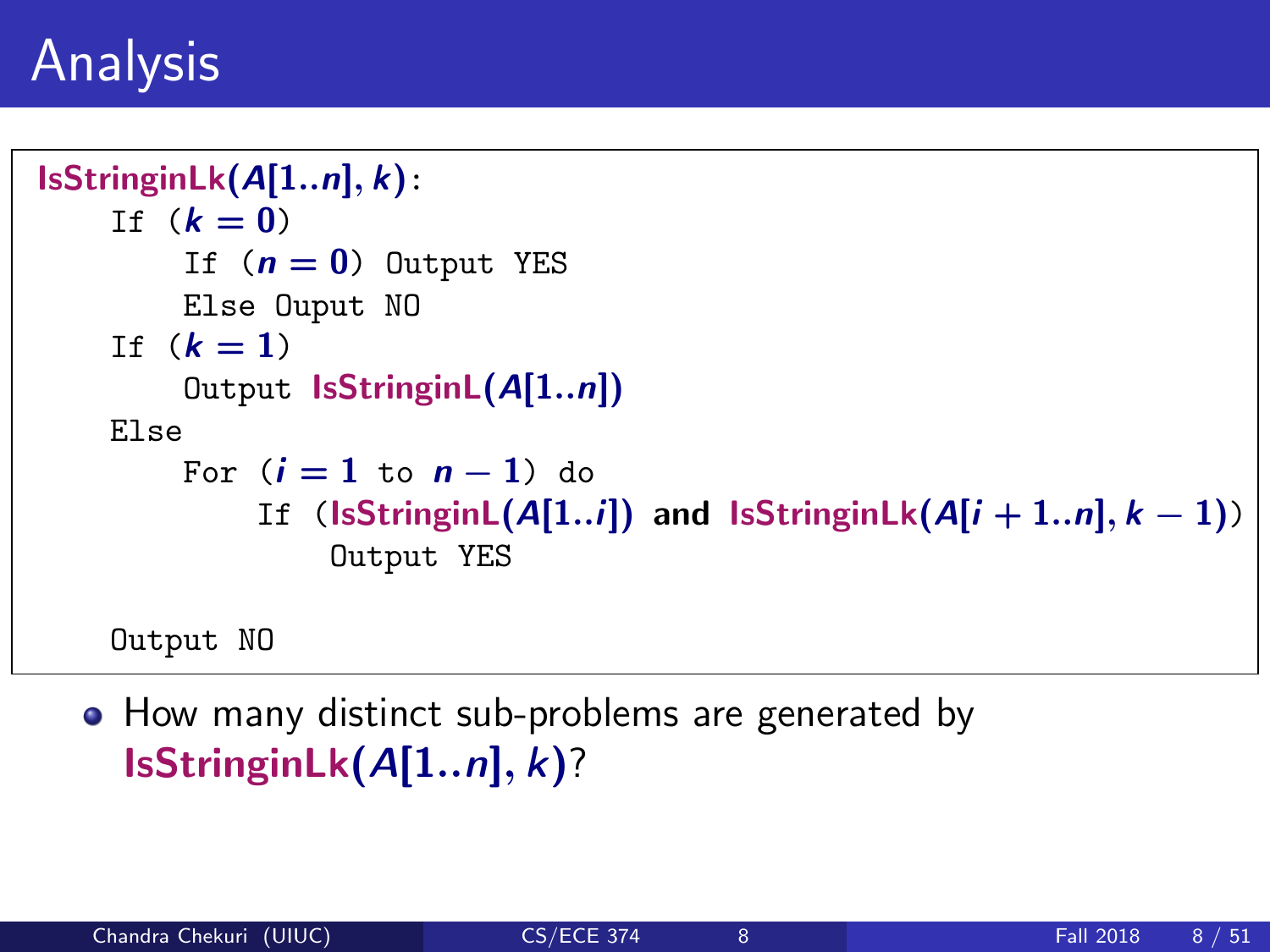```
IsStringinLk(A[1..n], k):
    If (k = 0)If (n = 0) Output YES
        Else Ouput NO
    If (k = 1)Output IsStringinL(A[1..n])
    Else
        For (i = 1 to n - 1) do
             If (IsStringinL(A[1..i]) and IsStringinLk(A[i + 1..n], k - 1))
                 Output YES
    Output NO
```
• How many distinct sub-problems are generated by IsStringinLk( $A[1..n], k$ )?  $O(nk)$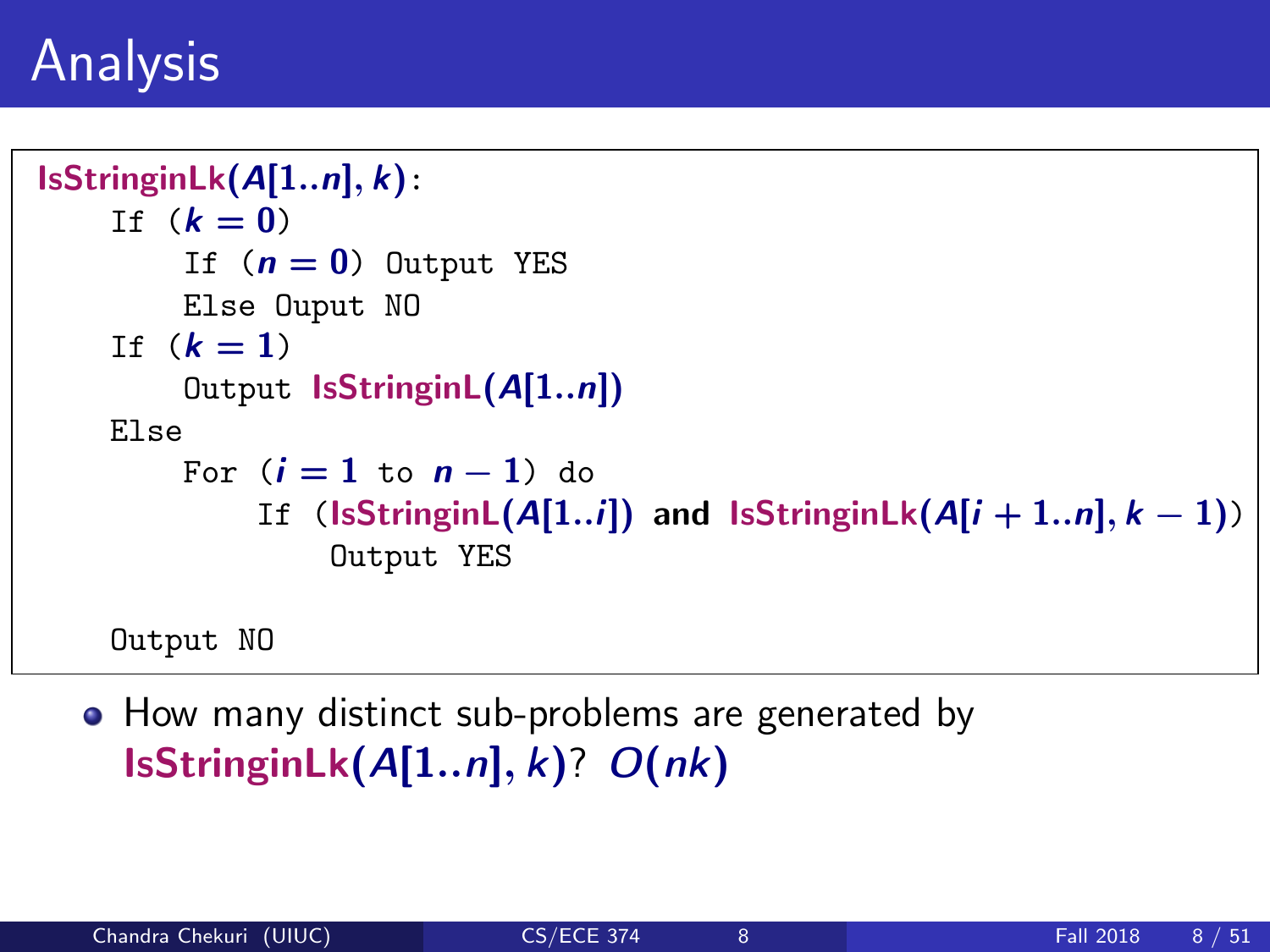```
IsStringinLk(A[1..n], k):
    If (k = 0)If (n = 0) Output YES
        Else Ouput NO
    If (k = 1)Output IsStringinL(A[1..n])
    Else
        For (i = 1 to n - 1) do
             If (IsStringinL(A[1..i]) and IsStringinLk(A[i + 1..n], k - 1))
                 Output YES
```
- How many distinct sub-problems are generated by IsStringinLk( $A[1..n], k$ )?  $O(nk)$
- How much space?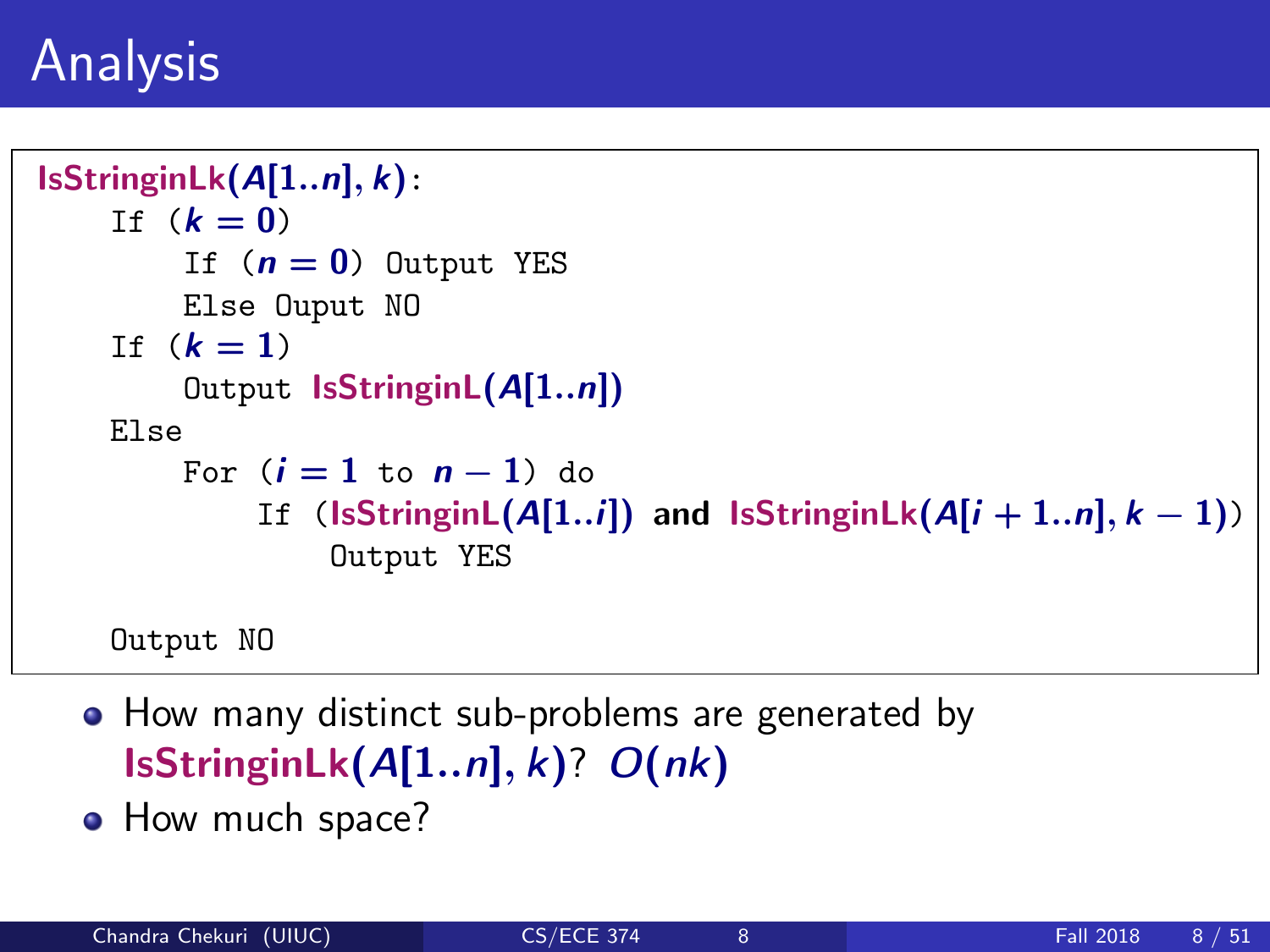```
IsStringinLk(A[1..n], k):
    If (k = 0)If (n = 0) Output YES
        Else Ouput NO
    If (k = 1)Output IsStringinL(A[1..n])
    Else
        For (i = 1 to n - 1) do
             If (IsStringinL(A[1..i]) and IsStringinLk(A[i + 1..n], k - 1))
                 Output YES
```
- How many distinct sub-problems are generated by IsStringinLk( $A[1..n], k$ )?  $O(nk)$
- $\bullet$  How much space?  $O(nk)$  pause
- Running time?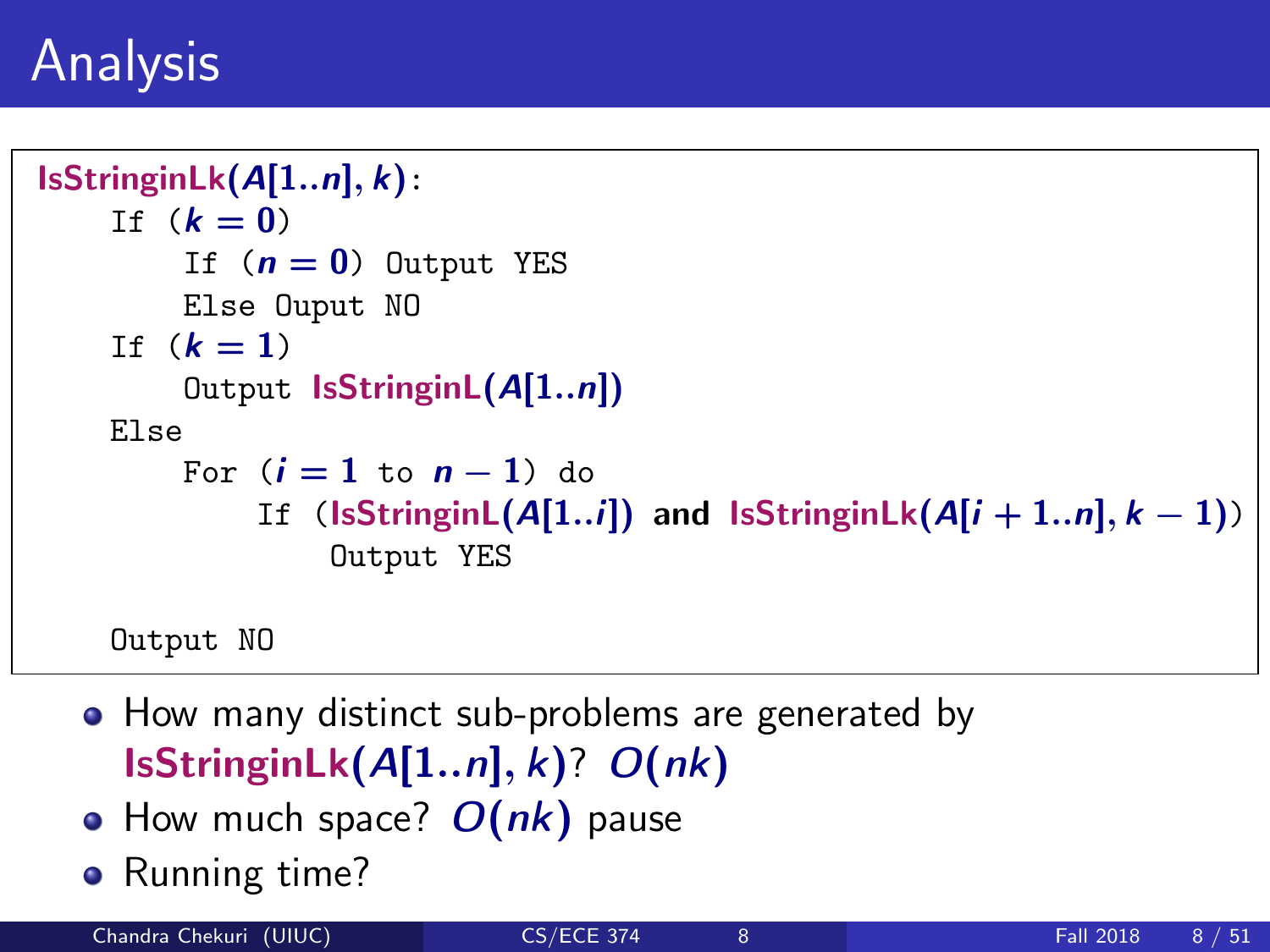```
IsStringinLk(A[1..n], k):
    If (k = 0)If (n = 0) Output YES
        Else Ouput NO
    If (k = 1)Output IsStringinL(A[1..n])
    Else
        For (i = 1 to n - 1) do
             If (IsStringinL(A[1..i]) and IsStringinLk(A[i + 1..n], k - 1))
                 Output YES
```
- How many distinct sub-problems are generated by IsStringinLk( $A[1..n], k$ )?  $O(nk)$
- How much space?  $O(nk)$  pause
- Running time?  $O(n^2k)$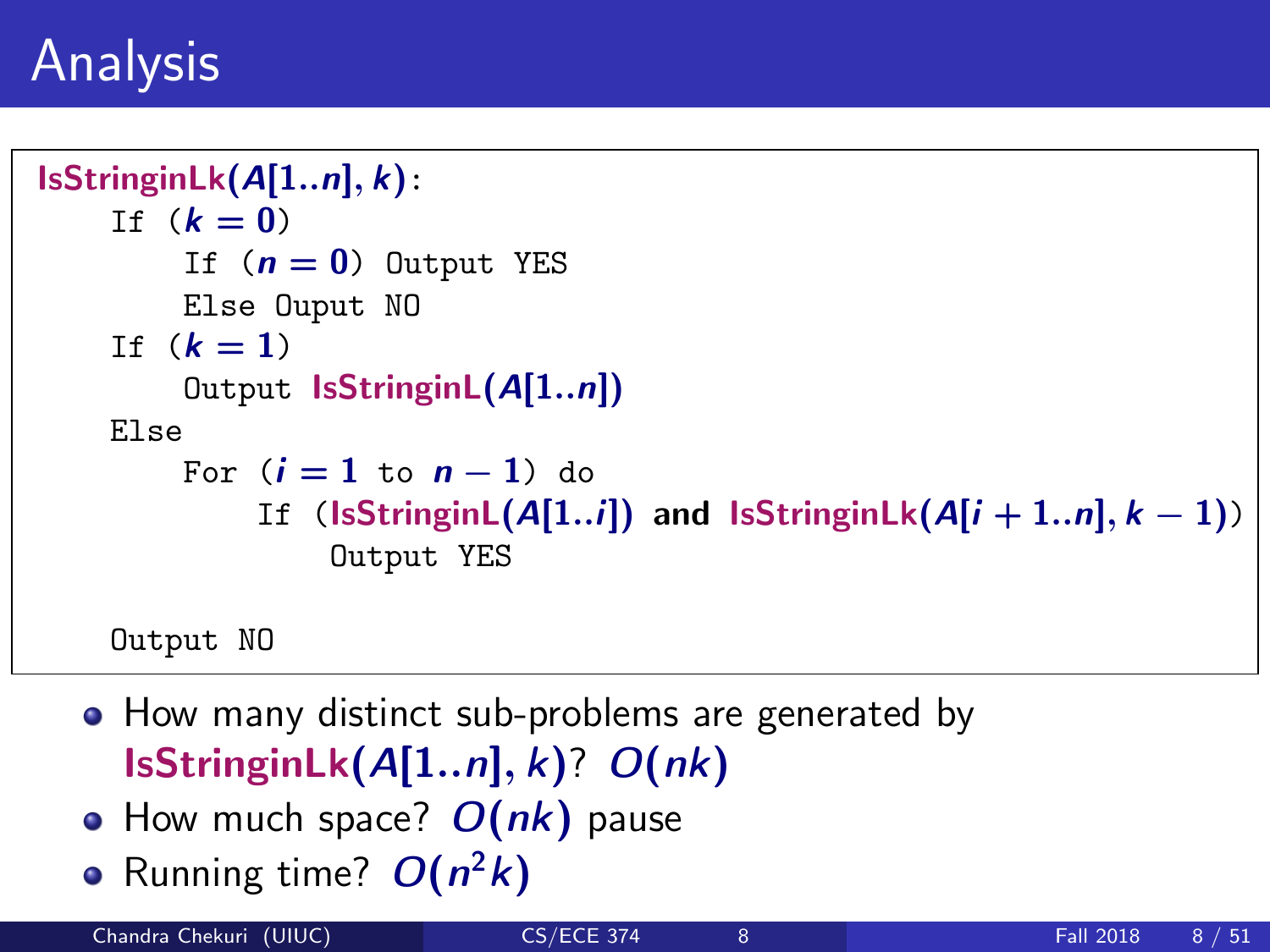### Naming subproblems and recursive equation

 $\mathsf{ISLk}(i,h)$ : a boolean which is  $1$  if  $\mathsf{A}[i..n]$  is in  $\mathsf{L}^h$ ,  $0$  otherwise

Base case:  $ISLk(n + 1, 0) = 1$  interpreting  $A[n + 1..n]$  as  $\epsilon$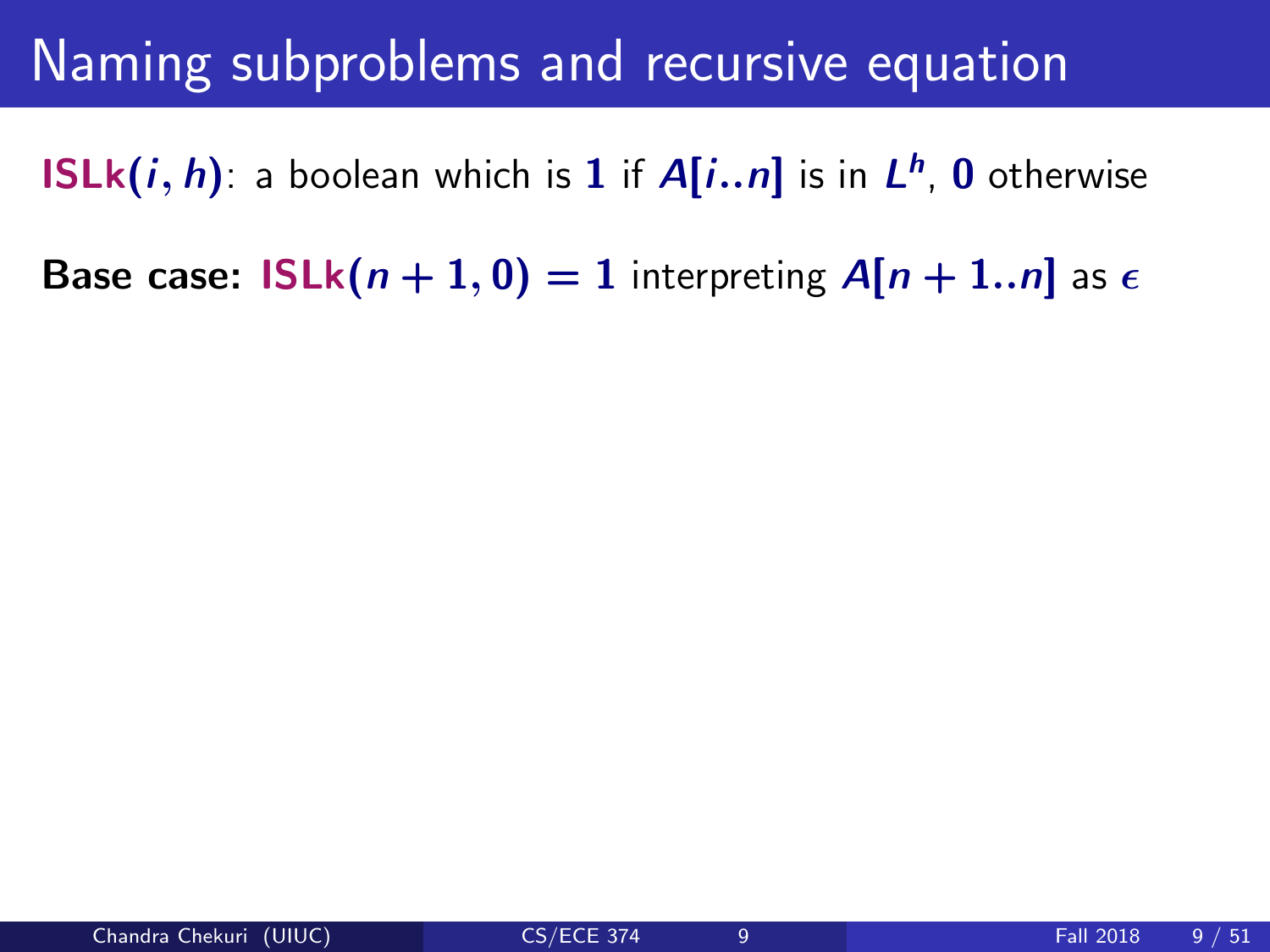## Naming subproblems and recursive equation

 $\mathsf{ISLk}(i,h)$ : a boolean which is  $1$  if  $\mathsf{A}[i..n]$  is in  $\mathsf{L}^h$ ,  $0$  otherwise

Base case:  $ISLk(n + 1, 0) = 1$  interpreting  $A[n + 1..n]$  as  $\epsilon$ 

Recursive relation:

• ISLk $(i, h) = 1$  if  $\exists i < j \le n+1$  such that  $(ISLk(j, h - 1) = 1$  and  $IsStringinL(A[i..(i - 1]) = 1)$ 

• 
$$
ISLk(i, h) = 0
$$
 otherwise

Alternately:

 $ISLk(i, h) = max_{i \leq j \leq n+1} ISLk(j, h-1)$ IsStringinL $(A[i..(j-1)]$ )

Output:  $ISLk(1, k)$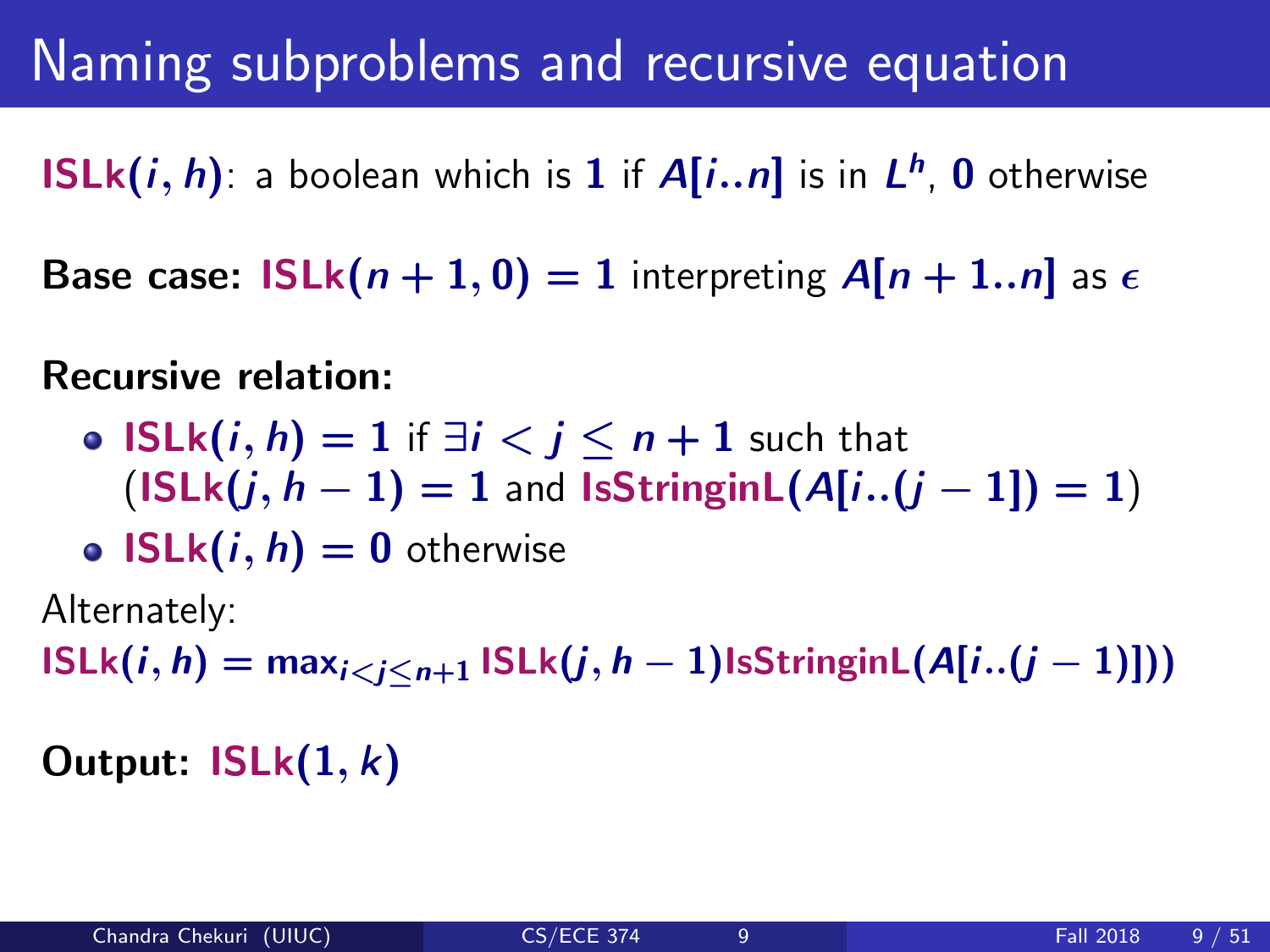### Another variant

**Question:** What if we want to check if  $w \in L^i$  for some  $0 \leq i \leq k$ ? That is, is  $w \in \cup_{i=0}^k L^i$ ?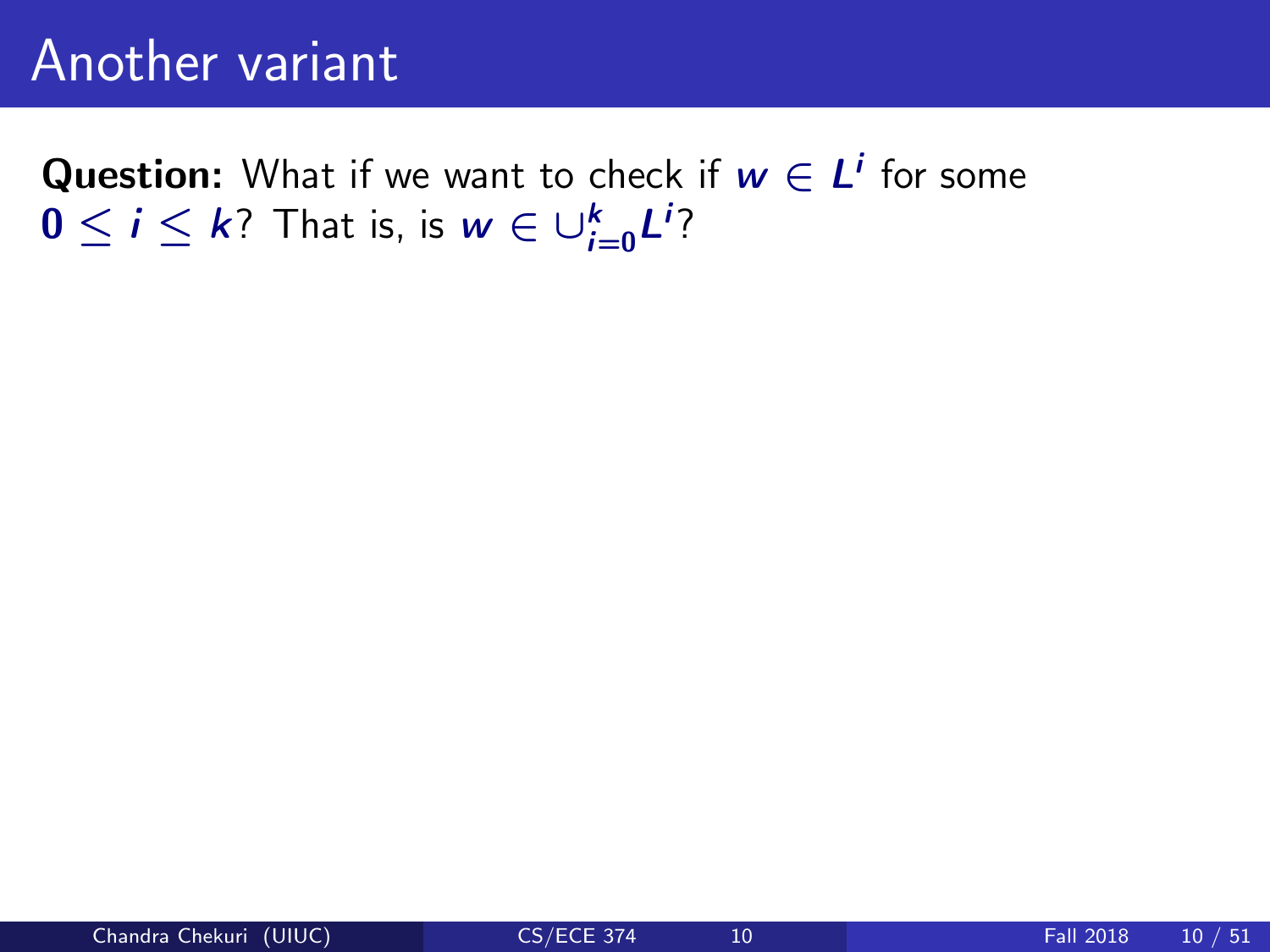

### **Definition**

#### A string is a palindrome if  $w = w^R$ . Examples: I, RACECAR, MALAYALAM, DOOFFOOD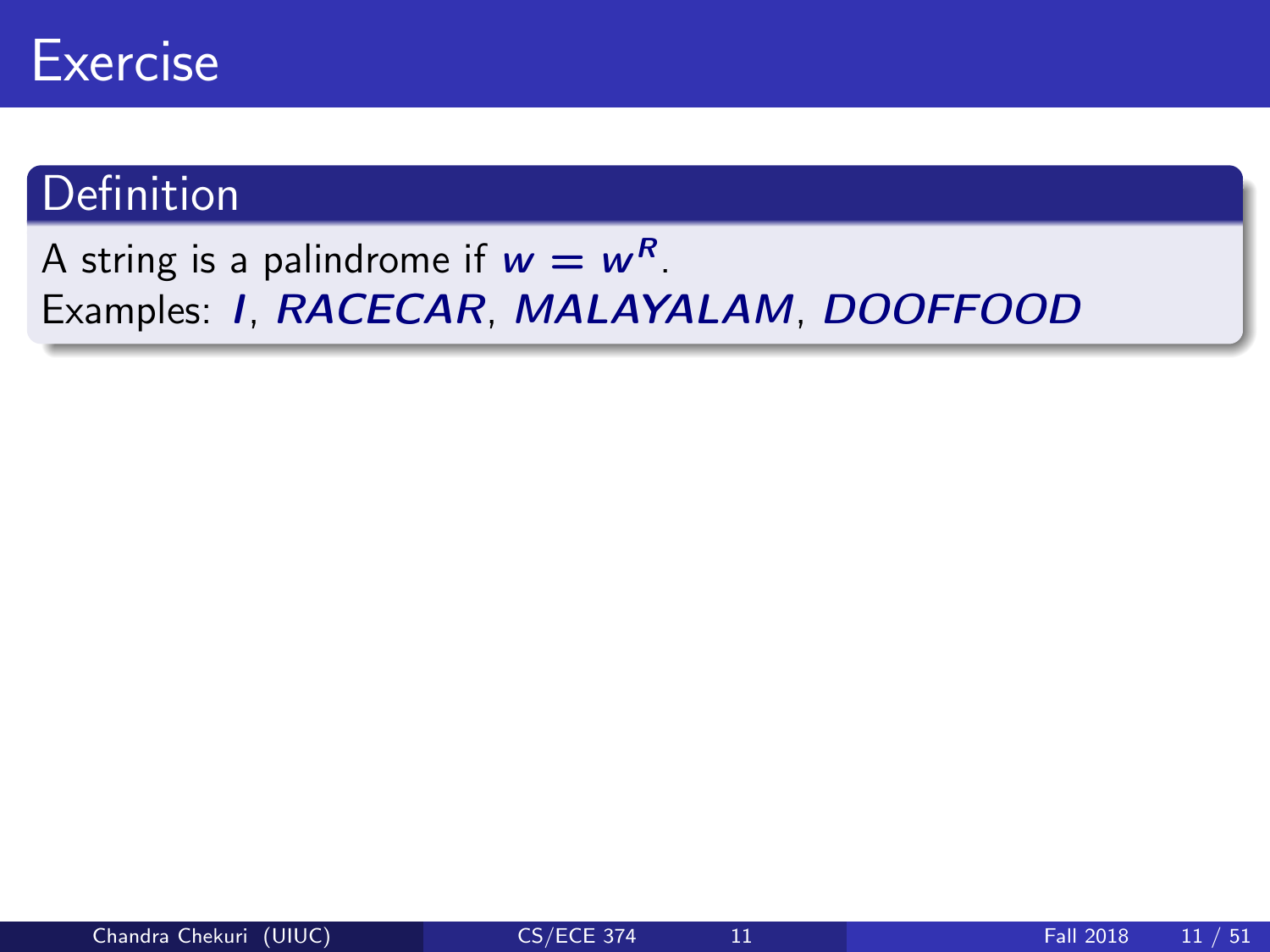### Definition

A string is a palindrome if  $w = w^R$ . Examples: I, RACECAR, MALAYALAM, DOOFFOOD

**Problem:** Given a string  $w$  find the *longest subsequence* of  $w$  that is a palindrome.

#### Example

MAHDYNAMICPROGRAMZLETMESHOWYOUTHEM has MHYMRORMYHM as a palindromic subsequence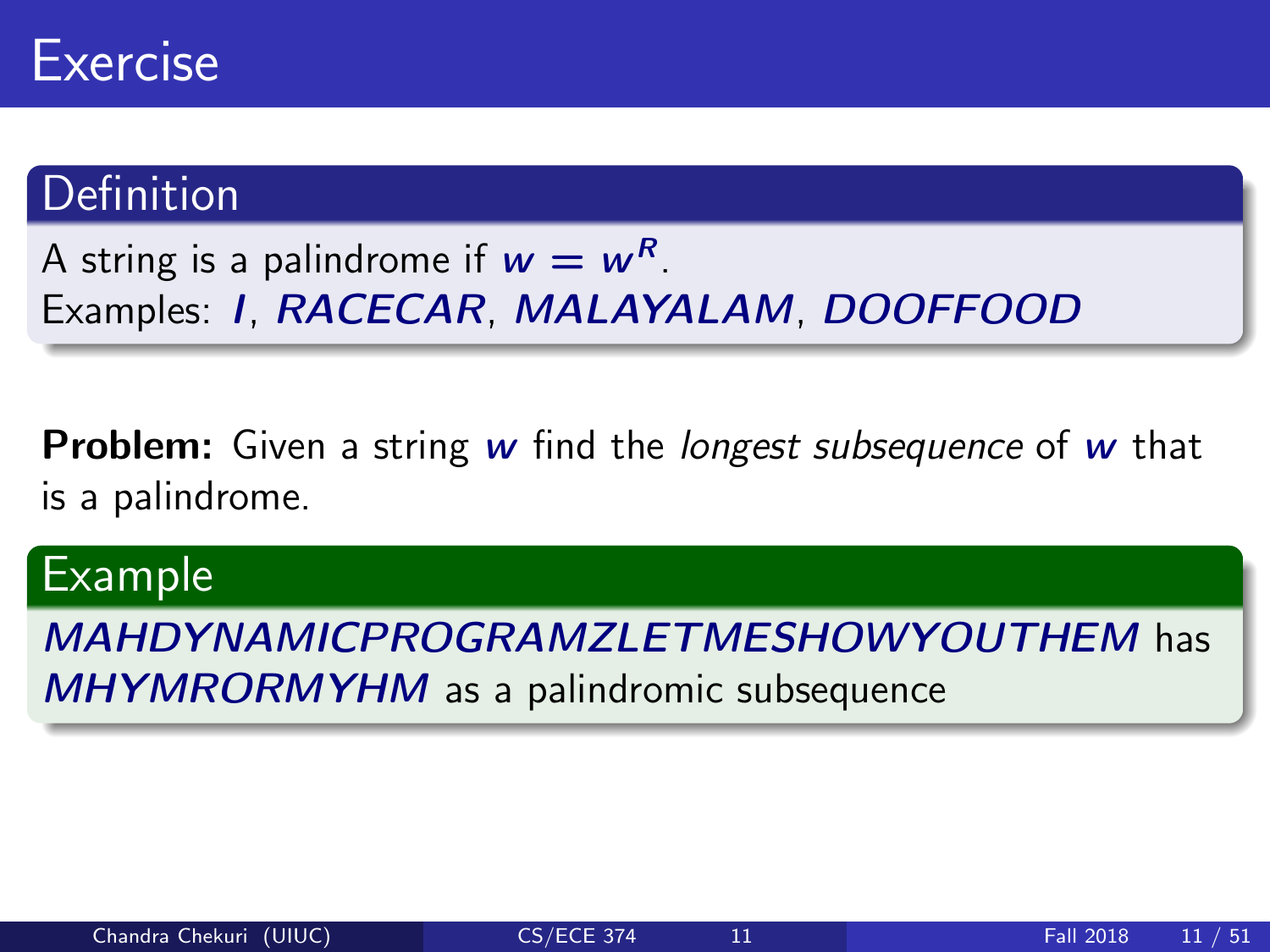#### Assume w is stored in an array  $A[1..n]$

 $LPS(i, j)$ : length of longest palindromic subsequence of  $A[i..j]$ .

Recursive expression/code?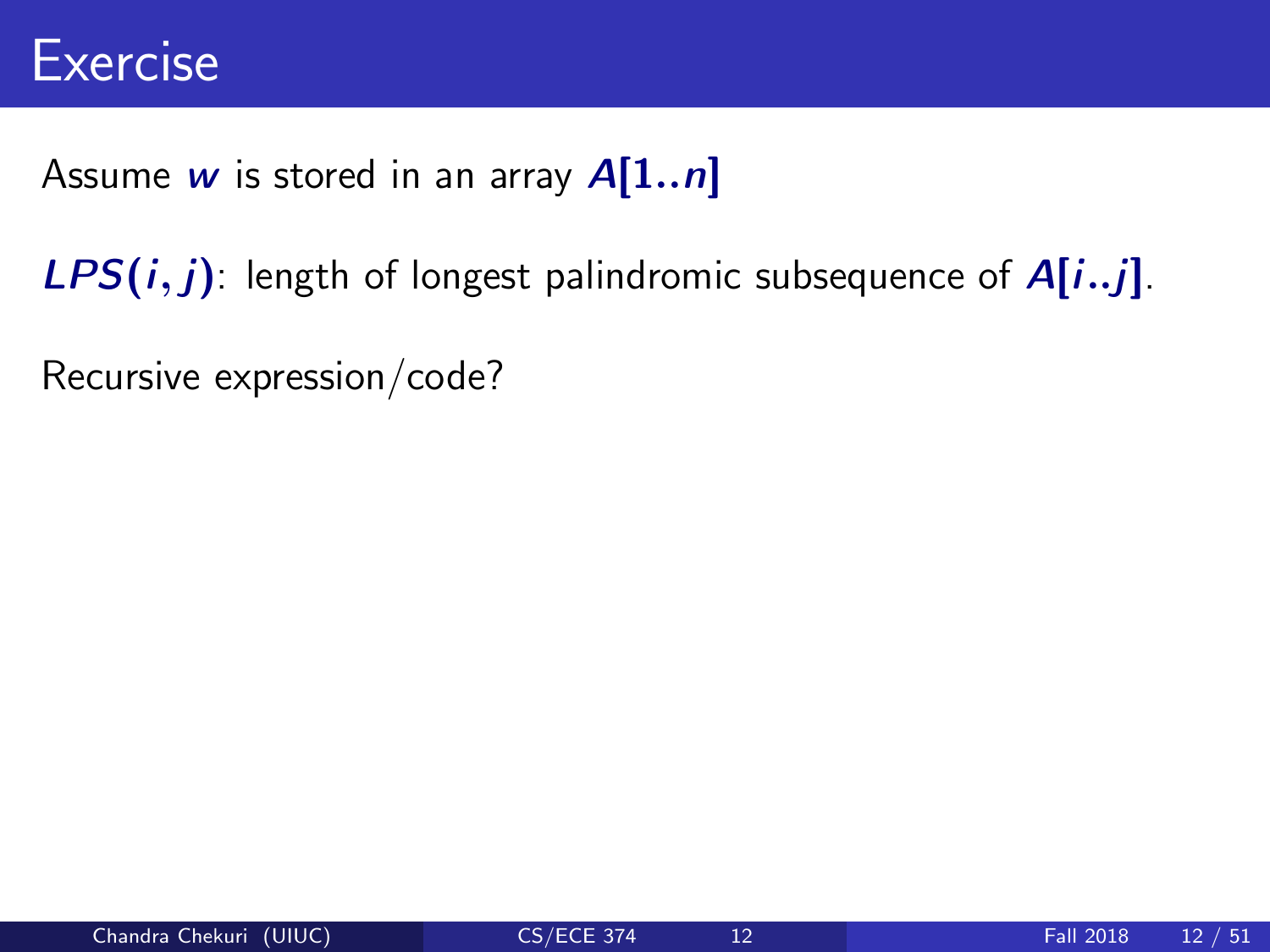# Part I

# <span id="page-20-0"></span>[Edit Distance and Sequence Alignment](#page-20-0)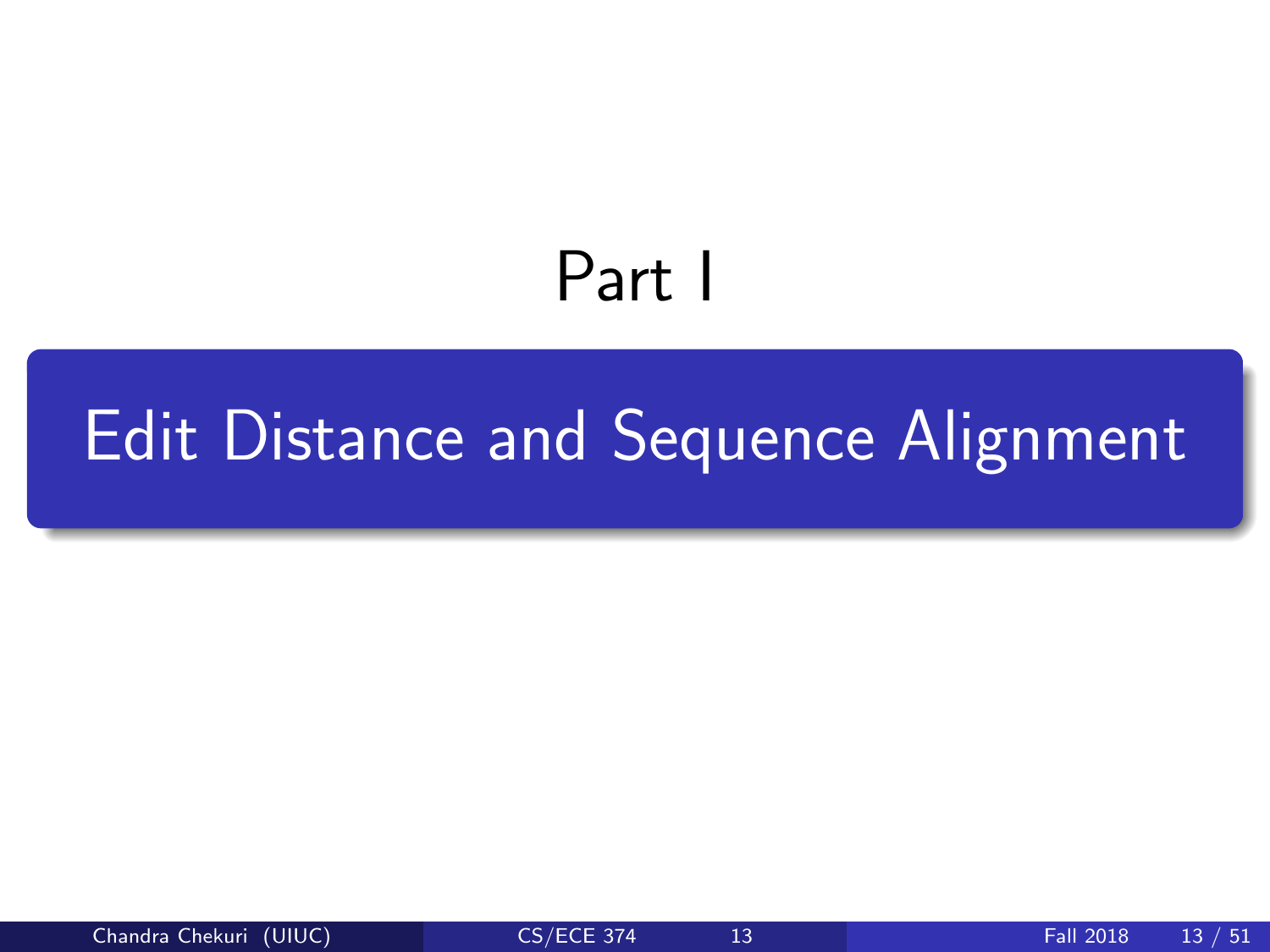# Spell Checking Problem

Given a string "exponen" that is not in the dictionary, how should a spell checker suggest a nearby string?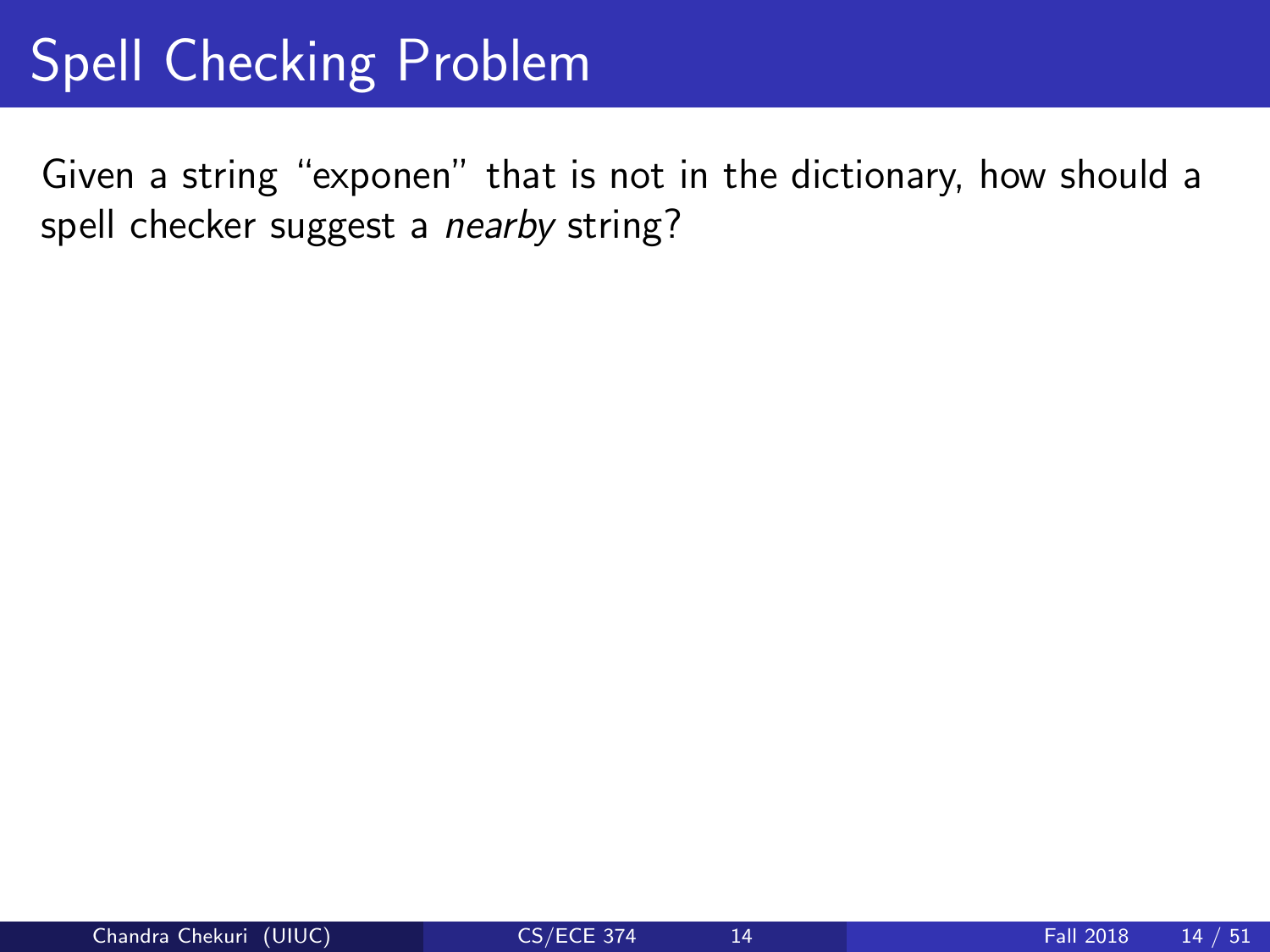# Spell Checking Problem

Given a string "exponen" that is not in the dictionary, how should a spell checker suggest a *nearby* string?

What does nearness mean?

Question: Given two strings  $x_1x_2 \ldots x_n$  and  $y_1y_2 \ldots y_m$  what is a distance between them?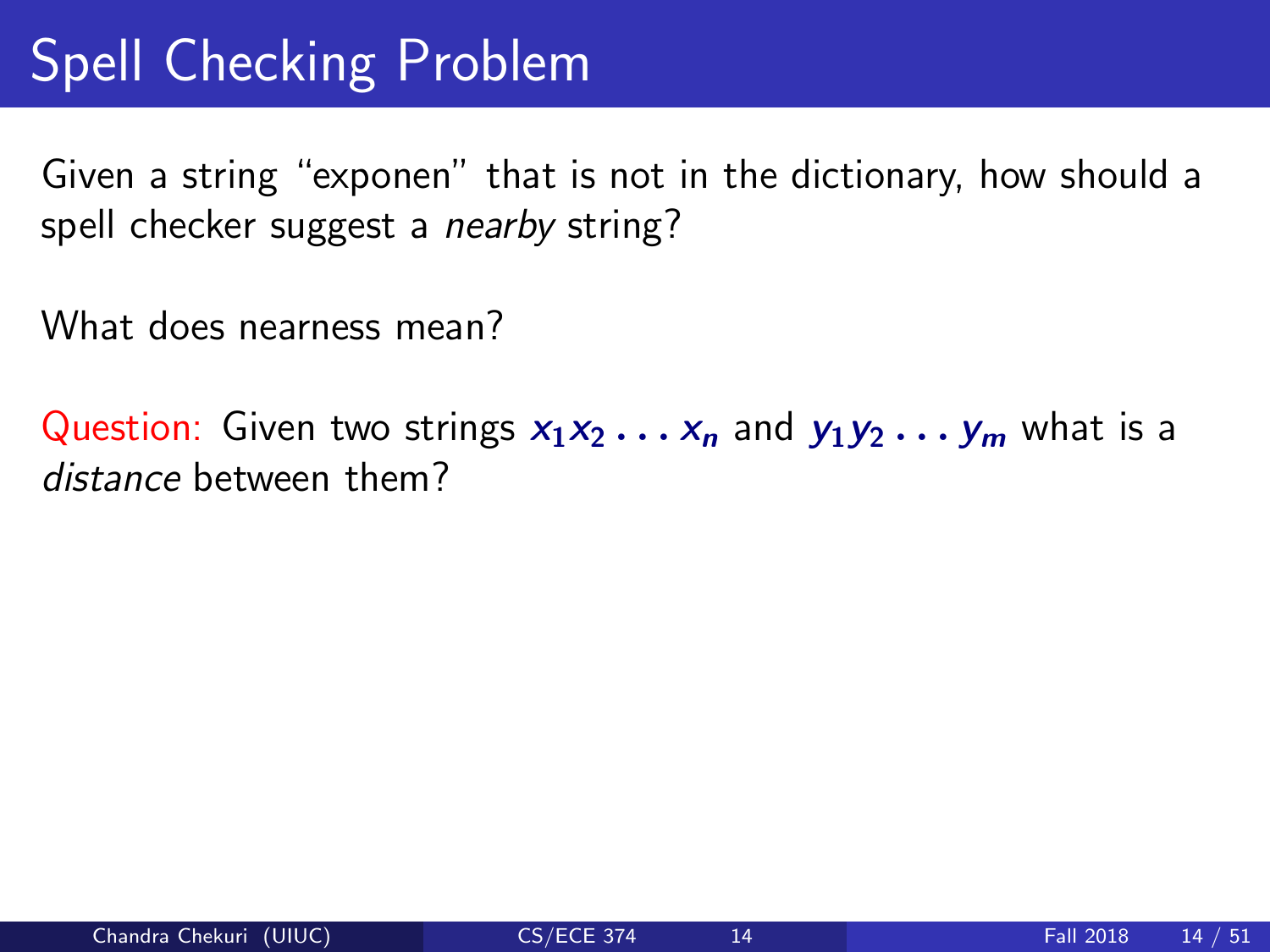# Spell Checking Problem

Given a string "exponen" that is not in the dictionary, how should a spell checker suggest a *nearby* string?

What does nearness mean?

Question: Given two strings  $x_1x_2 \ldots x_n$  and  $y_1y_2 \ldots y_m$  what is a distance between them?

Edit Distance: minimum number of "edits" to transform  $x$  into  $y$ .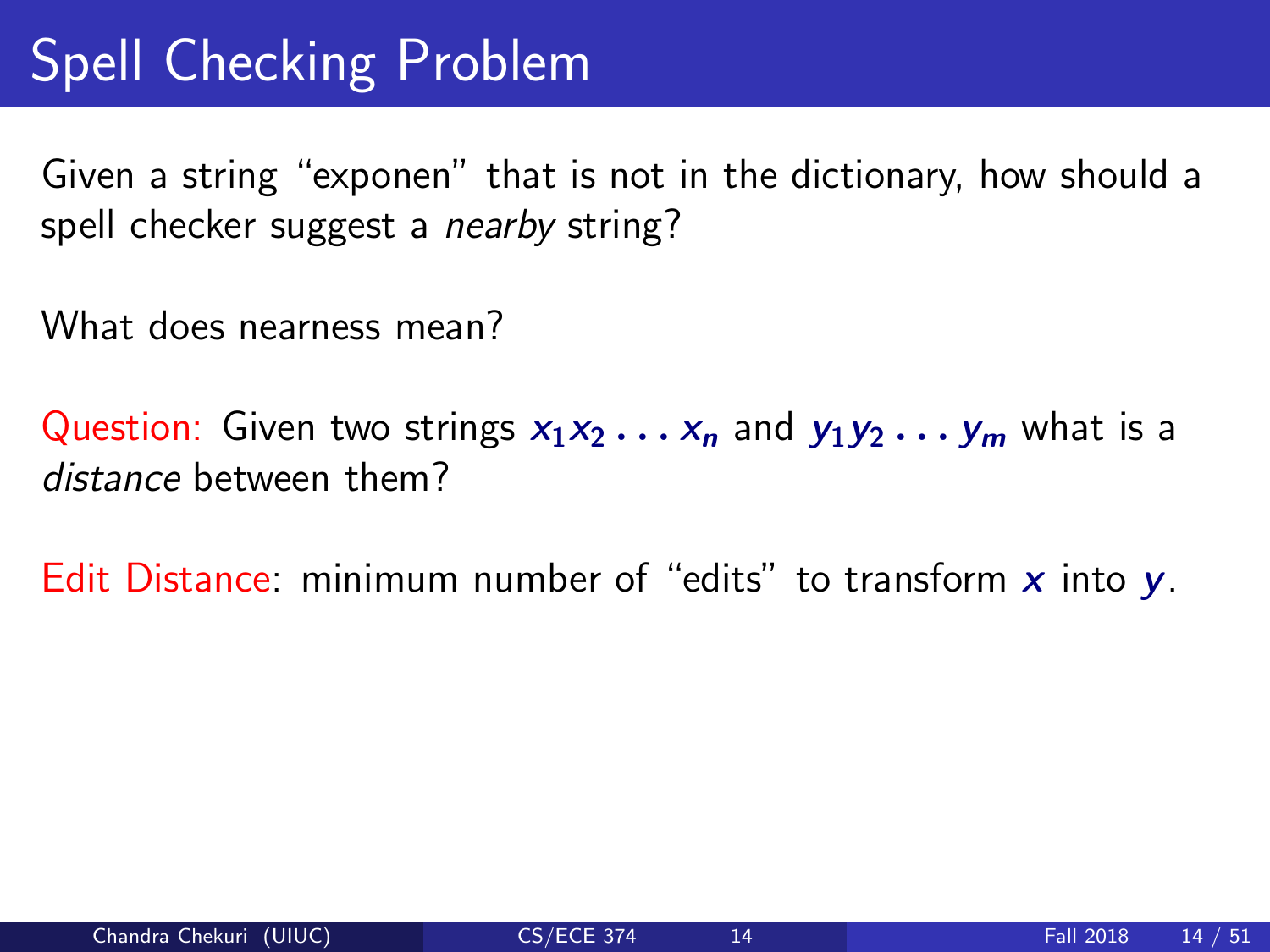### Edit Distance

### **Definition**

Edit distance between two words  $X$  and  $Y$  is the number of letter insertions, letter deletions and letter substitutions required to obtain Y from X.

### Example

The edit distance between FOOD and MONEY is at most 4:

 $FOOD \rightarrow MOOD \rightarrow MONOD \rightarrow MONED \rightarrow MONEY$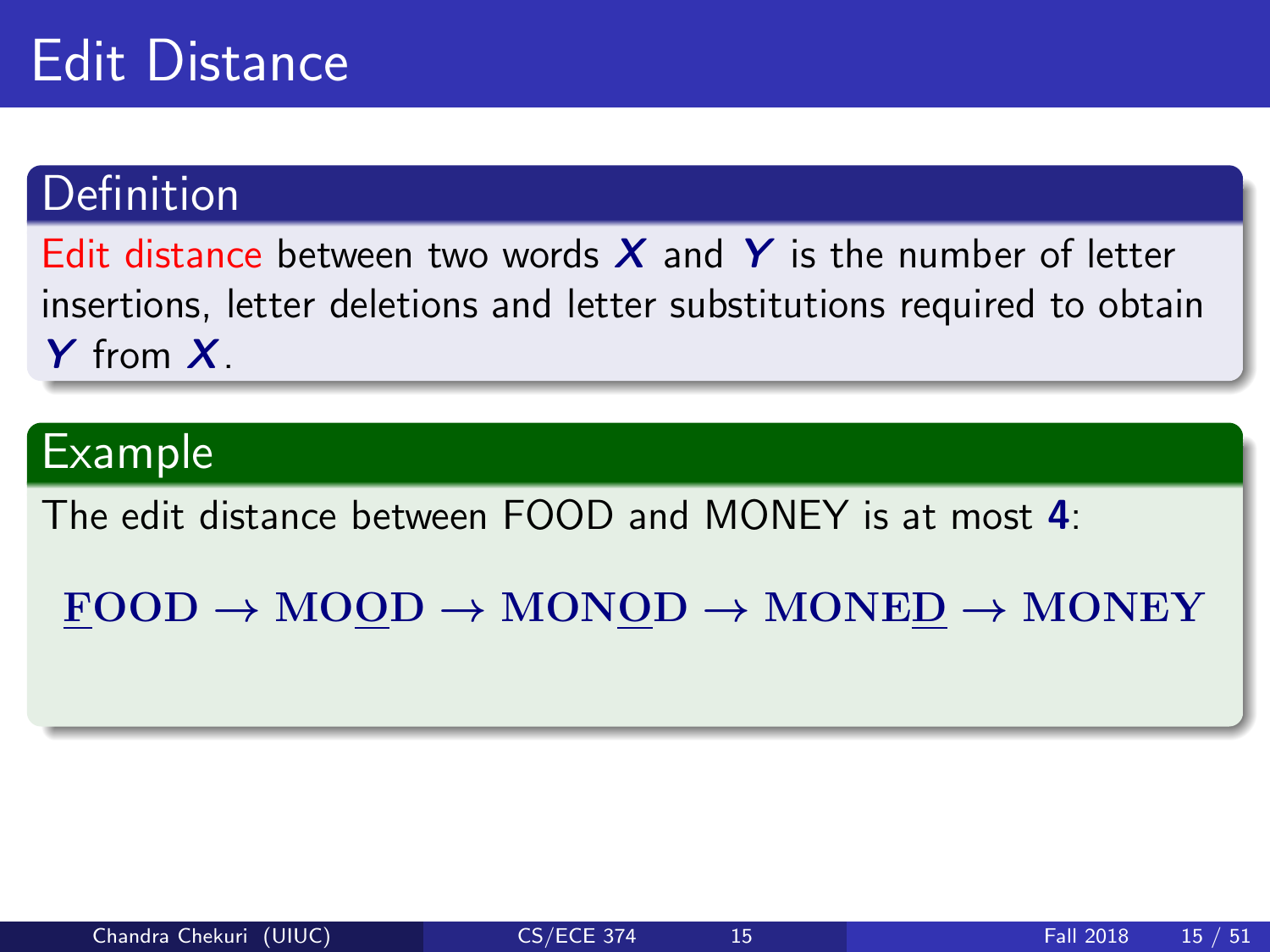## Edit Distance: Alternate View

### Alignment

Place words one on top of the other, with gaps in the first word indicating insertions, and gaps in the second word indicating deletions.

F O O D M O N E Y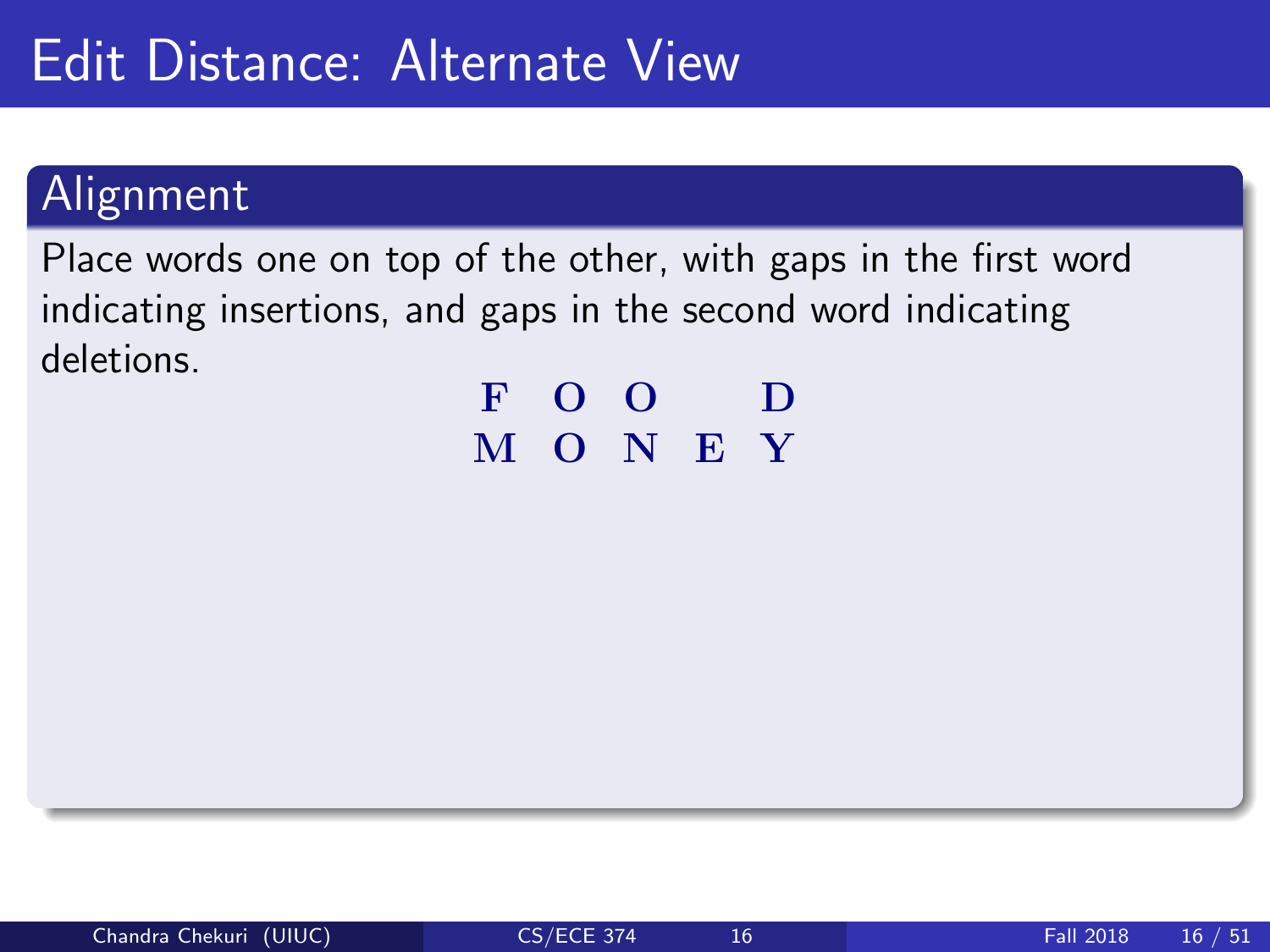## Edit Distance: Alternate View

### Alignment

Place words one on top of the other, with gaps in the first word indicating insertions, and gaps in the second word indicating deletions.

#### F O O D M O N E Y

Formally, an alignment is a set M of pairs  $(i, j)$  such that each index appears at most once, and there is no "crossing":  $i < i'$  and  $i$  is matched to  $j$  implies  $i'$  is matched to  $j' > j$ . In the above example, this is  $M = \{(1, 1), (2, 2), (3, 3), (4, 5)\}.$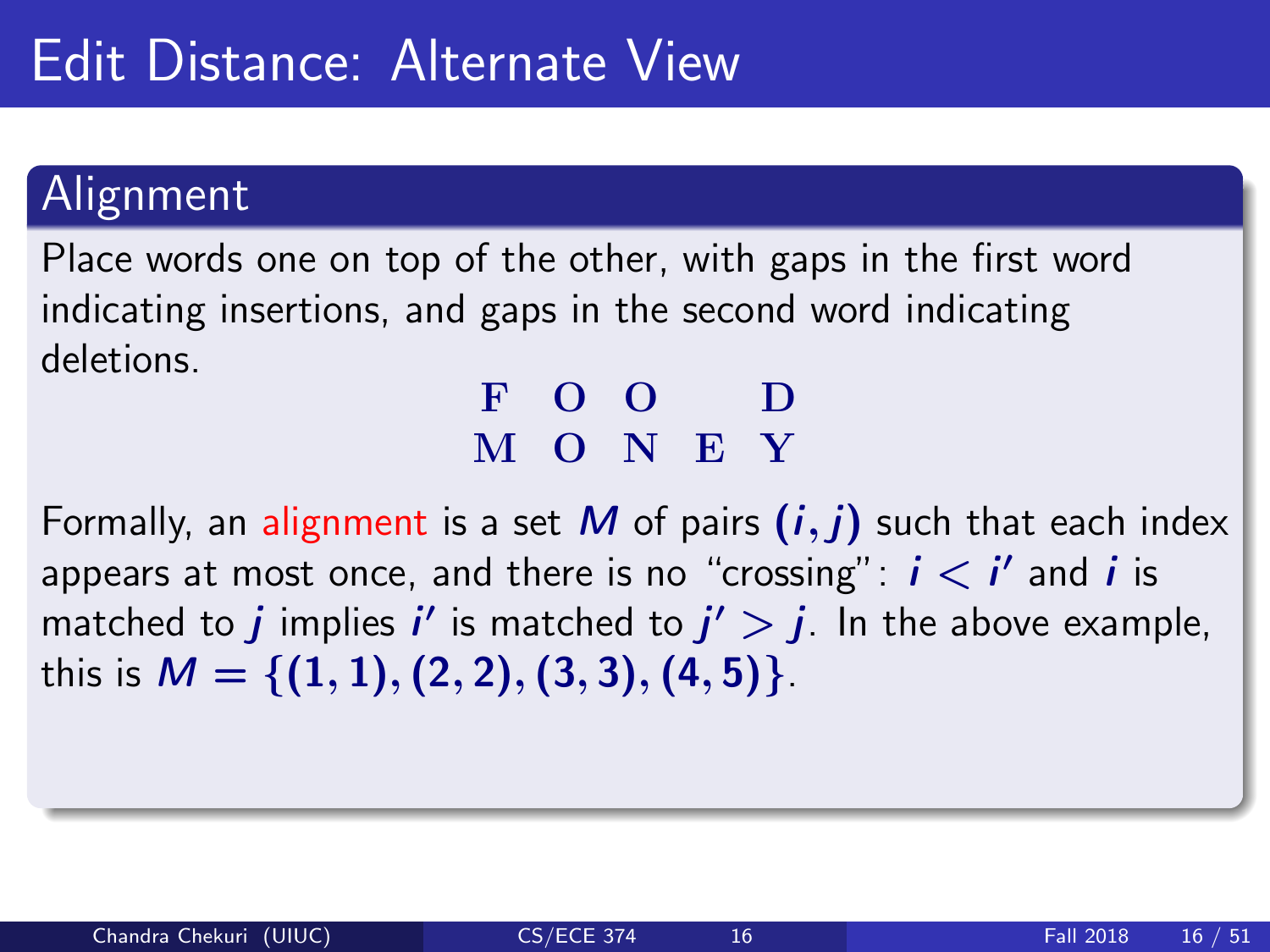### Alignment

Place words one on top of the other, with gaps in the first word indicating insertions, and gaps in the second word indicating deletions.

#### F O O D M O N E Y

Formally, an alignment is a set M of pairs  $(i, j)$  such that each index appears at most once, and there is no "crossing":  $i < i'$  and  $i$  is matched to  $j$  implies  $i'$  is matched to  $j' > j$ . In the above example, this is  $M = \{(1, 1), (2, 2), (3, 3), (4, 5)\}\)$ . Cost of an alignment is the number of mismatched columns plus number of unmatched indices in both strings.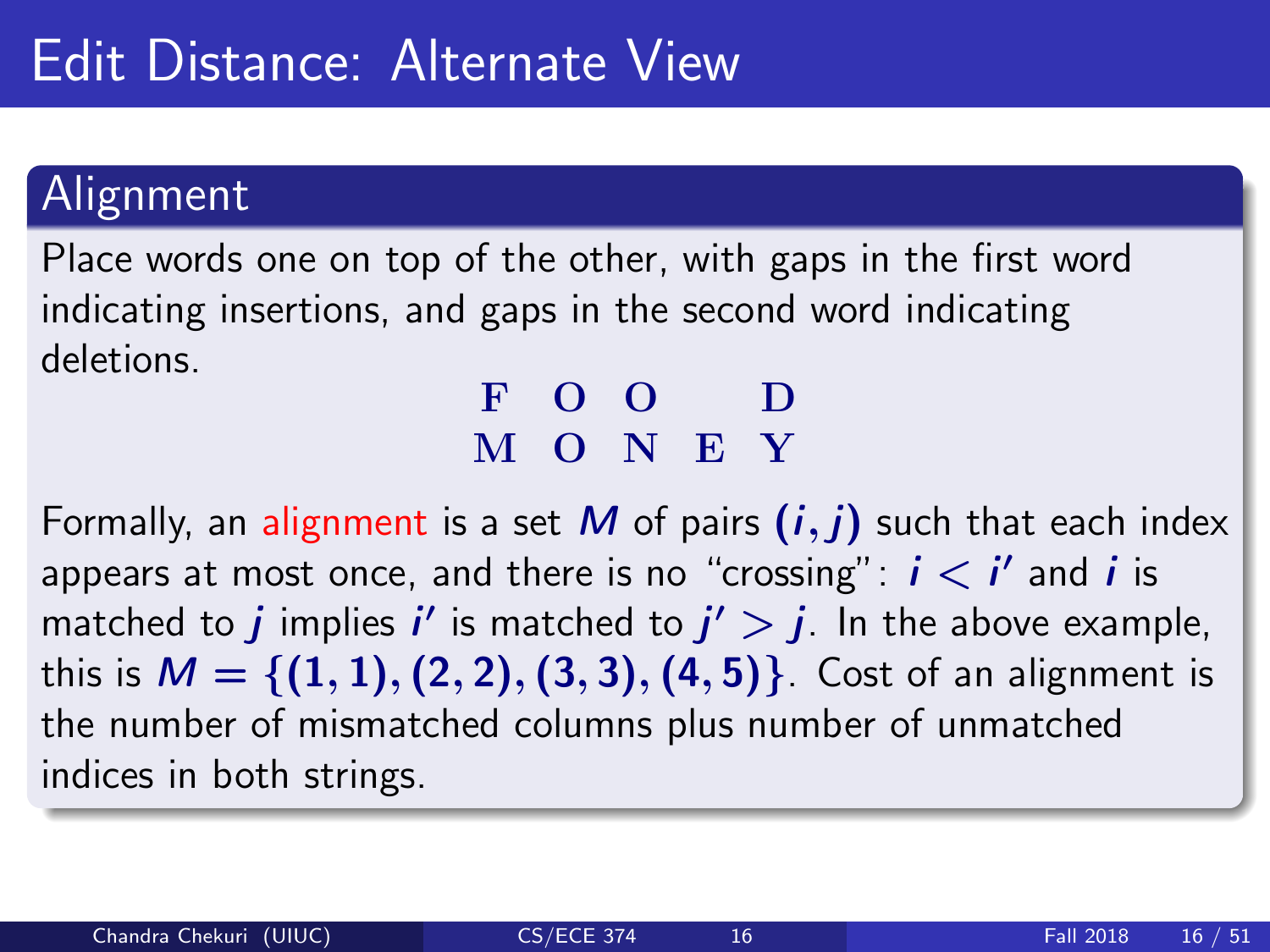## Edit Distance Problem

#### Problem

Given two words, find the edit distance between them, i.e., an alignment of smallest cost.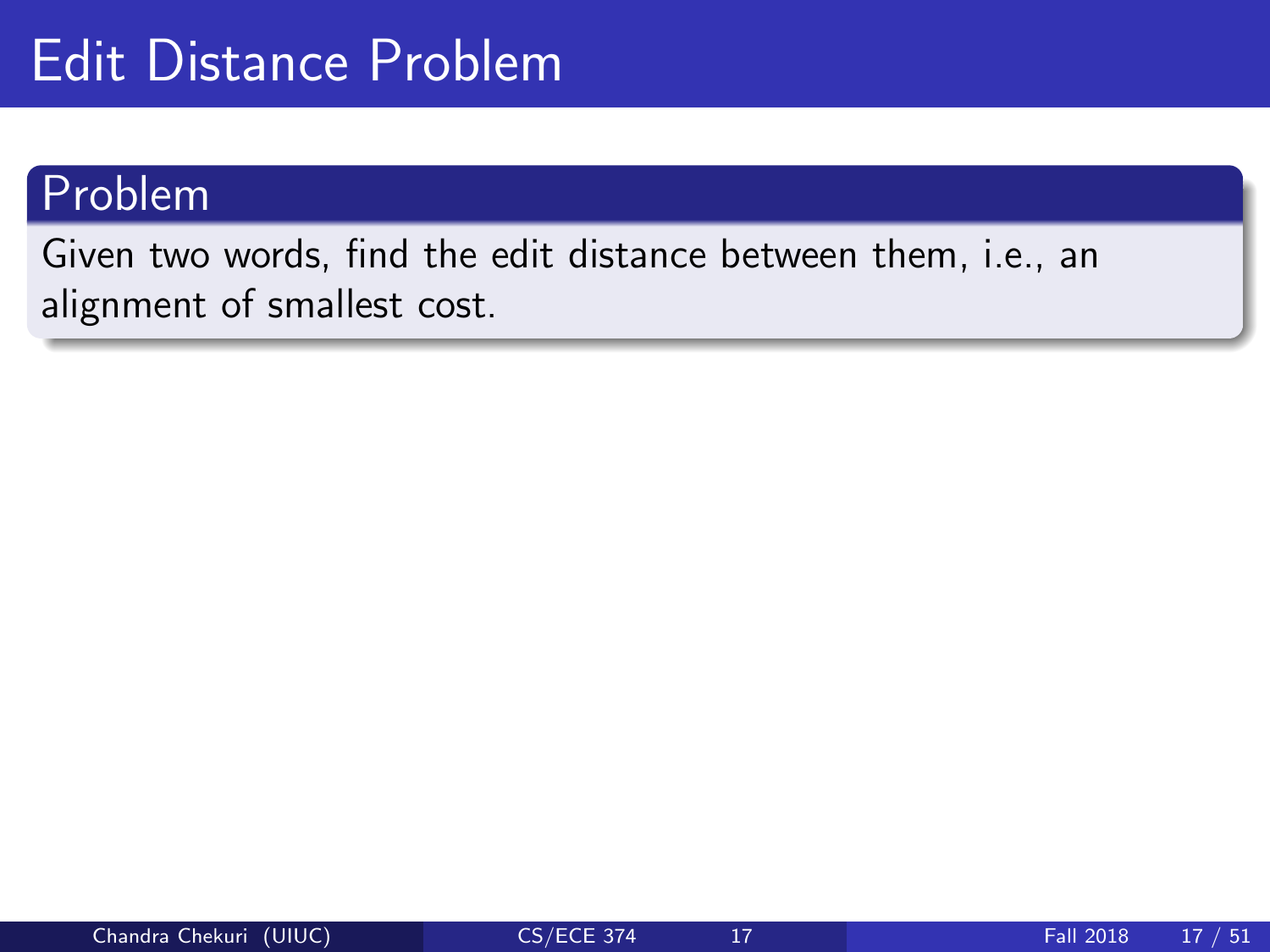# Applications

- **1** Spell-checkers and Dictionaries
- <sup>2</sup> Unix diff
- **3** DNA sequence alignment . . . but, we need a new metric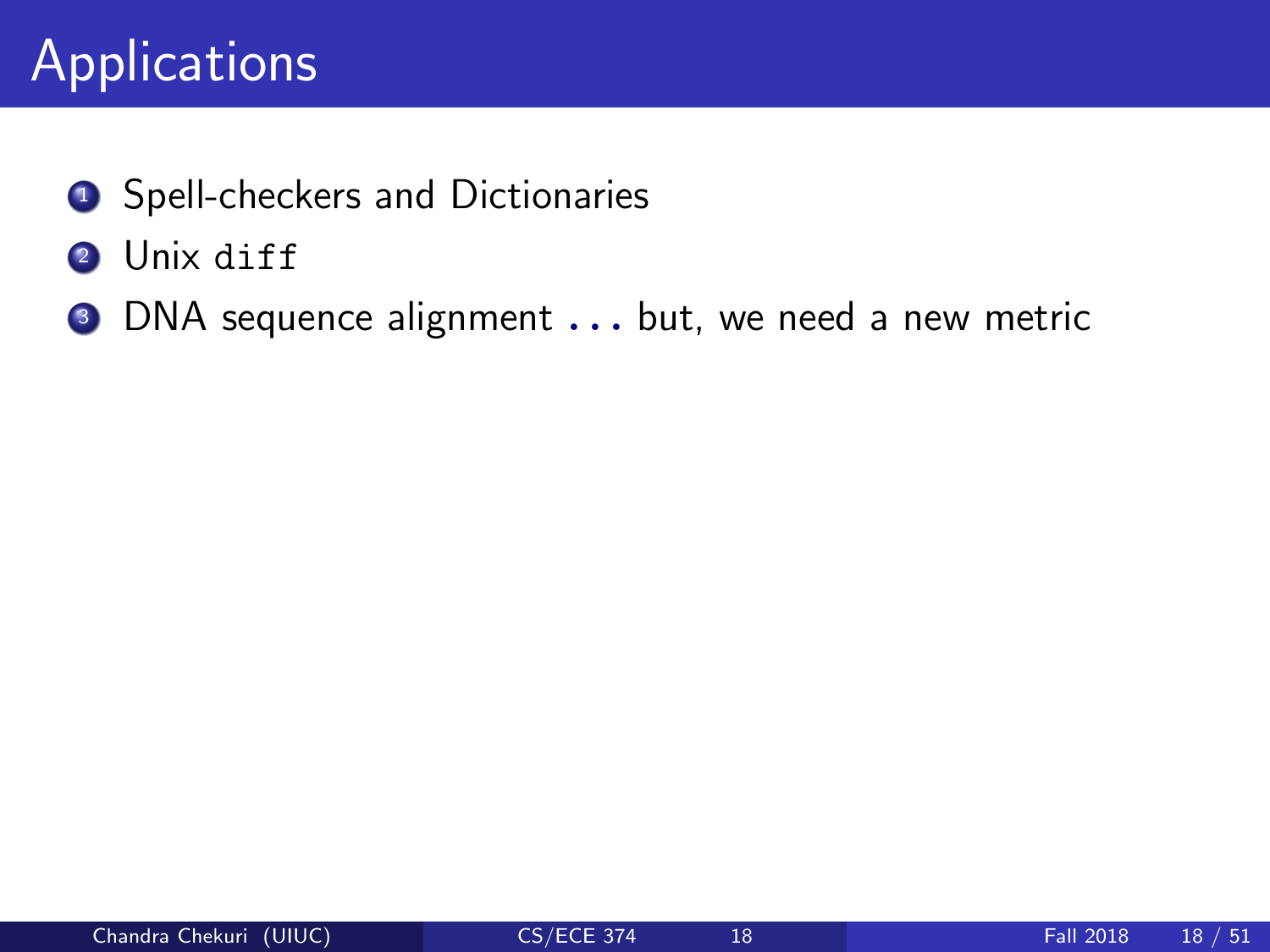# Similarity Metric

#### Definition

For two strings  $X$  and  $Y$ , the cost of alignment M is

- **1** [Gap penalty] For each gap in the alignment, we incur a cost  $\delta$ .
- **2** [Mismatch cost] For each pair  $p$  and  $q$  that have been matched in M, we incur cost  $\alpha_{pq}$ ; typically  $\alpha_{pp} = 0$ .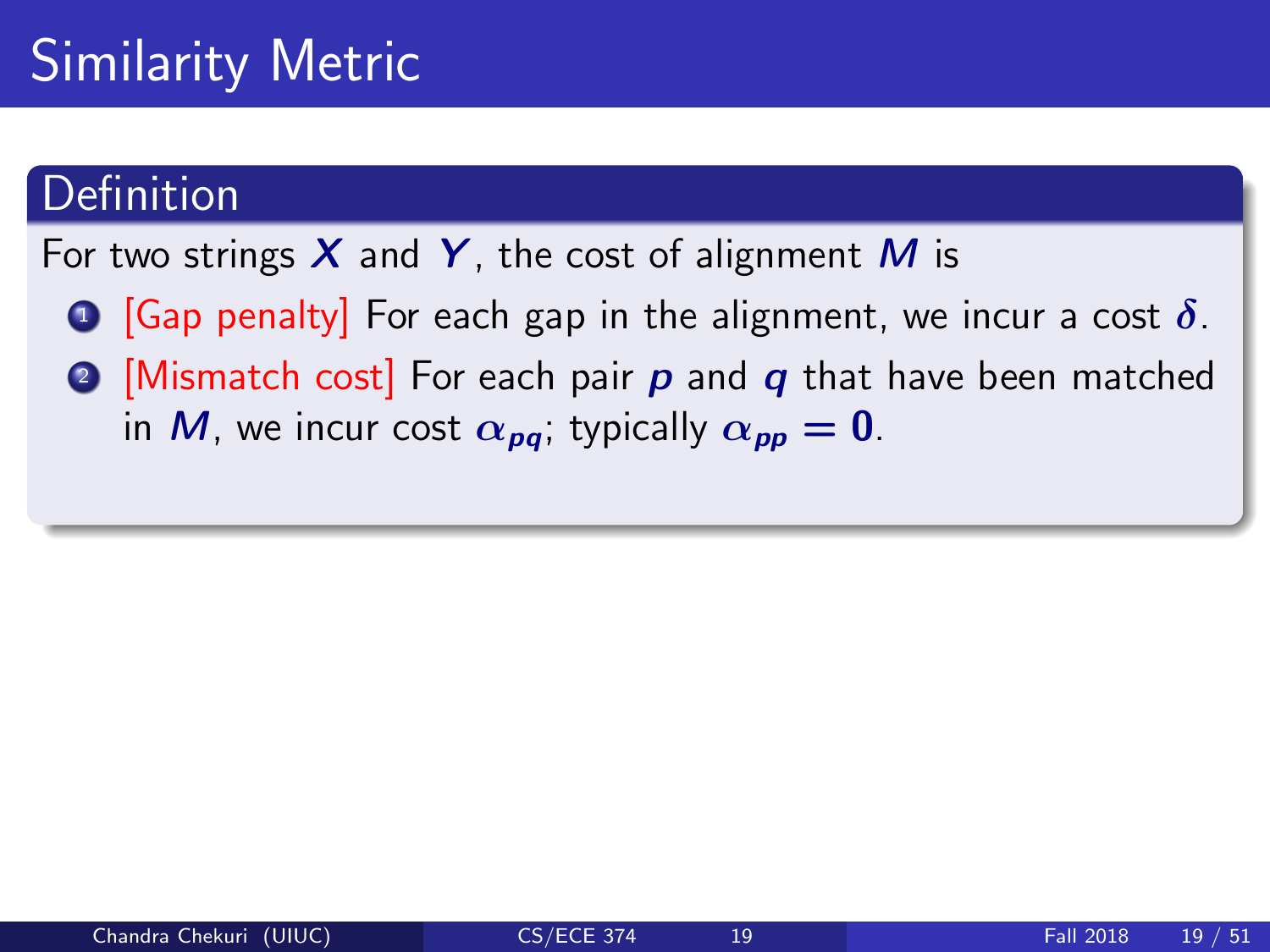# Similarity Metric

#### Definition

For two strings  $X$  and  $Y$ , the cost of alignment M is

- **1** [Gap penalty] For each gap in the alignment, we incur a cost  $\delta$ .
- **2** [Mismatch cost] For each pair  $p$  and  $q$  that have been matched in M, we incur cost  $\alpha_{\text{p}q}$ ; typically  $\alpha_{\text{p}p} = 0$ .

Edit distance is special case when  $\delta = \alpha_{\text{no}} = 1$ .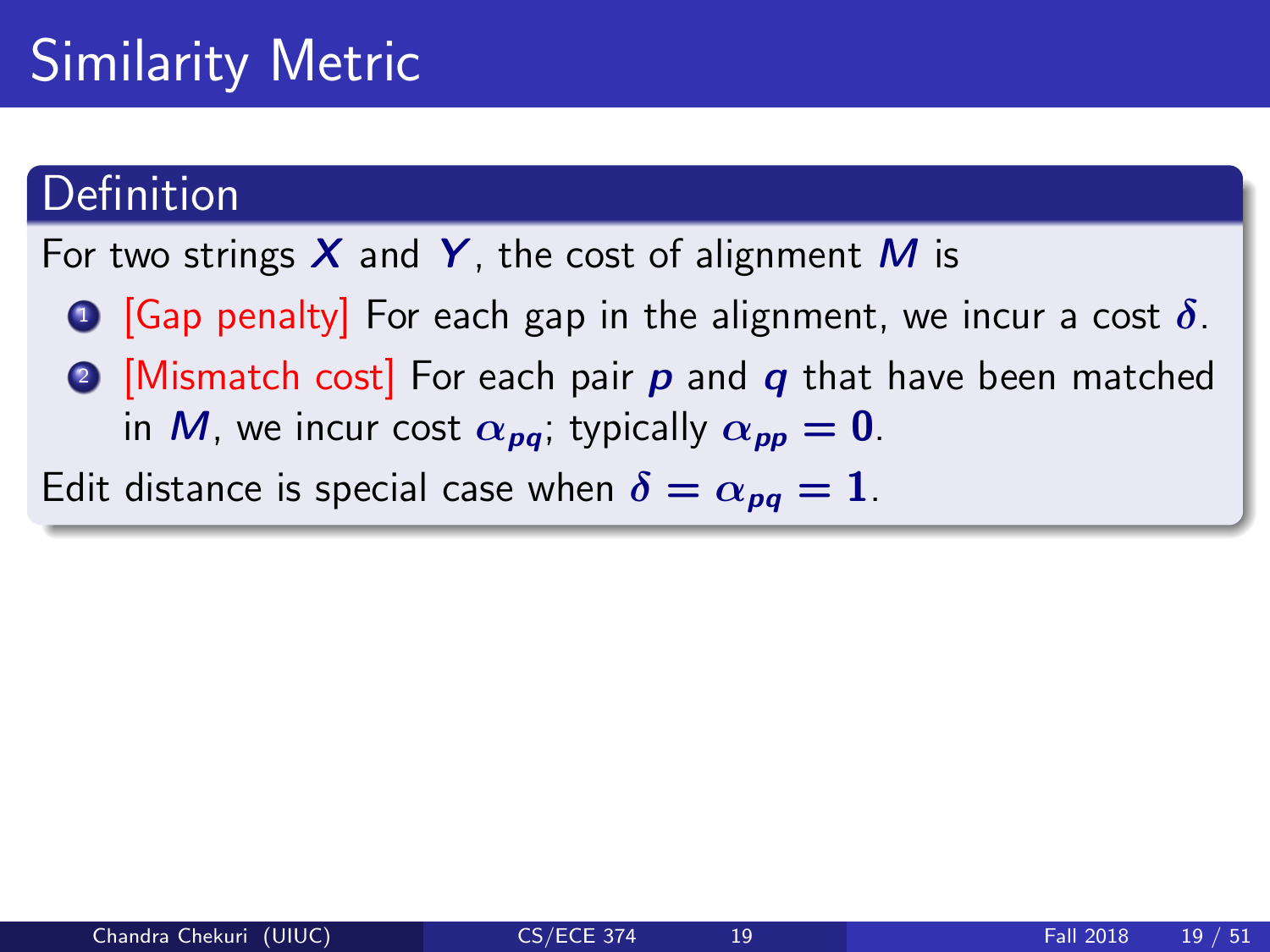# An Example

#### Example

o c u r r a n c e

Alternative:

o c u r r a n c e o c c u r r e n c e Cost = 3δ

Or a really stupid solution (delete string, insert other string):

o c u r r a n c e o c c u r r e n c e Cost = 19δ.

 $= \delta + \alpha_{ee}$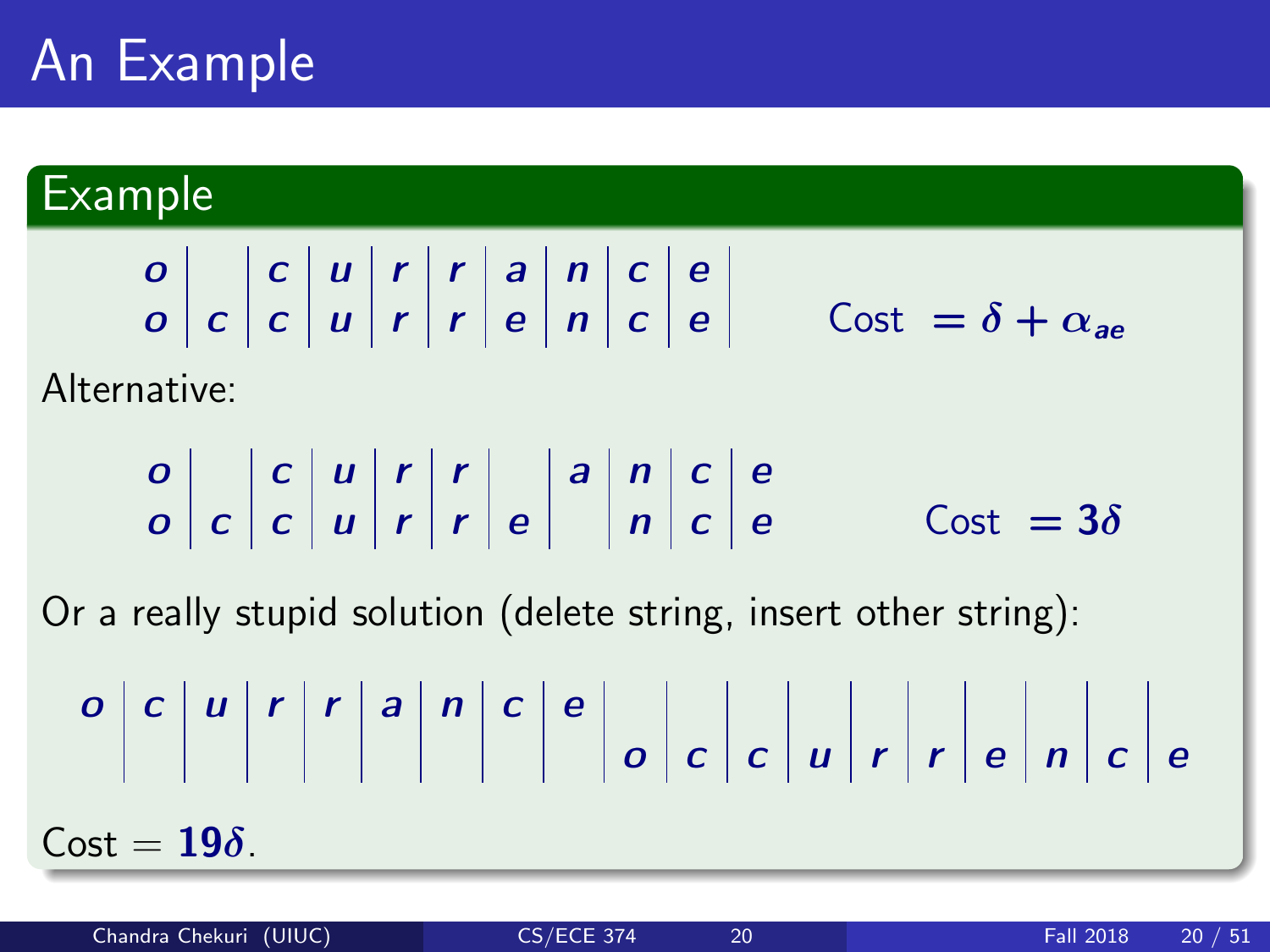## What is the edit distance between...

What is the minimum edit distance for the following two strings, if insertion/deletion/change of a single character cost  $1$  unit?



(A) 1 (B) 2 (C) 3 (D) 4 (E) 5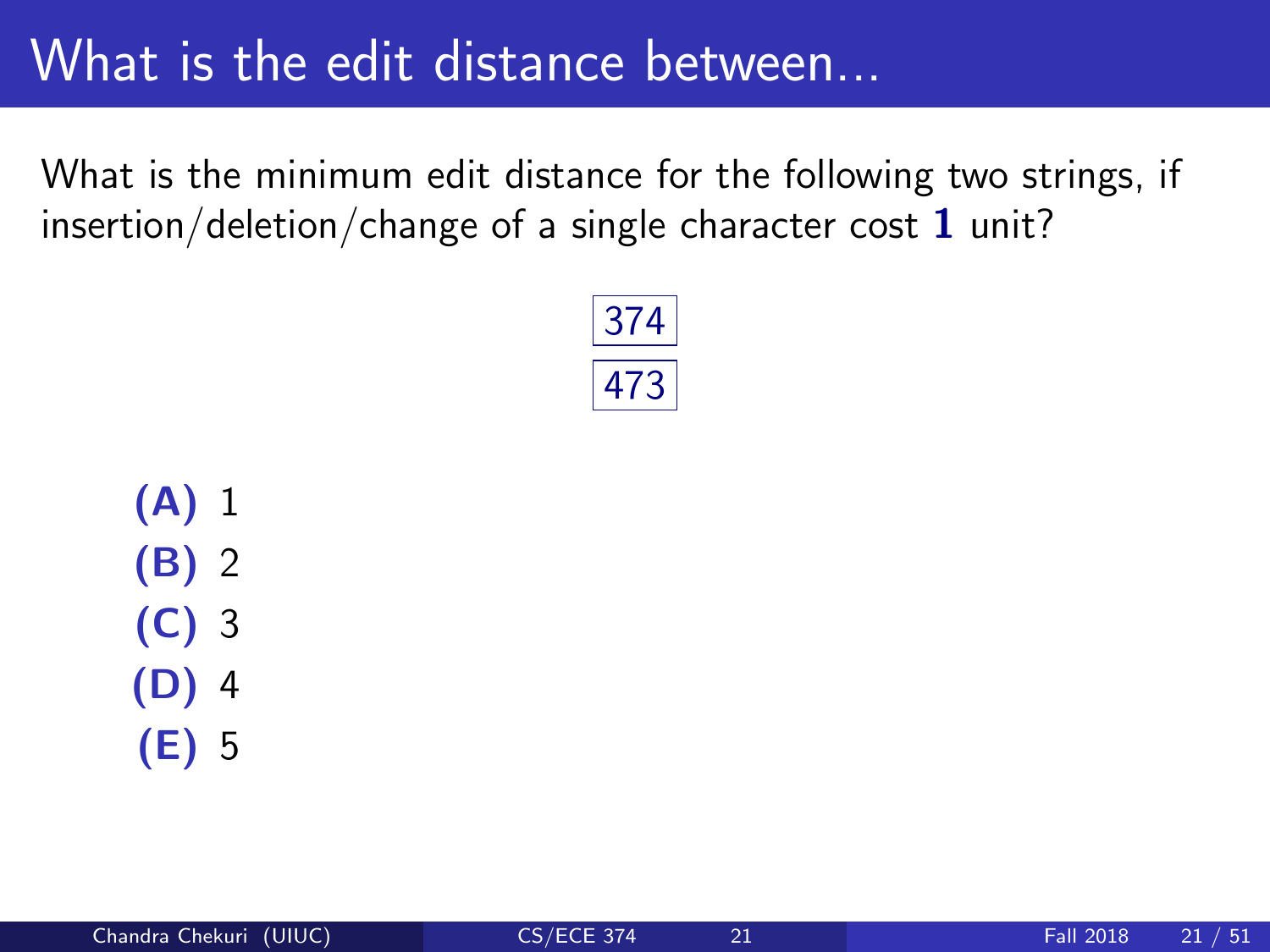## What is the edit distance between...

What is the minimum edit distance for the following two strings, if insertion/deletion/change of a single character cost  $1$  unit?



(A) 1 (B) 2 (C) 3 (D) 4 (E) 5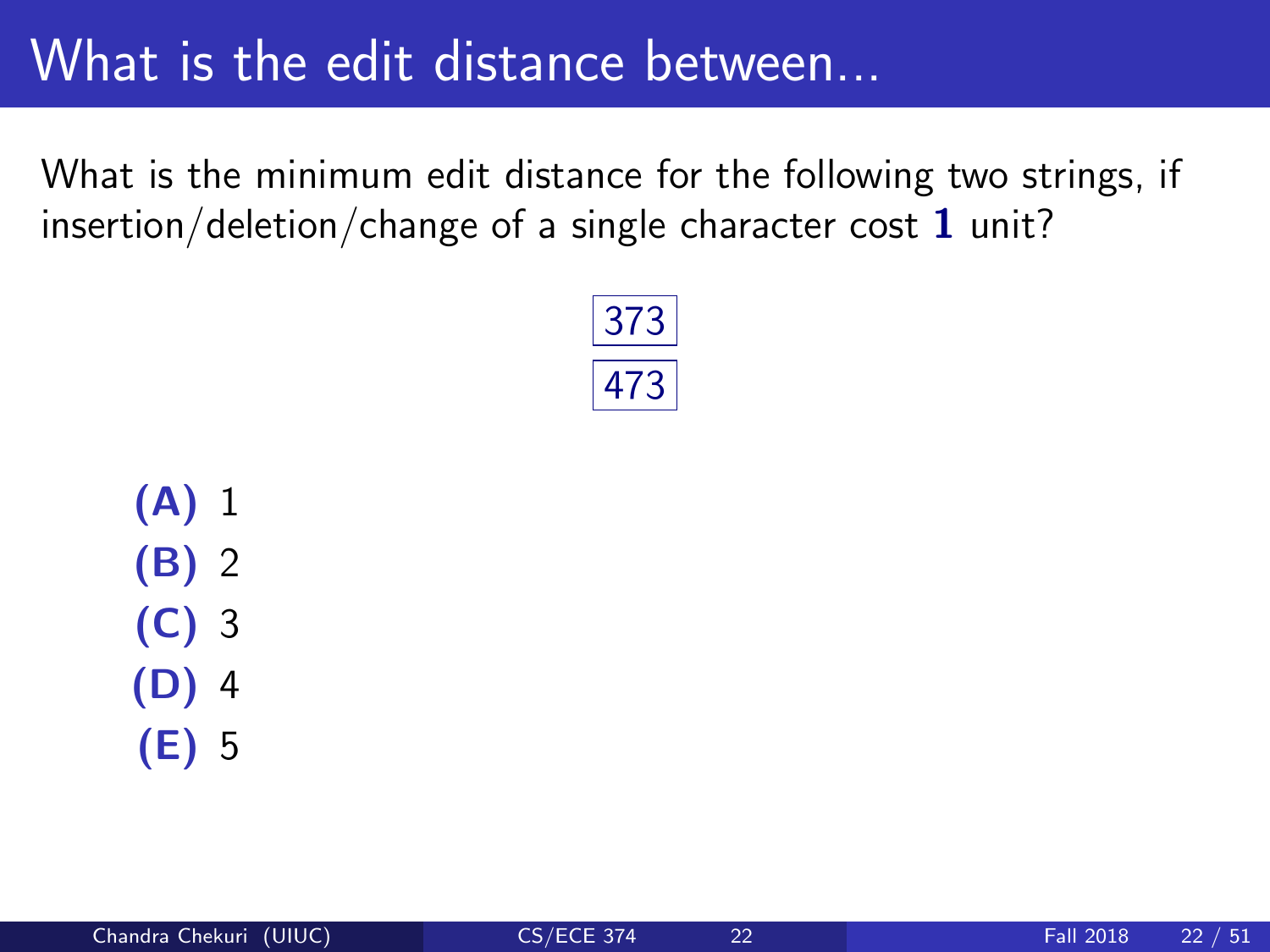## What is the edit distance between...

What is the minimum edit distance for the following two strings, if insertion/deletion/change of a single character cost  $1$  unit?



(A) 1 (B) 2 (C) 3 (D) 4 (E) 5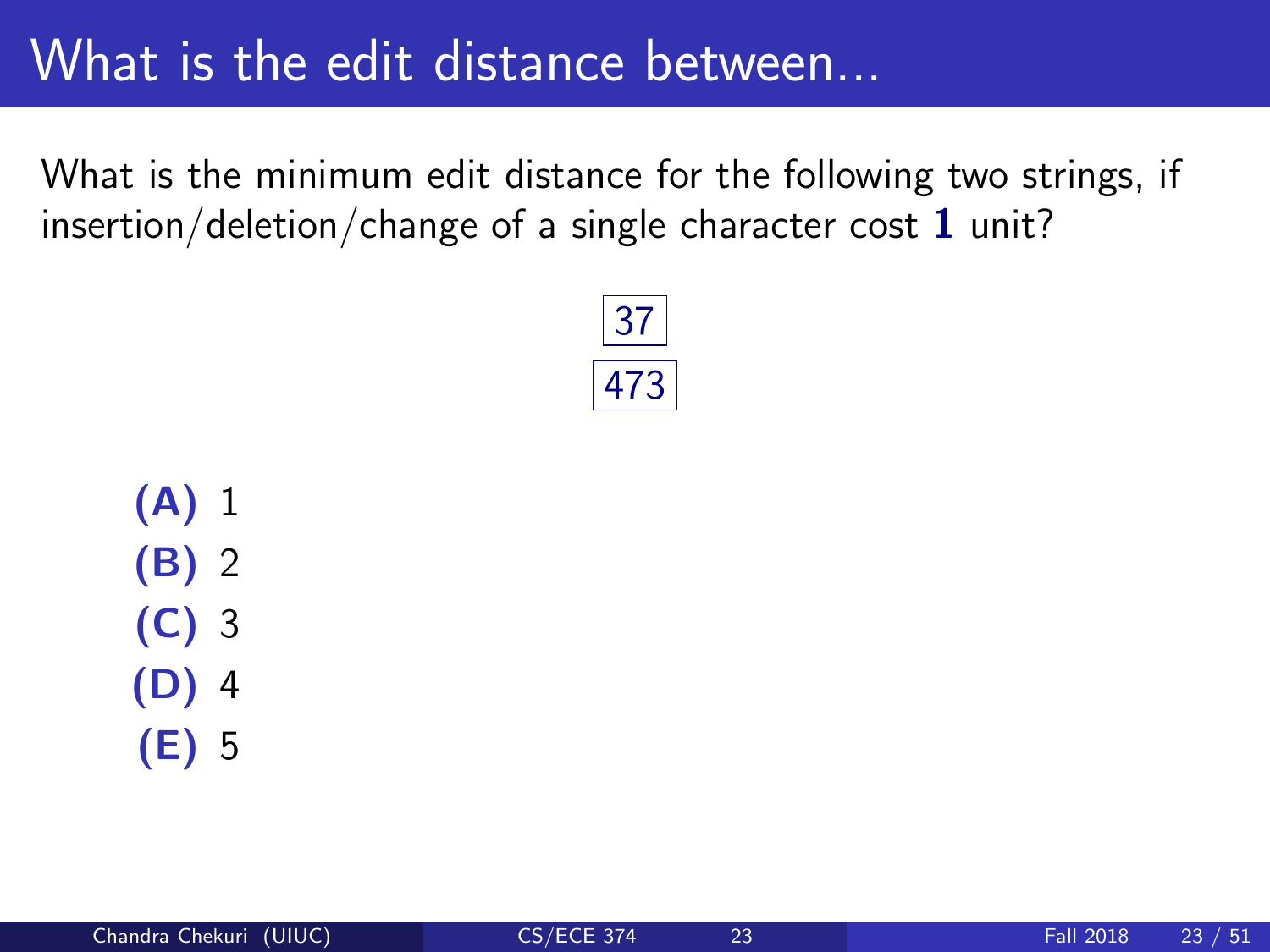# Sequence Alignment

- Input Given two words X and Y, and gap penalty  $\delta$  and mismatch costs  $\alpha_{pq}$ 
	- Goal Find alignment of minimum cost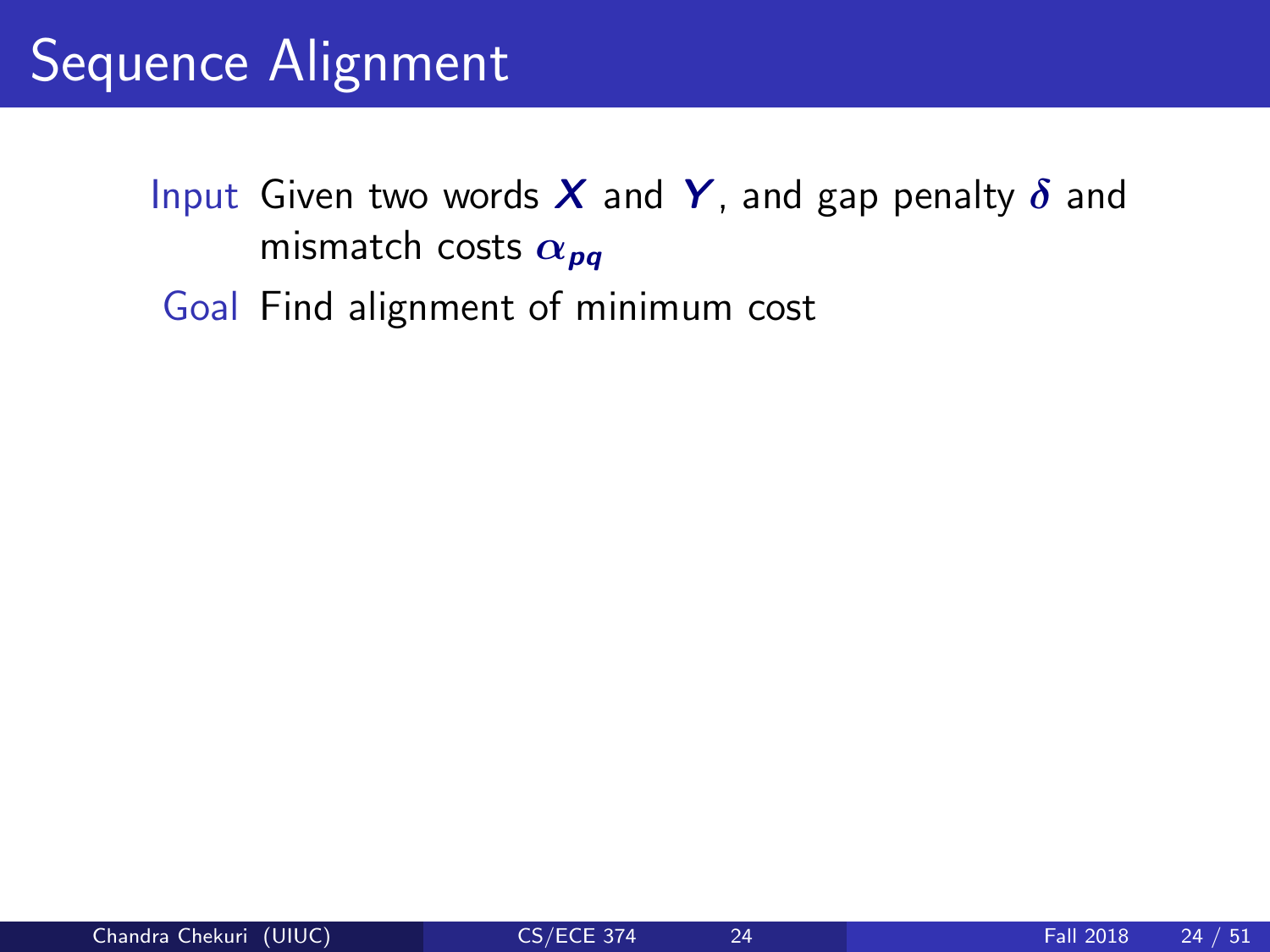Let  $X = \alpha x$  and  $Y = \beta y$ 

 $\alpha, \beta$ : strings.

 $x$  and  $y$  single characters.

Think about optimal edit distance between  $X$  and  $Y$  as alignment.

and consider last column of alignment of the two strings:

|  | . | . . | - - | $\sim$ $\vee$ |  |
|--|---|-----|-----|---------------|--|
|  |   |     |     |               |  |

### **Observation**

Prefixes must have optimal alignment!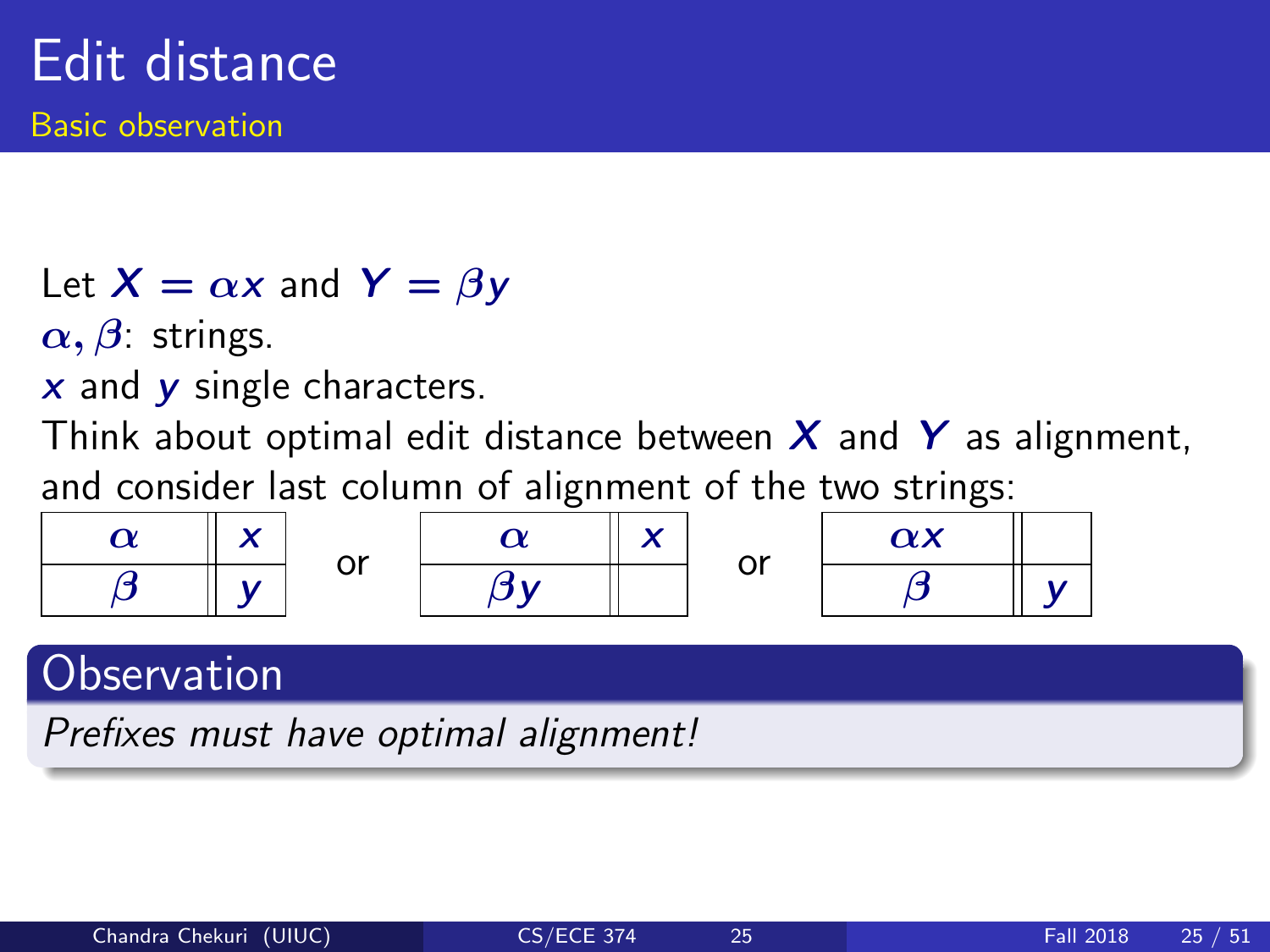# Problem Structure

#### **Observation**

Let  $X = x_1x_2 \cdots x_m$  and  $Y = y_1y_2 \cdots y_n$ . If  $(m, n)$  are not matched then either the  $m$ th position of  $X$  remains unmatched or the nth position of  $Y$  remains unmatched.

 $\bullet$  Case  $x_m$  and  $y_n$  are matched.

- **1** Pay mismatch cost  $\alpha_{x_m y_n}$  plus cost of aligning strings  $x_1 \cdots x_{m-1}$  and  $y_1 \cdots y_{n-1}$
- $\bullet$  Case  $x_m$  is unmatched.

**1** Pay gap penalty plus cost of aligning  $x_1 \cdots x_{m-1}$  and  $y_1 \cdots y_n$ 

- $\bullet$  Case  $y_n$  is unmatched.
	- **1** Pay gap penalty plus cost of aligning  $x_1 \cdots x_m$  and  $y_1 \cdots y_{n-1}$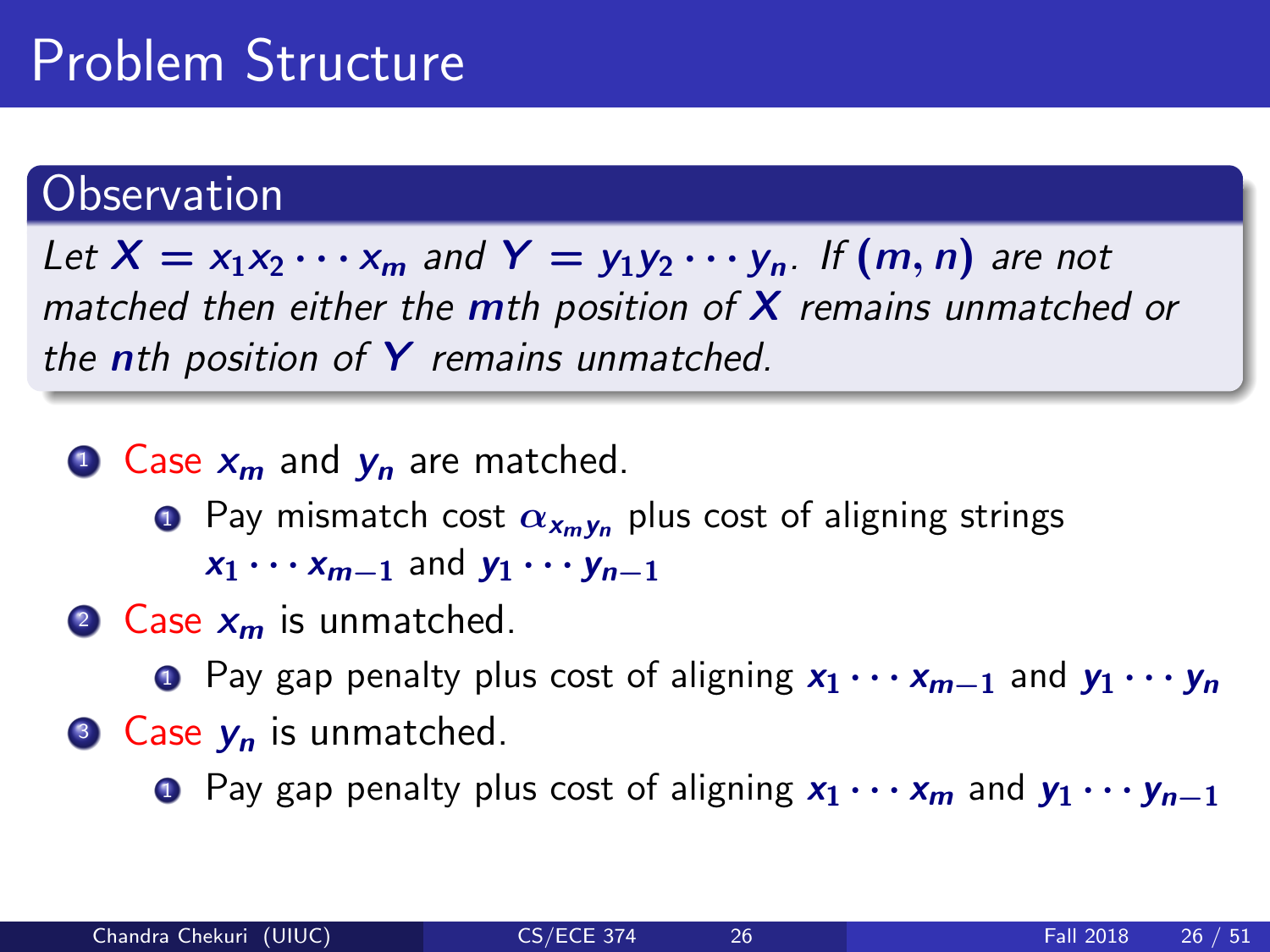# Recursive Algorithm

Assume X is stored in array  $A[1..m]$  and Y is stored in  $B[1..n]$ Array  $COST$  stores cost of matching two chars. Thus  $COST[a, b]$ give the cost of matching character  $a$  to character  $b$ .

```
EDIST(A[1..m], B[1..n])If (m = 0) return n\deltaIf (n = 0) return m\deltam_1 = \delta + EDIST(A[1..(m-1)], B[1..n])m_2 = \delta + EDIST(A[1..m], B[1..(n-1)]))m_3 = COST[A[m], B[n]] + EDIST(A[1..(m-1)], B[1..(n-1)])return \min(m_1, m_2, m_3)
```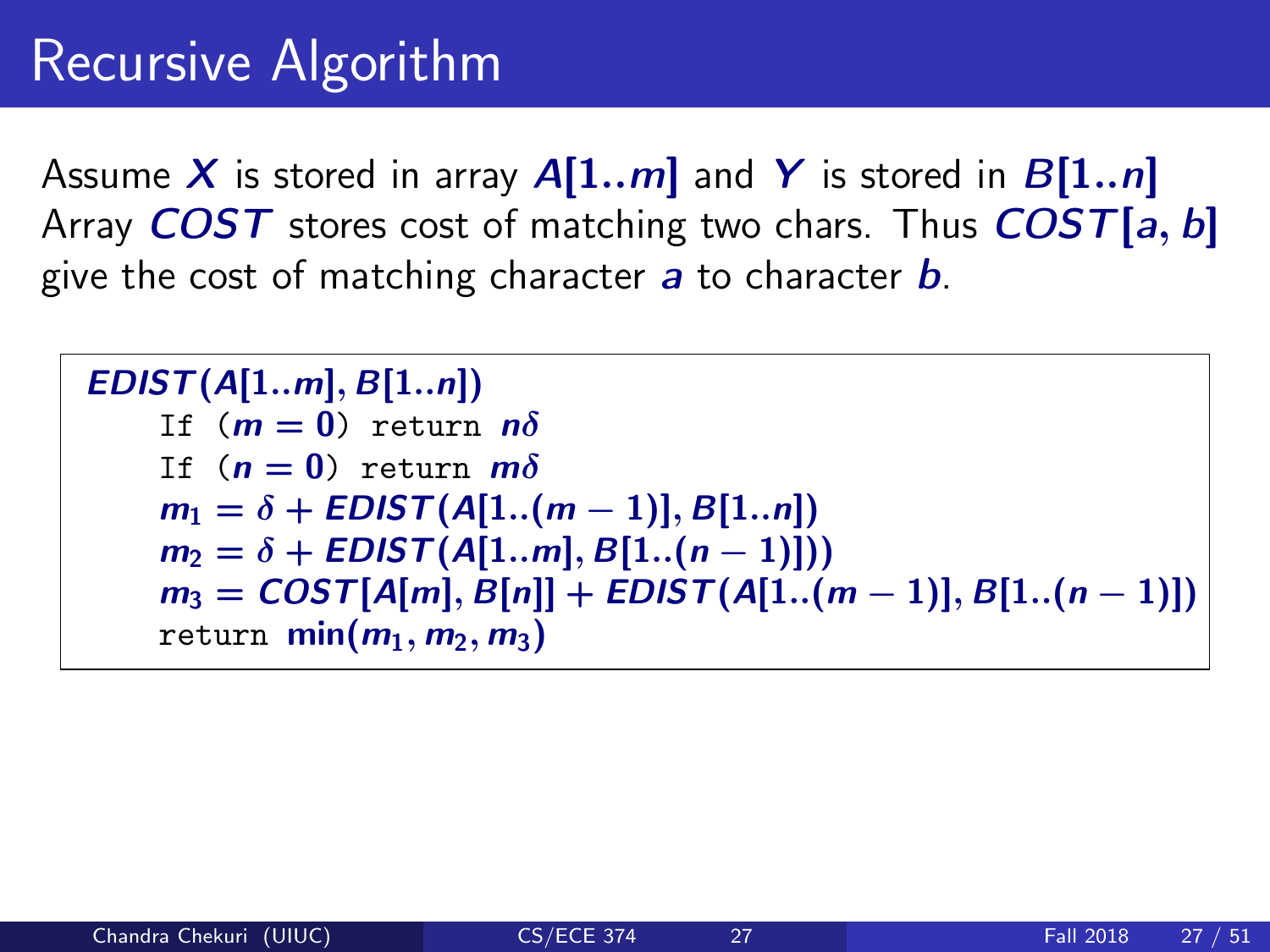# Subproblems and Recurrence

#### Optimal Costs

Let  $\mathrm{Opt}(i,j)$  be optimal cost of aligning  $x_1 \cdots x_i$  and  $y_1 \cdots y_j$ . Then

$$
Opt(i,j) = min \begin{cases} \alpha_{x_iy_j} + Opt(i-1,j-1), \\ \delta + Opt(i-1,j), \\ \delta + Opt(i,j-1) \end{cases}
$$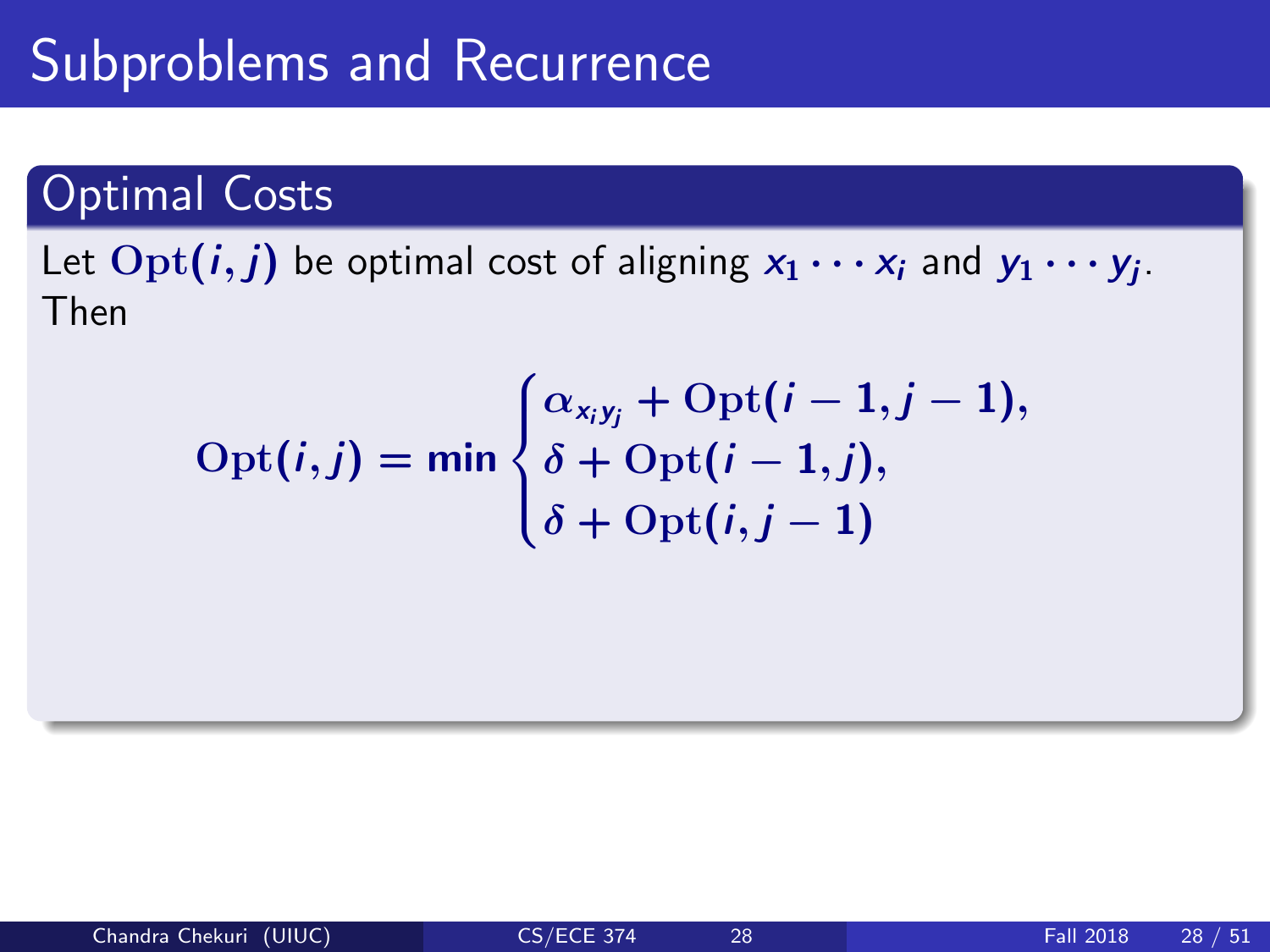# Subproblems and Recurrence

#### Optimal Costs

Let  $\mathrm{Opt}(i,j)$  be optimal cost of aligning  $x_1 \cdots x_i$  and  $y_1 \cdots y_j$ . Then

$$
Opt(i,j) = min \begin{cases} \alpha_{x_iy_j} + Opt(i-1,j-1), \\ \delta + Opt(i-1,j), \\ \delta + Opt(i,j-1) \end{cases}
$$

Base Cases:  $\text{Opt}(i, 0) = \delta \cdot i$  and  $\text{Opt}(0, i) = \delta \cdot i$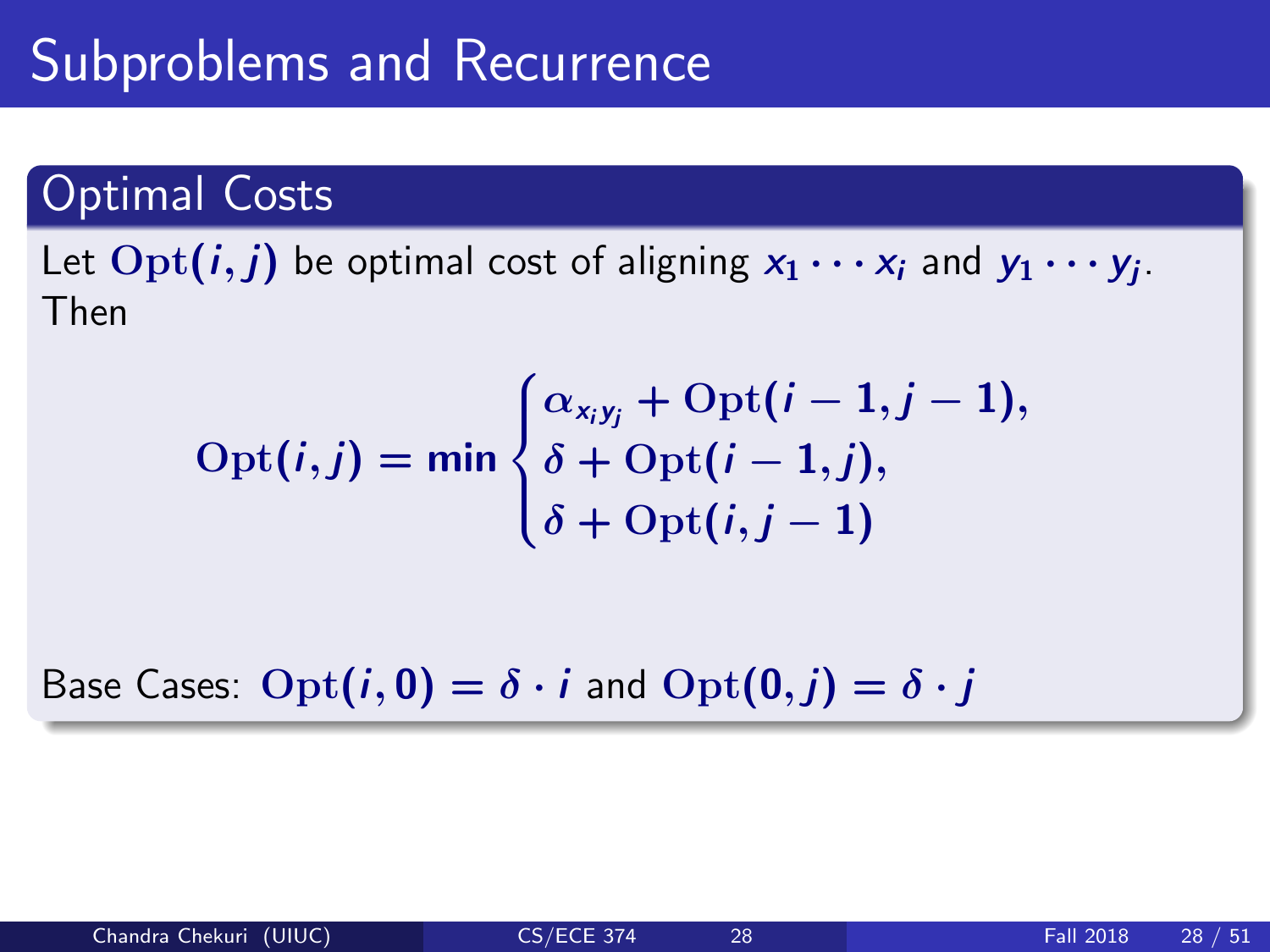# Example

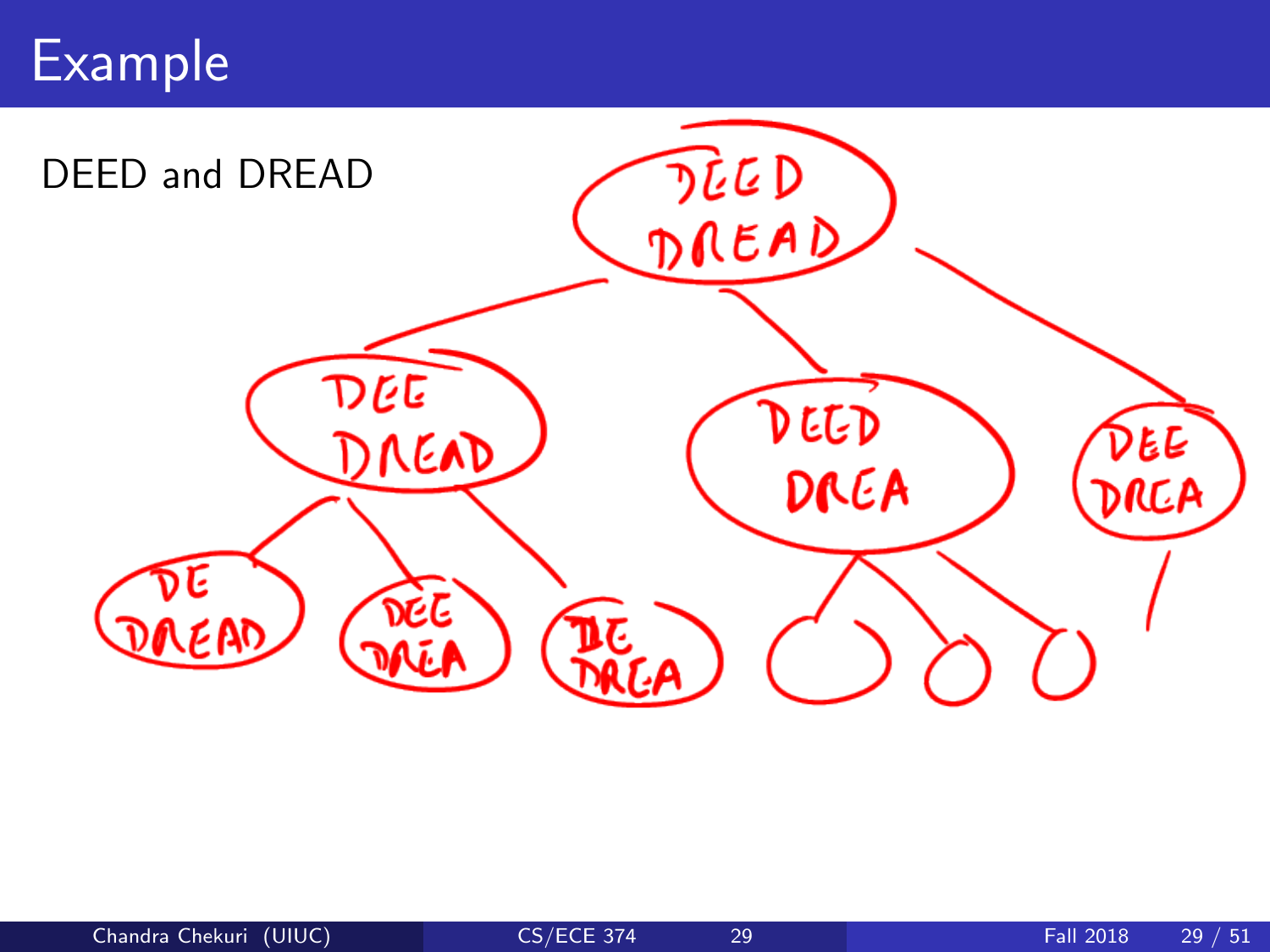# Memoizing the Recursive Algorithm

int M[0..m][0..n] Initialize all entries of  $M[i][j]$  to  $\infty$ return  $EDIST(A[1..m], B[1..n])$ 

```
EDIST(A[1..m], B[1..n])If (M[i][j] < \infty) return M[i][j] (* return stored value *)
If (m=0)M[i][j] = n\deltaElseIf (n = 0)M[i][j] = m\deltaElse
    m_1 = \delta + \text{EDIST}(A[1..(m-1)], B[1..n])m_2 = \delta + EDIST(A[1..m], B[1..(n-1)]))m_3 = COST[A[m], B[n]] + EDIST(A[1..(m-1)], B[1..(n-1)])M[i][j] = min(m_1, m_2, m_3)return M[i][j]
```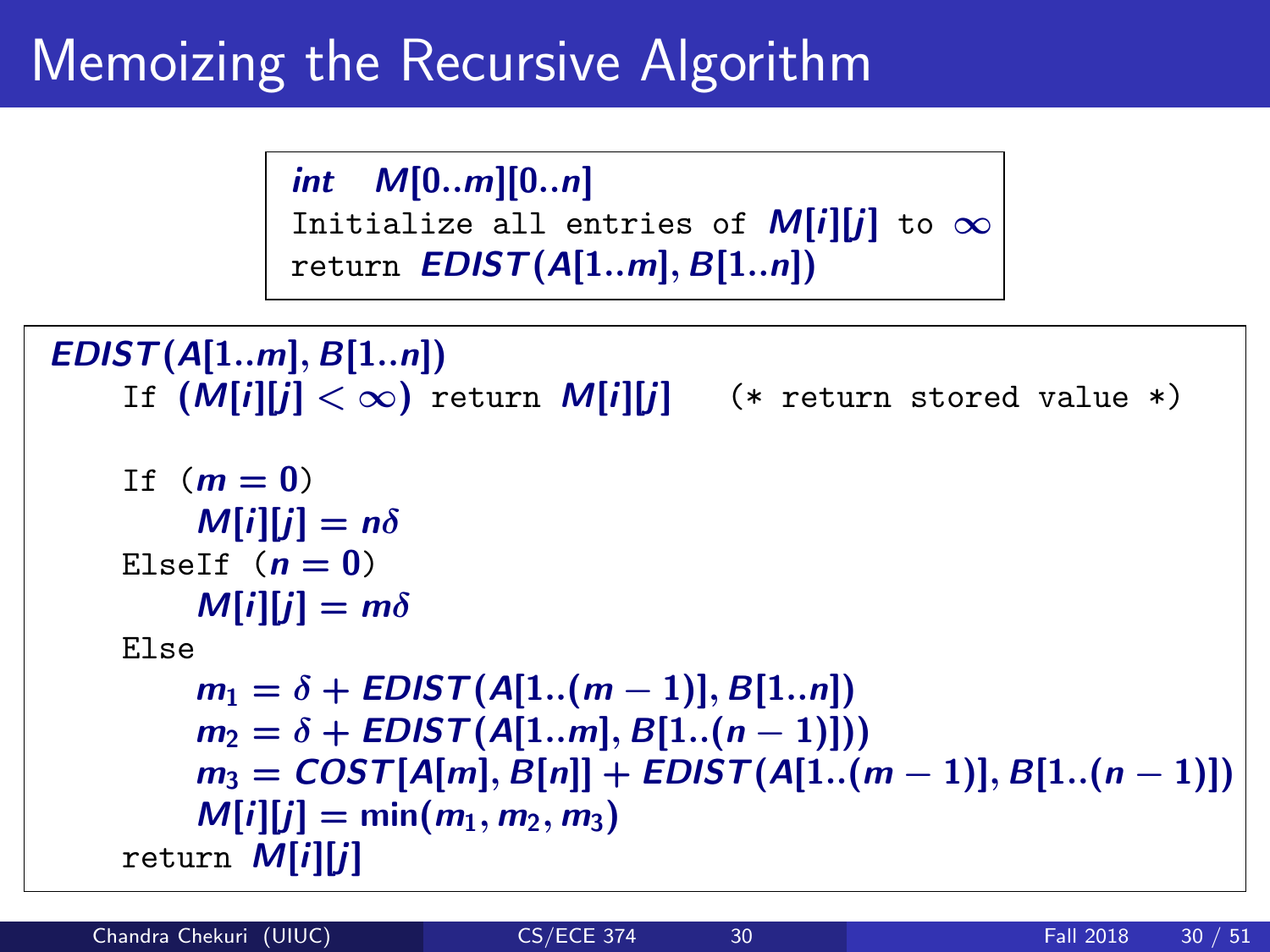# Removing Recursion to obtain Iterative Algorithm

```
EDIST(A[1..m], B[1..n])int M[0..m][0..n]
for i = 1 to m do M[i, 0] = i\deltafor j = 1 to n do M[0, j] = j\deltafor i = 1 to m do
      for j = 1 to n do
           M[i][j] = min\sqrt{ }\int\mathcal{L}\alpha_{x_i y_j} + \mathcal{M}[i-1][j-1],\delta + M[i-1][j],\delta + M[i][j-1]
```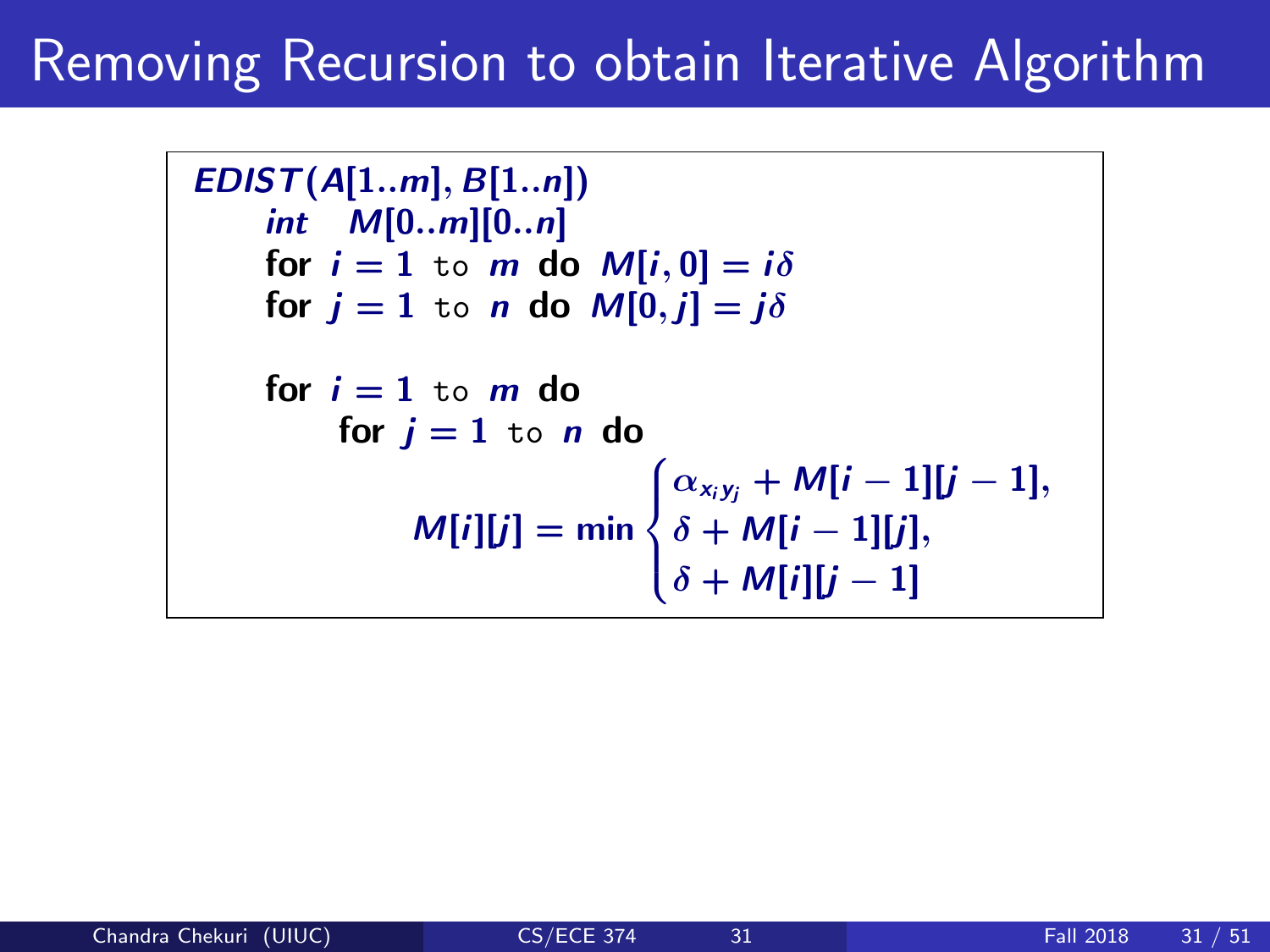# Removing Recursion to obtain Iterative Algorithm

```
EDIST(A[1..m], B[1..n])int M[0..m][0..n]
for i = 1 to m do M[i, 0] = i\deltafor j = 1 to n do M[0, j] = j\deltafor i = 1 to m do
      for j = 1 to n do
           M[i][j] = min\sqrt{ }\int\mathcal{L}\alpha_{x_i y_j} + \mathcal{M}[i-1][j-1],\delta + M[i-1][j],\delta + M[i][j-1]
```
Analysis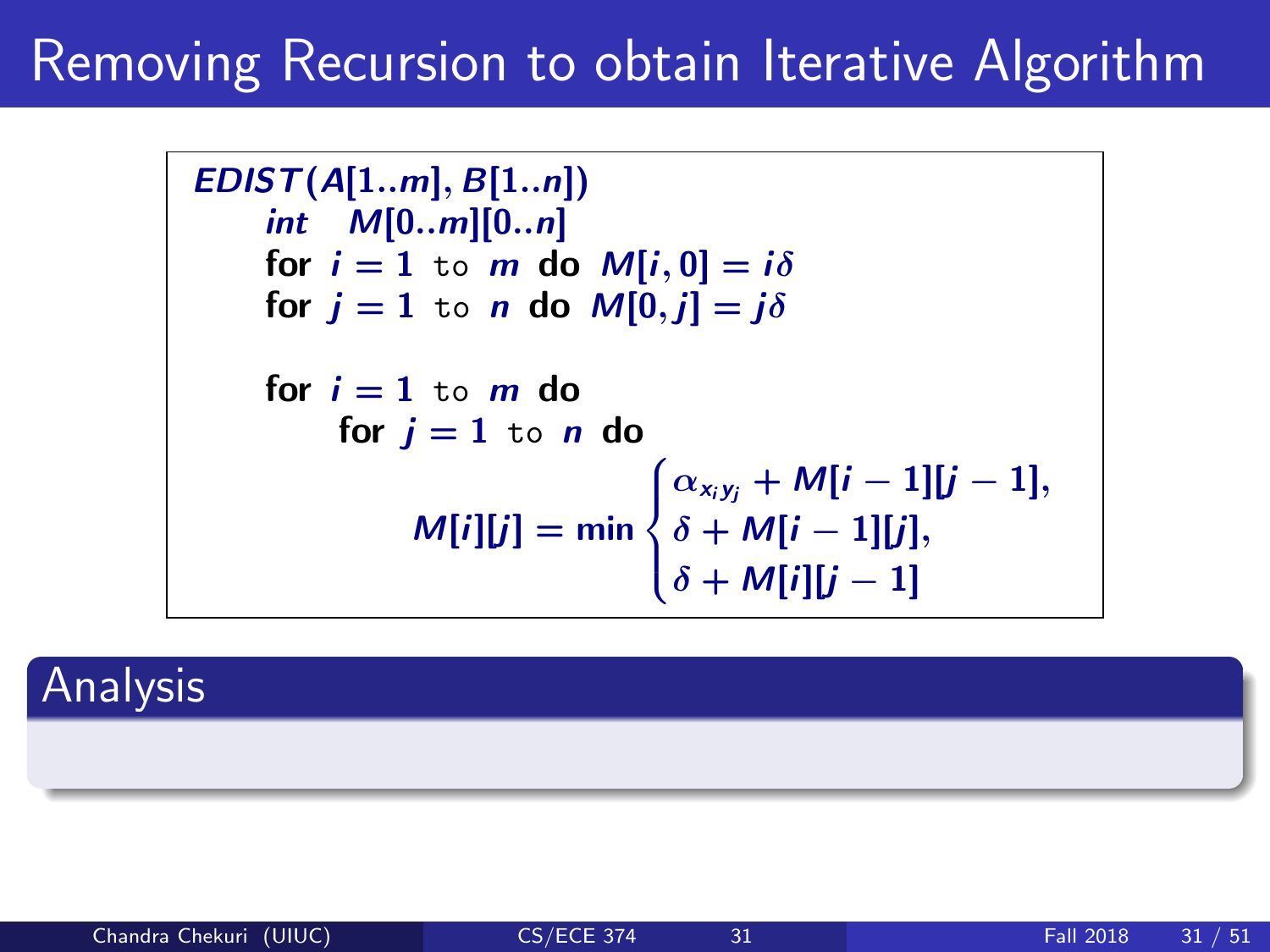# Removing Recursion to obtain Iterative Algorithm

```
EDIST(A[1..m], B[1..n])
int M[0..m][0..n]
for i = 1 to m do M[i, 0] = i\deltafor j = 1 to n do M[0, j] = j\deltafor i = 1 to m do
      for j = 1 to n do
           M[i][j] = min\sqrt{ }\int\mathcal{L}\alpha_{x_i y_j} + \mathcal{M}[i-1][j-1],\delta + M[i-1][j],\delta + M[i][j-1]
```
### Analysis

**Q** Running time is  $O(mn)$ .

**2** Space used is  $O(mn)$ .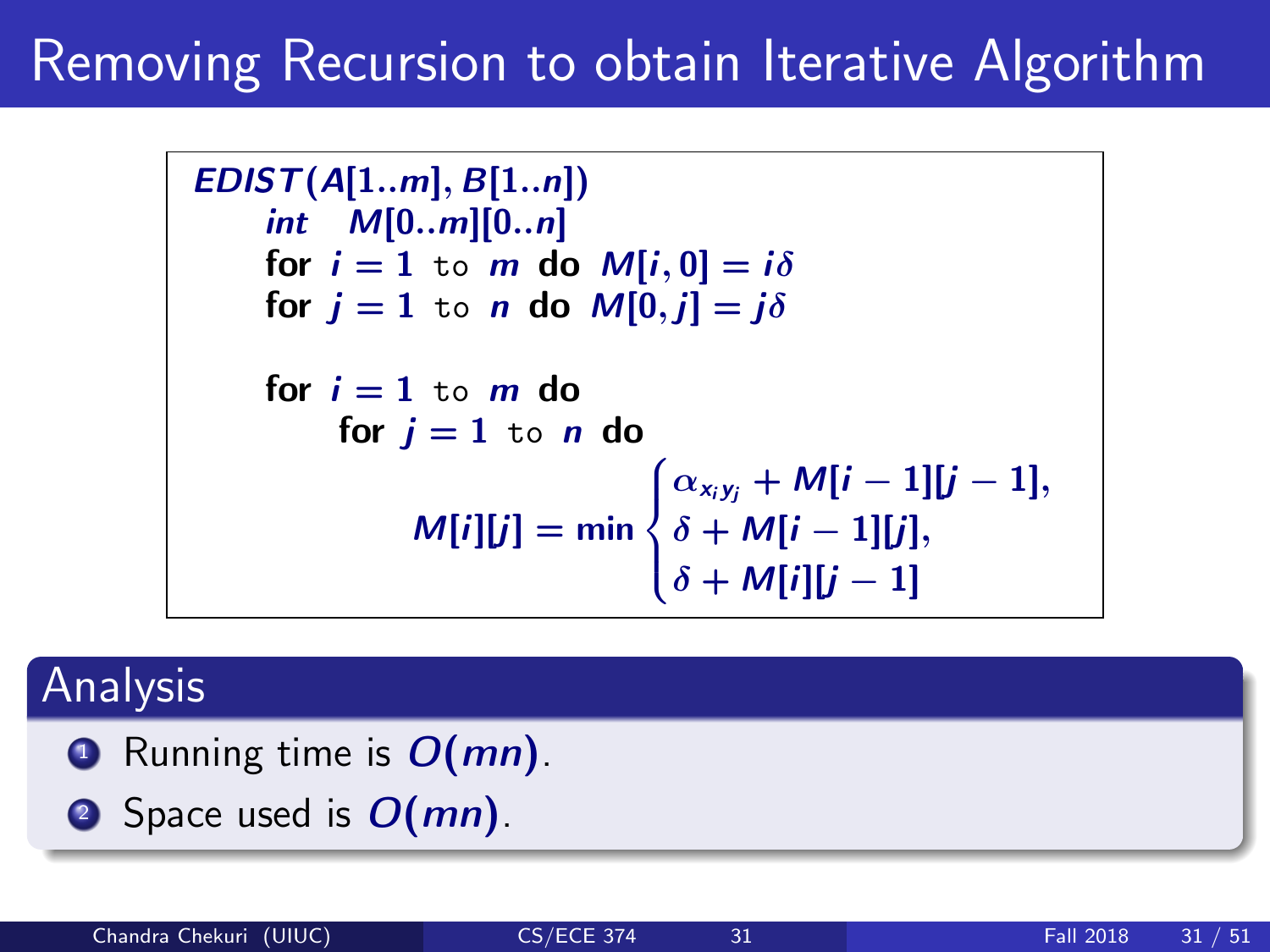# Matrix and DAG of Computation



Figure: Iterative algorithm in previous slide computes values in row order.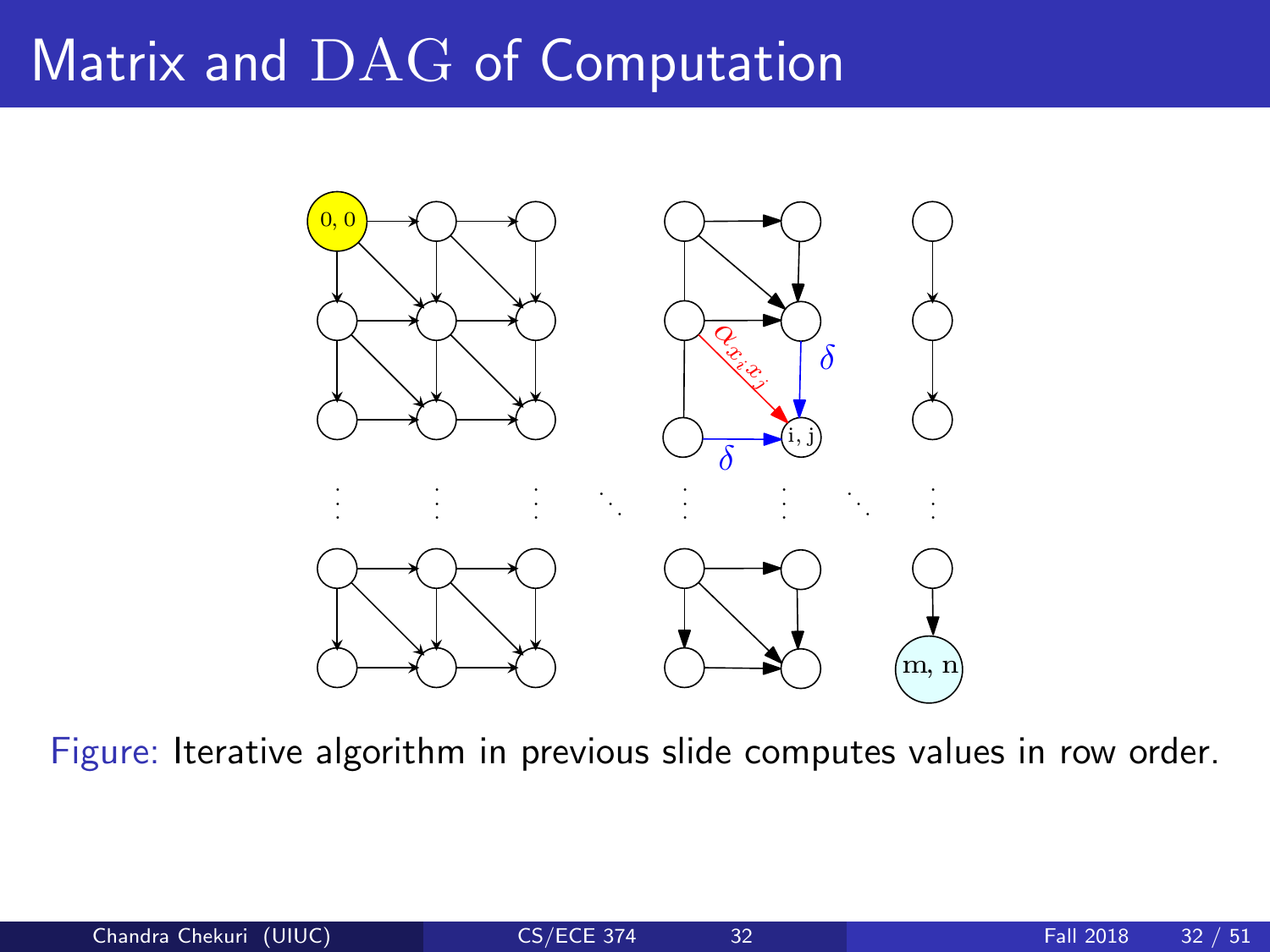

#### DEED and DREAD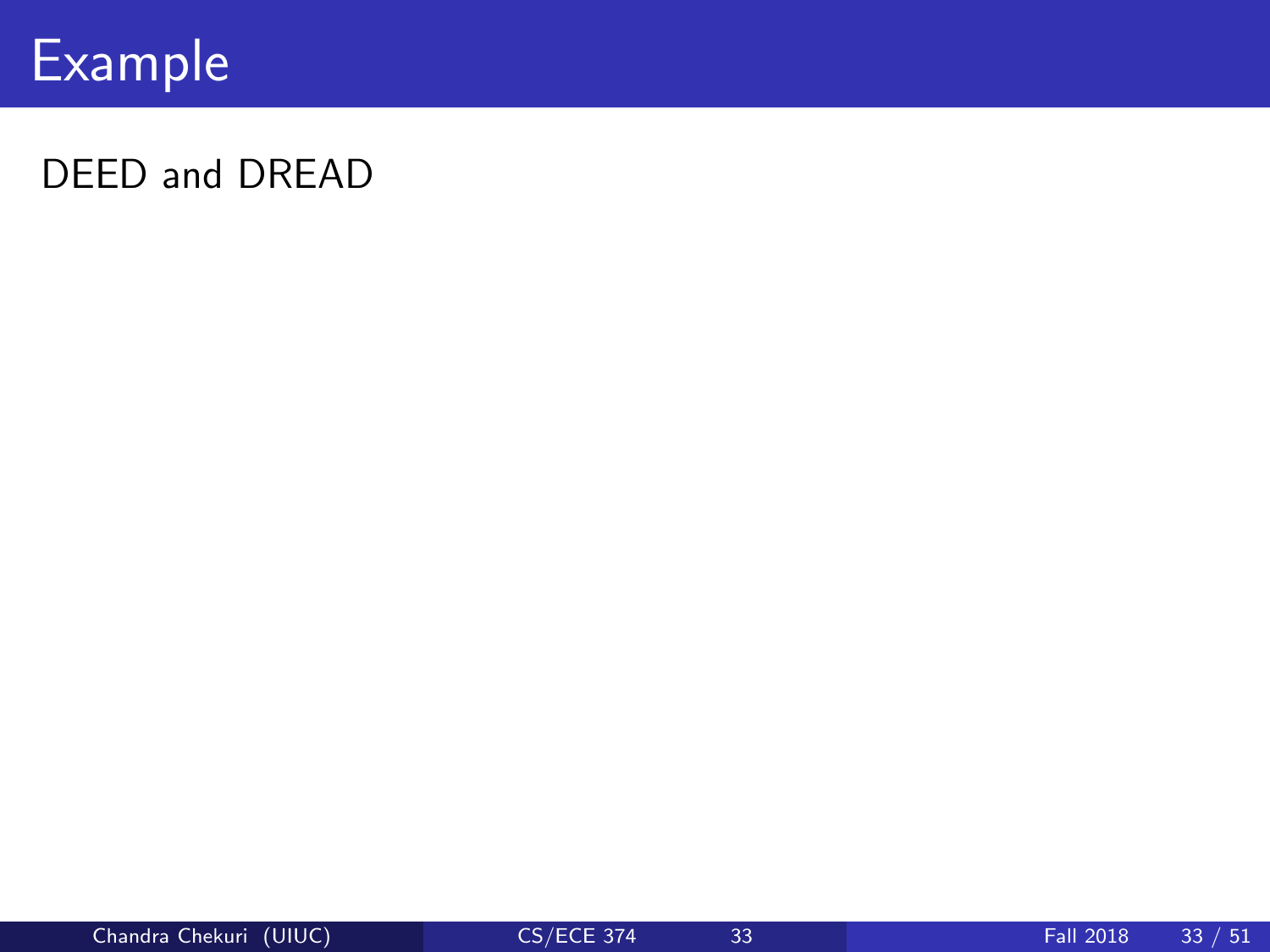# Sequence Alignment in Practice

- **1** Typically the DNA sequences that are aligned are about  $10<sup>5</sup>$ letters long!
- $\bullet$  So about  $10^{10}$  operations and  $10^{10}$  bytes needed
- **3** The killer is the 10GB storage
- <sup>4</sup> Can we reduce space requirements?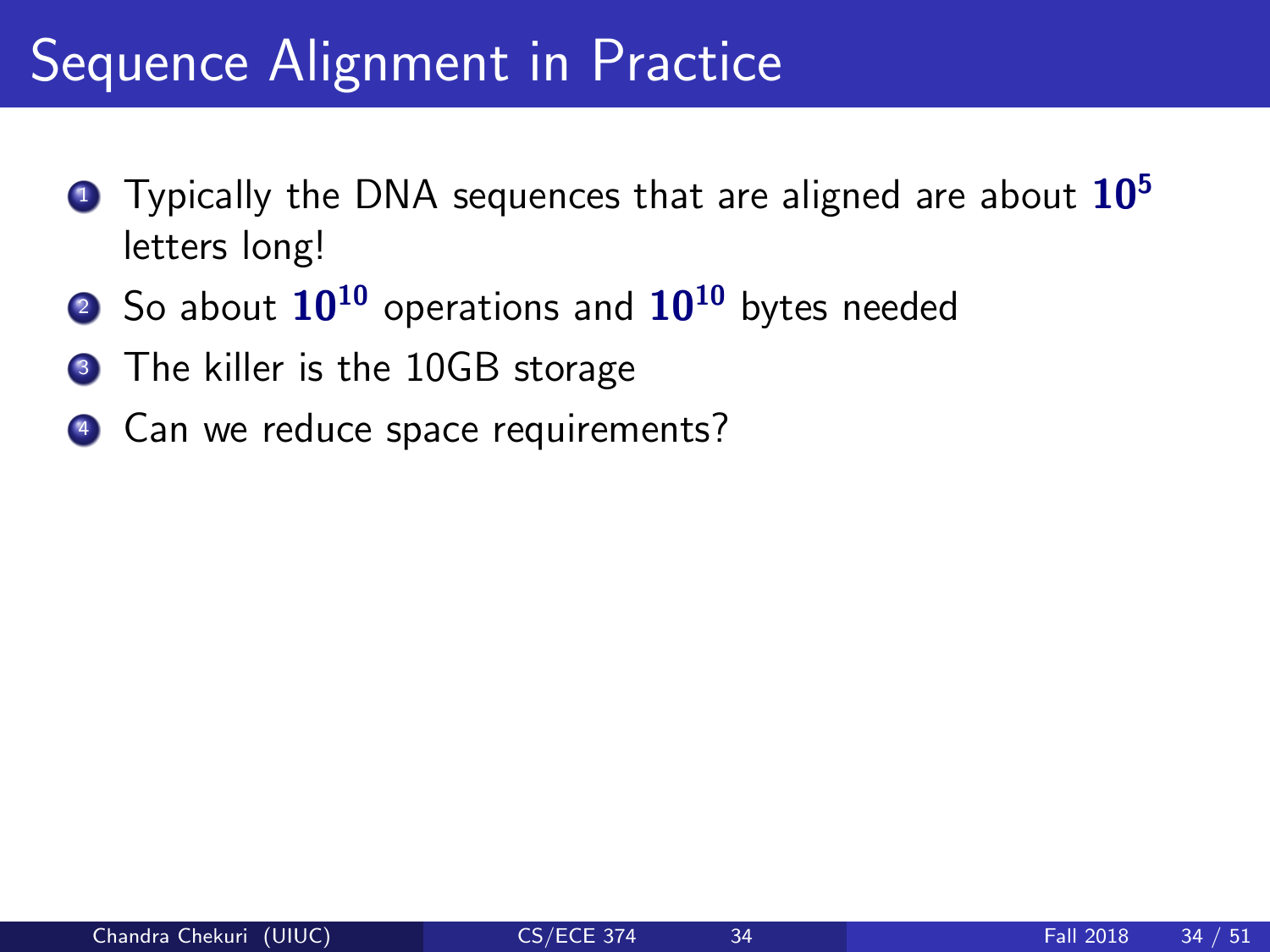# **Optimizing Space**

#### **Recall**

$$
M(i,j) = \min \begin{cases} \alpha_{x_iy_j} + M(i-1,j-1), \\ \delta + M(i-1,j), \\ \delta + M(i,j-1) \end{cases}
$$

- 2 Entries in jth column only depend on  $(j-1)$ st column and earlier entries in  $i$ th column
- <sup>3</sup> Only store the current column and the previous column reusing space;  $N(i, 0)$  stores  $M(i, j - 1)$  and  $N(i, 1)$  stores  $M(i, j)$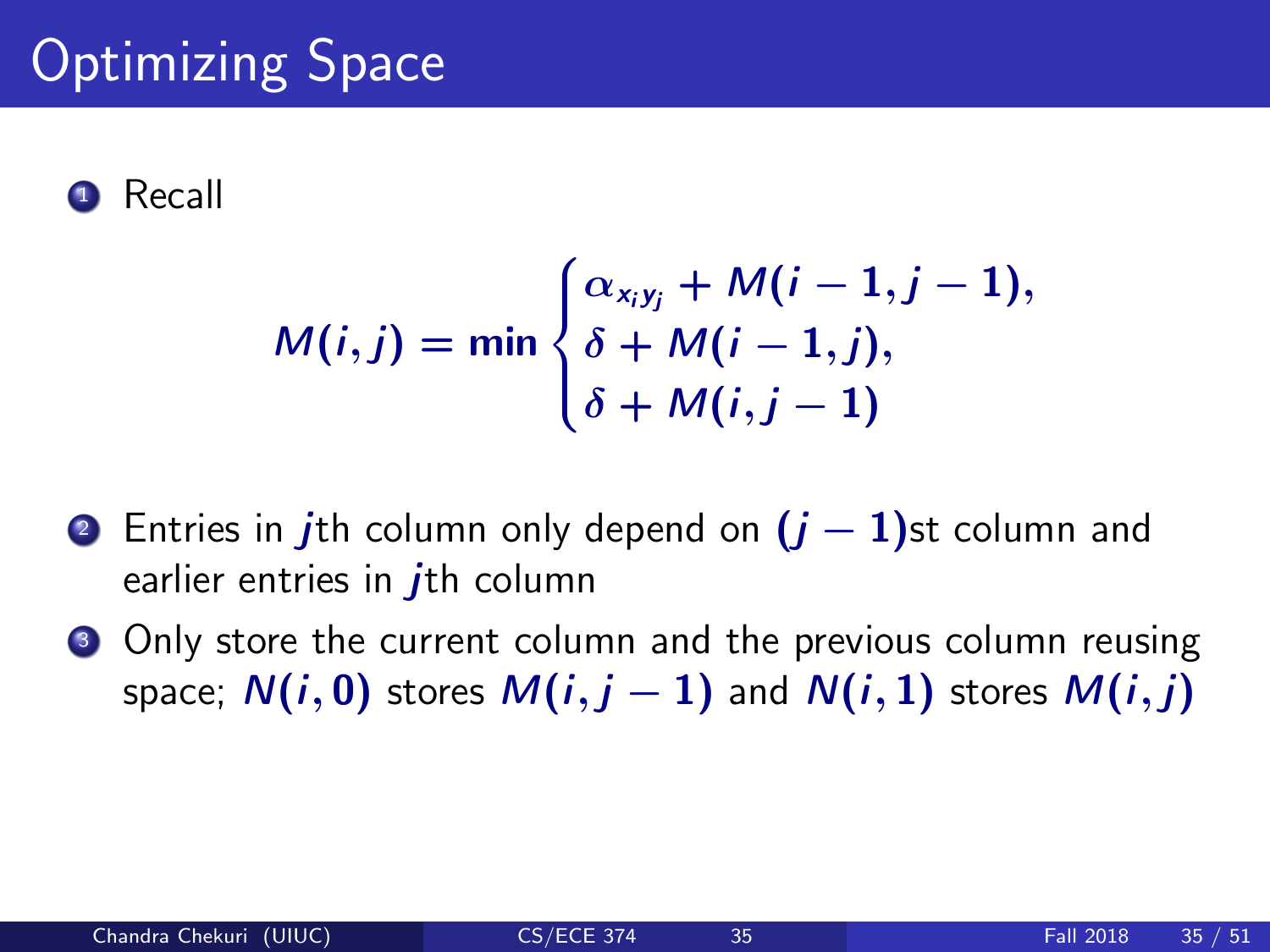# Computing in column order to save space



Figure:  $M(i, j)$  only depends on previous column values. Keep only two columns and compute in column order.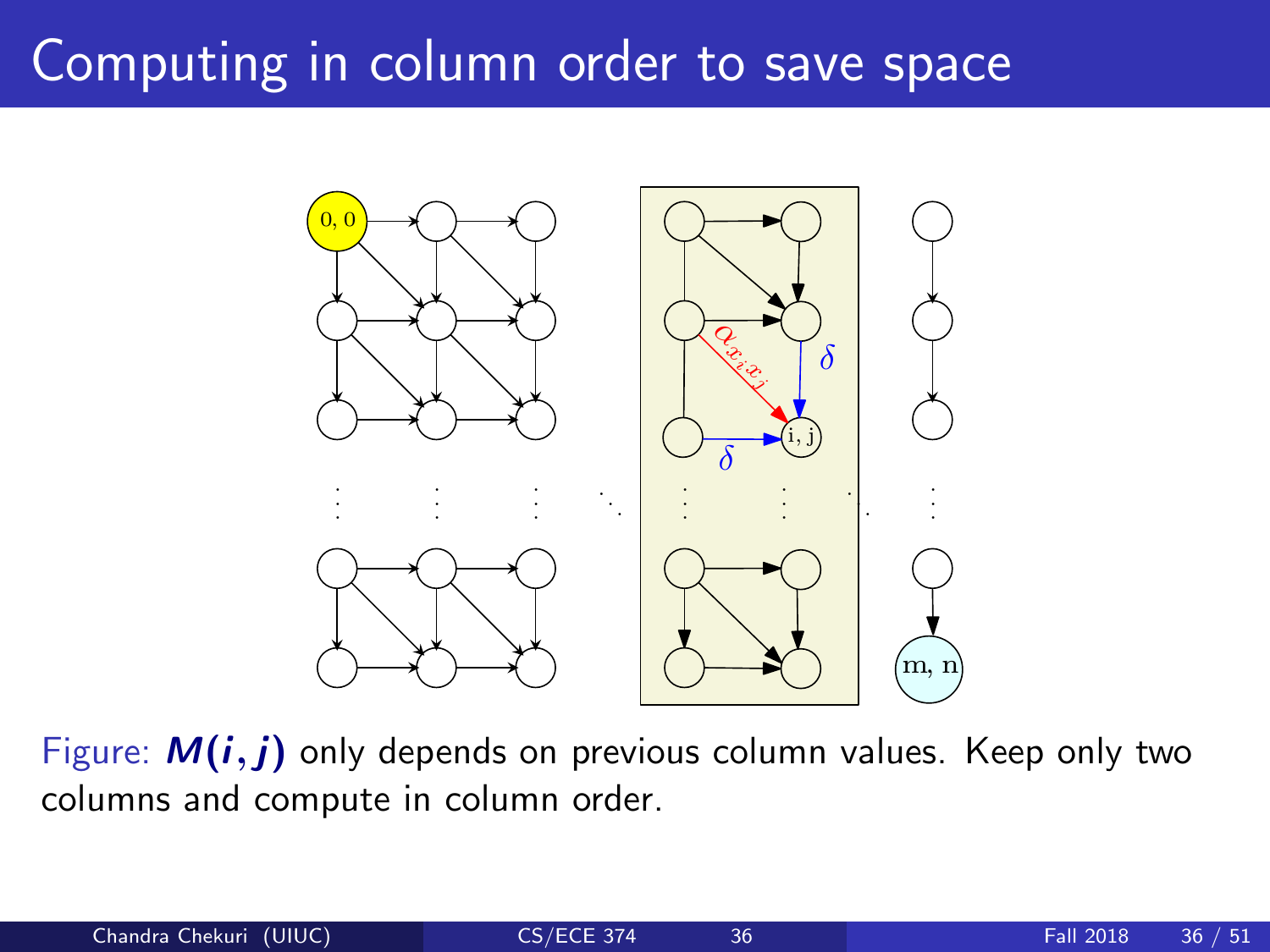# Space Efficient Algorithm

for all *i* do 
$$
N[i, 0] = i\delta
$$
  
\nfor  $j = 1$  to *n* do  
\n $N[0, 1] = j\delta$  (\* corresponds to  $M(0, j) *)$   
\nfor  $i = 1$  to *m* do  
\n $N[i, 1] = \min \begin{cases} \alpha_{x_i y_j} + N[i - 1, 0] \\ \delta + N[i - 1, 1] \\ \delta + N[i, 0] \end{cases}$   
\nfor  $i = 1$  to *m* do  
\nCopy  $N[i, 0] = N[i, 1]$ 

### Analysis

Running time is  $O(mn)$  and space used is  $O(2m) = O(m)$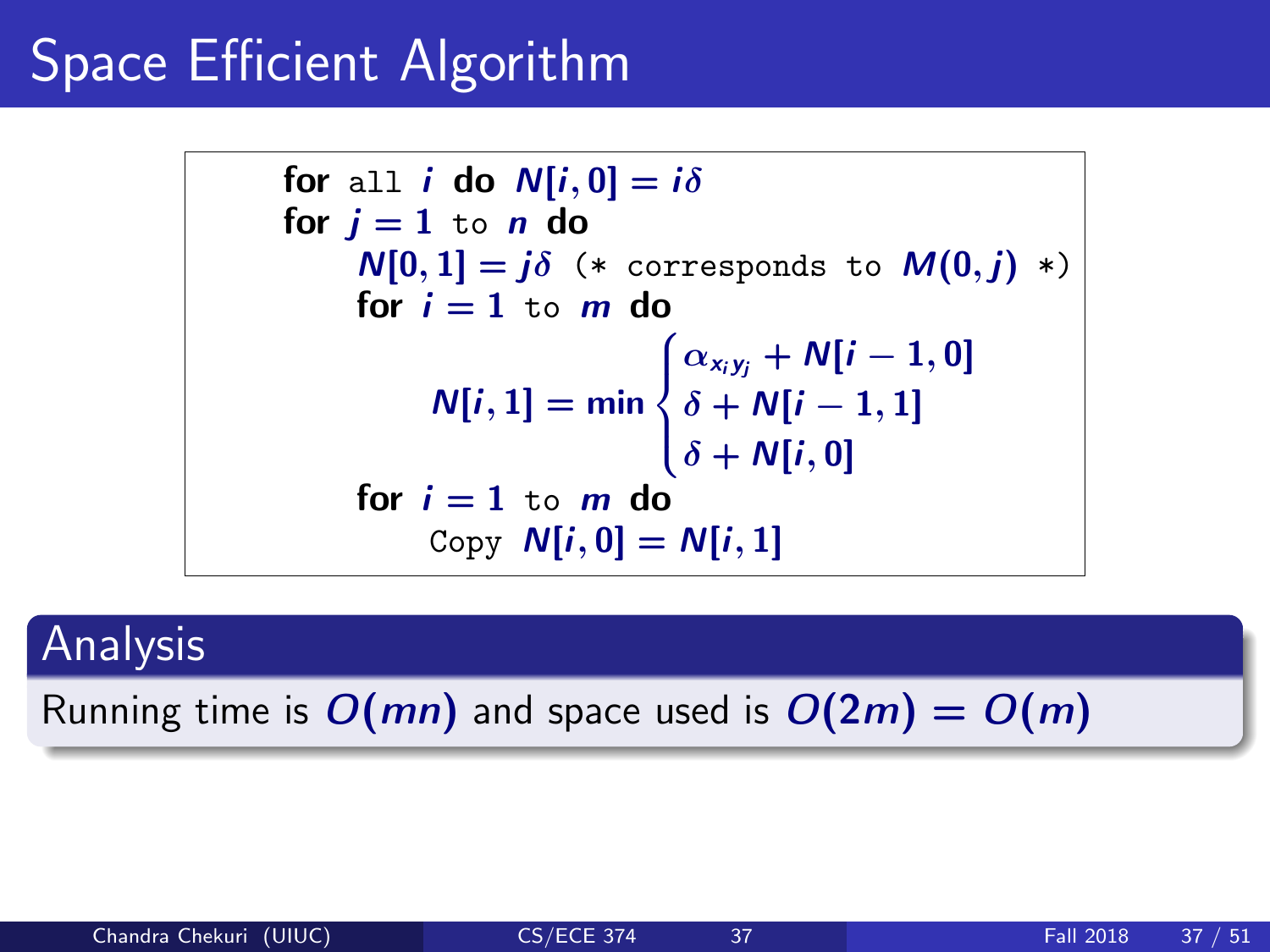# Analyzing Space Efficiency

- **O** From the  $m \times n$  matrix M we can construct the actual alignment (exercise)
- **2** Matrix N computes cost of optimal alignment but no way to construct the actual alignment
- Space efficient computation of alignment? More complicated algorithm — see notes and Kleinberg-Tardos book.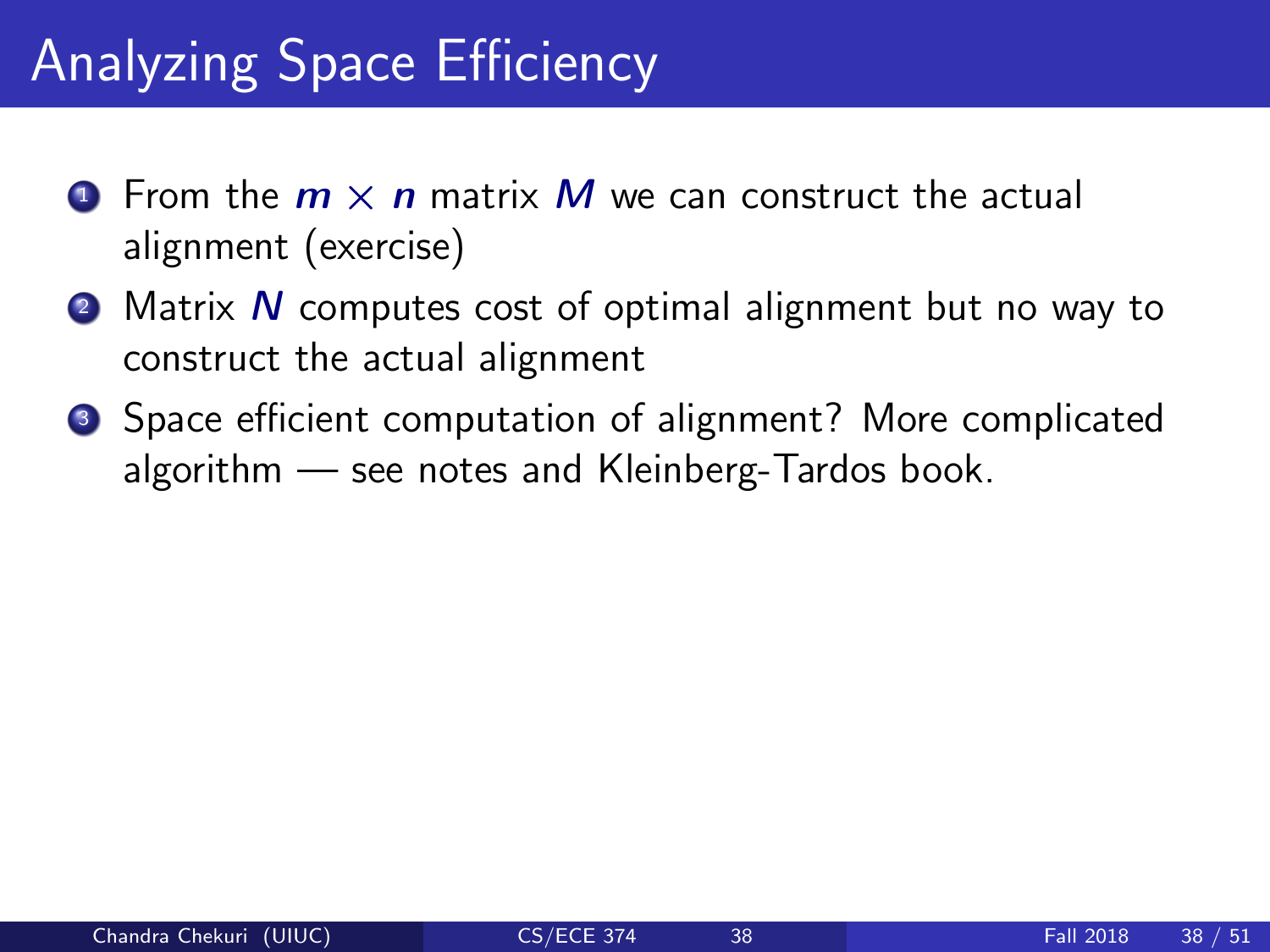# Part II

# <span id="page-54-0"></span>[Longest Common Subsequence](#page-54-0) [Problem](#page-54-0)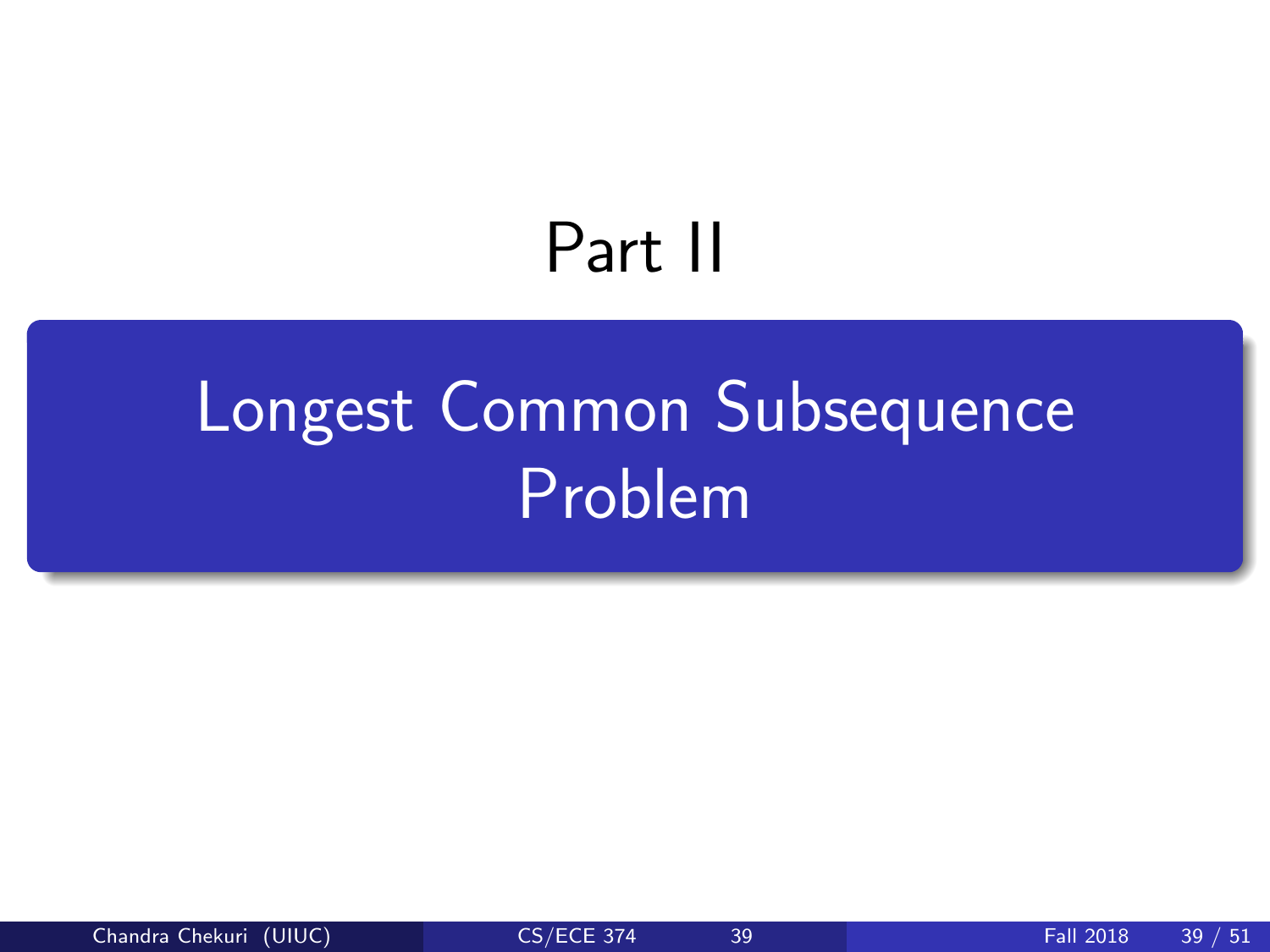# LCS Problem

### **Definition**

LCS between two strings  $X$  and  $Y$  is the length of longest common subsequence between  $X$  and  $Y$ .

### Example

LCS between ABAZDC and BACBAD is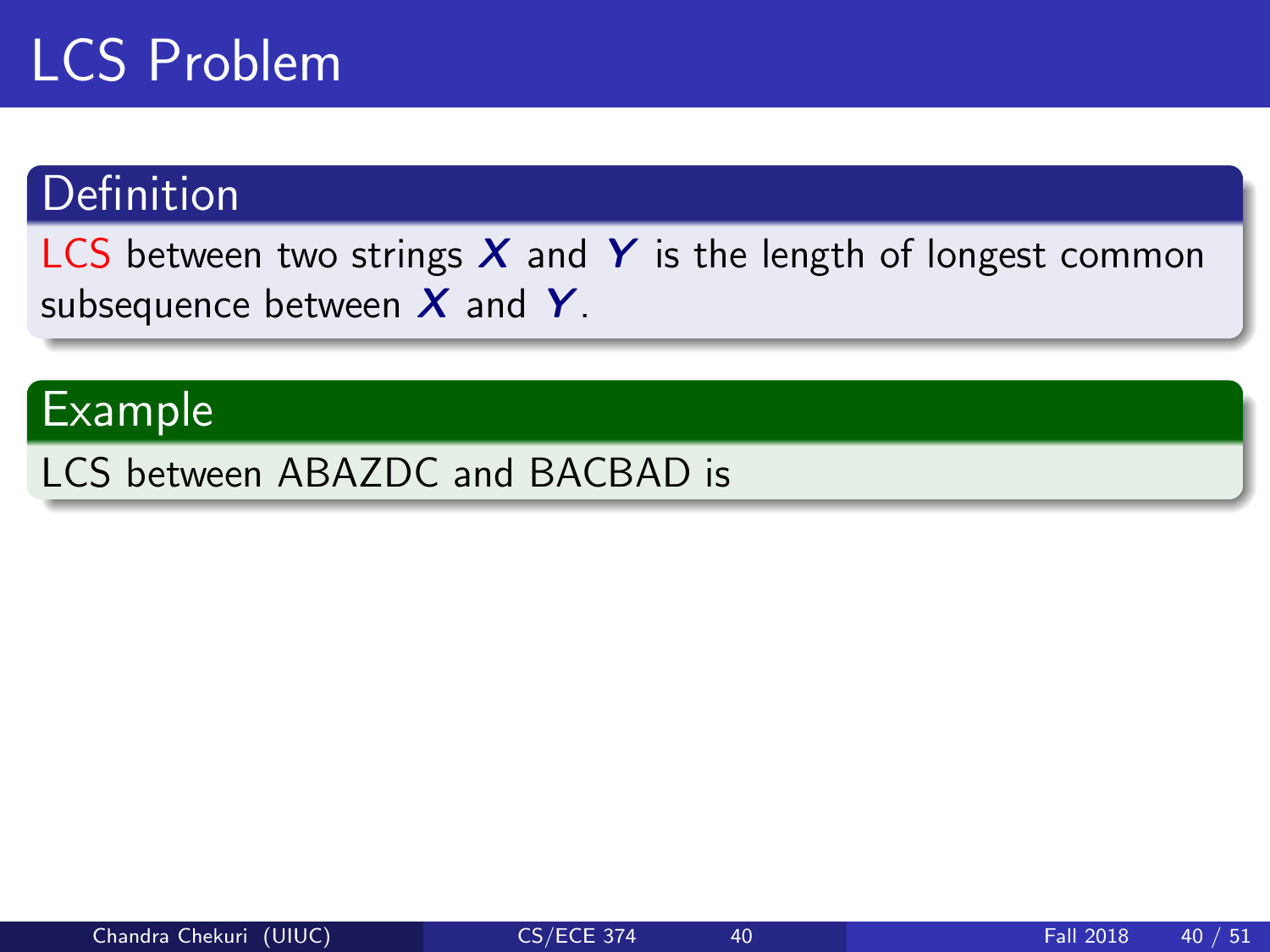# LCS Problem

### **Definition**

LCS between two strings  $X$  and  $Y$  is the length of longest common subsequence between  $X$  and  $Y$ .

#### Example

LCS between ABAZDC and BACBAD is 4 via ABAD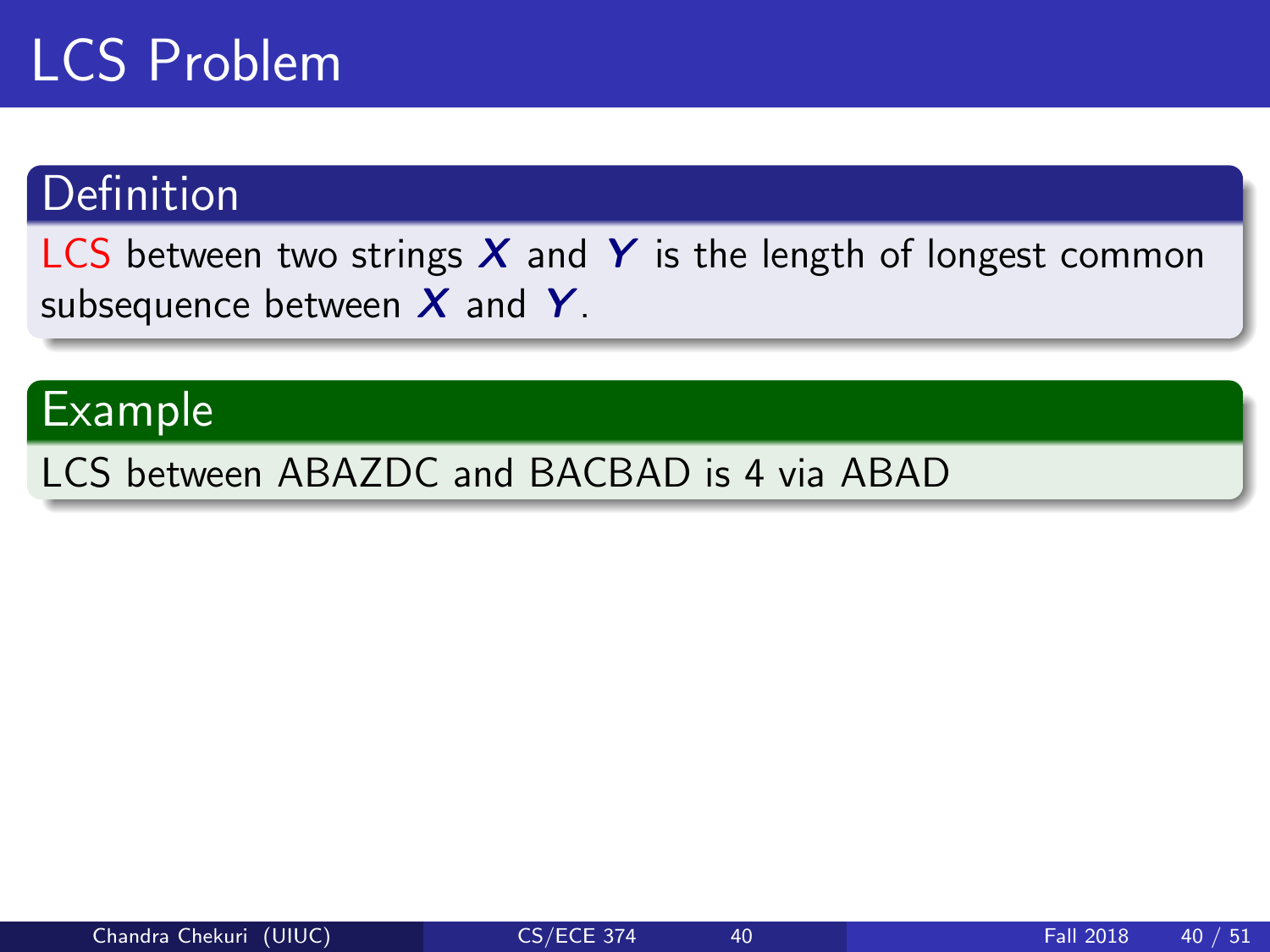# LCS Problem

### Definition

LCS between two strings  $X$  and Y is the length of longest common subsequence between  $X$  and  $Y$ .

#### Example

LCS between ABAZDC and BACBAD is 4 via ABAD

Derive a dynamic programming algorithm for the problem.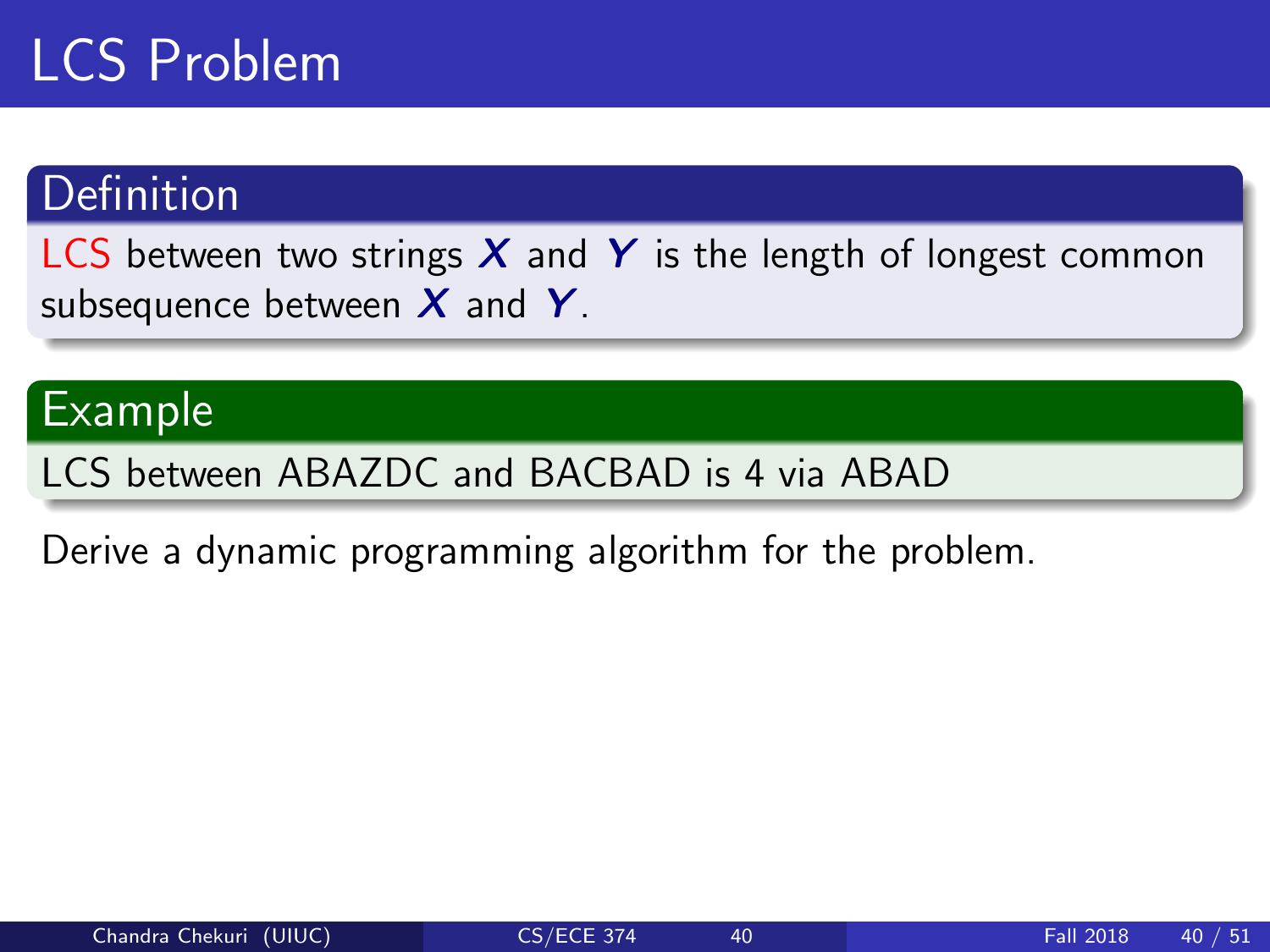# Part III

# <span id="page-58-0"></span>[Maximum Weighted Independent Set](#page-58-0) [in Trees](#page-58-0)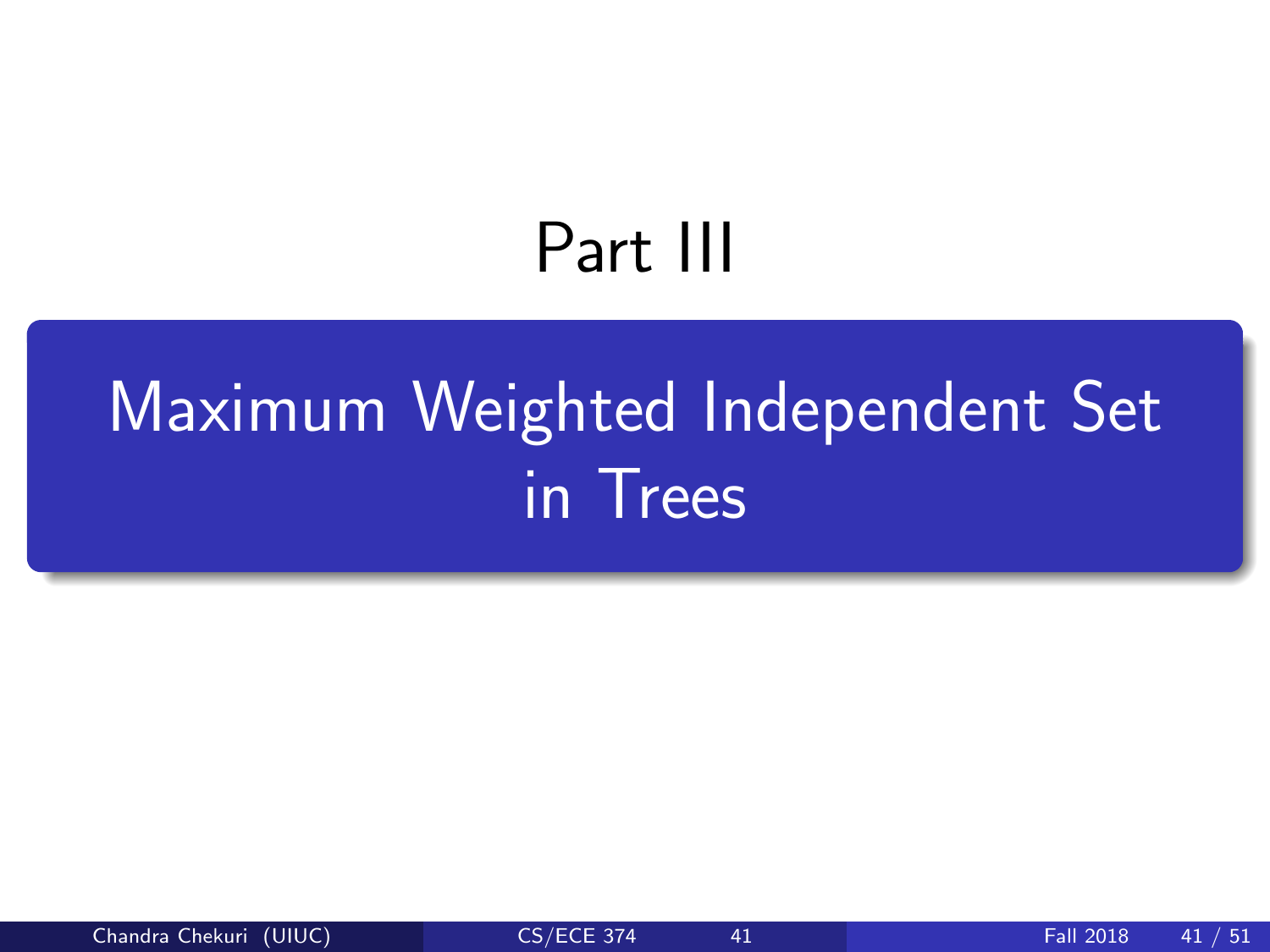# Maximum Weight Independent Set Problem

- Input Graph  $G = (V, E)$  and weights  $w(v) \geq 0$  for each  $v \in V$
- Goal Find maximum weight independent set in G

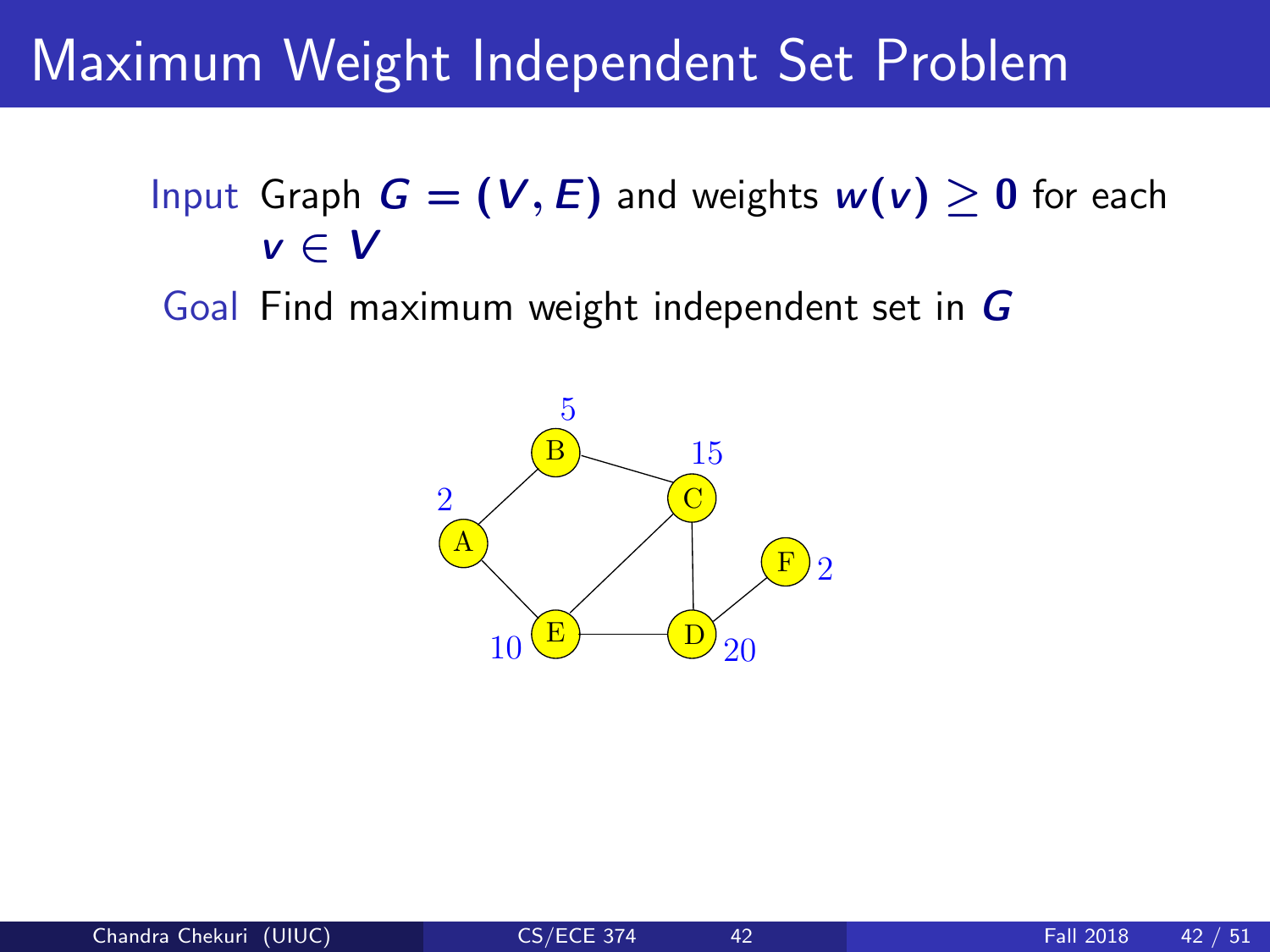# Maximum Weight Independent Set Problem

- Input Graph  $G = (V, E)$  and weights  $w(v) > 0$  for each  $v \in V$
- Goal Find maximum weight independent set in G



Maximum weight independent set in above graph:  $\{B, D\}$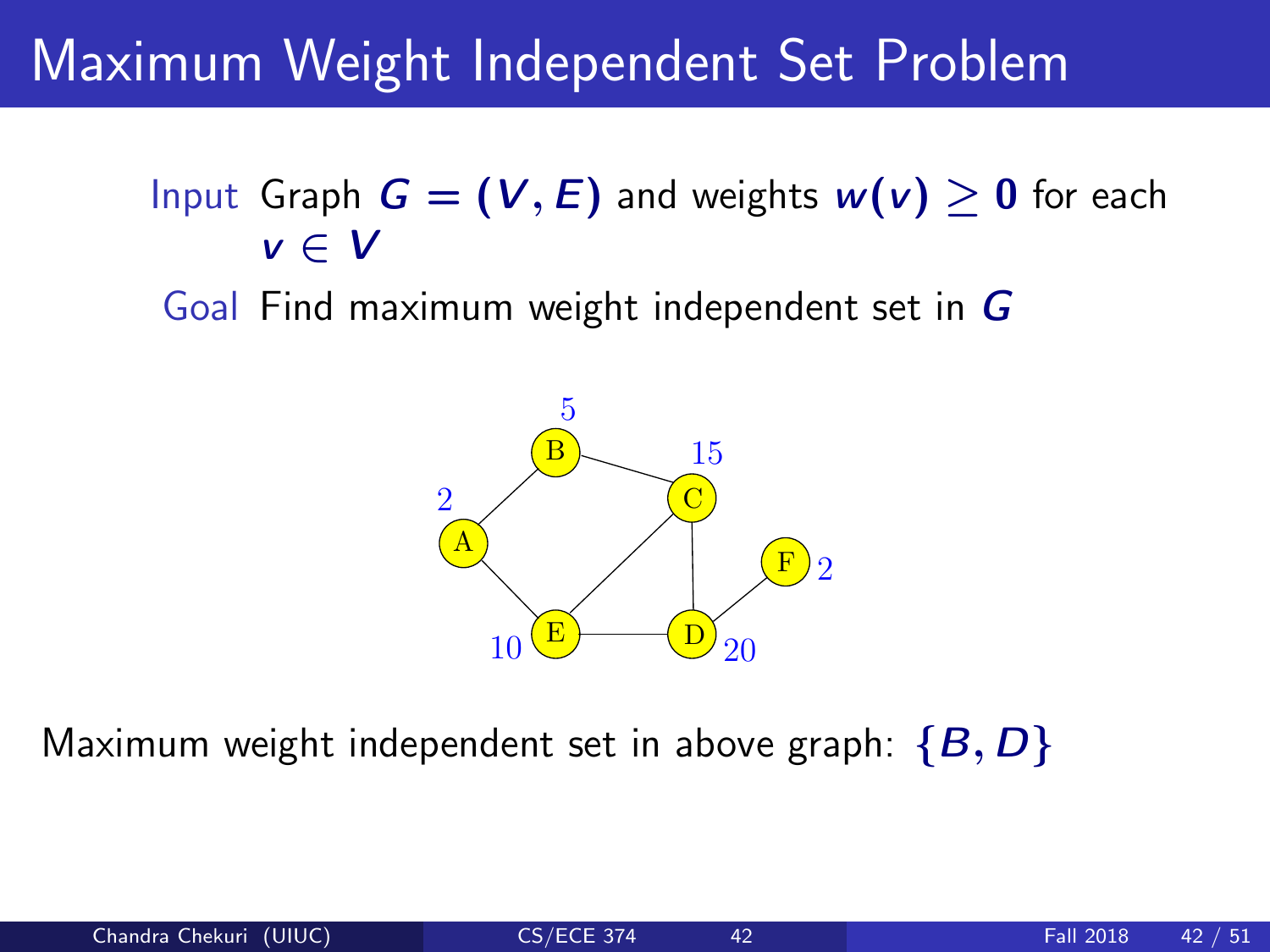# Maximum Weight Independent Set in a Tree

Input Tree  $T = (V, E)$  and weights  $w(v) > 0$  for each  $v \in V$ 

Goal Find maximum weight independent set in  $T$ 



Maximum weight independent set in above tree: ??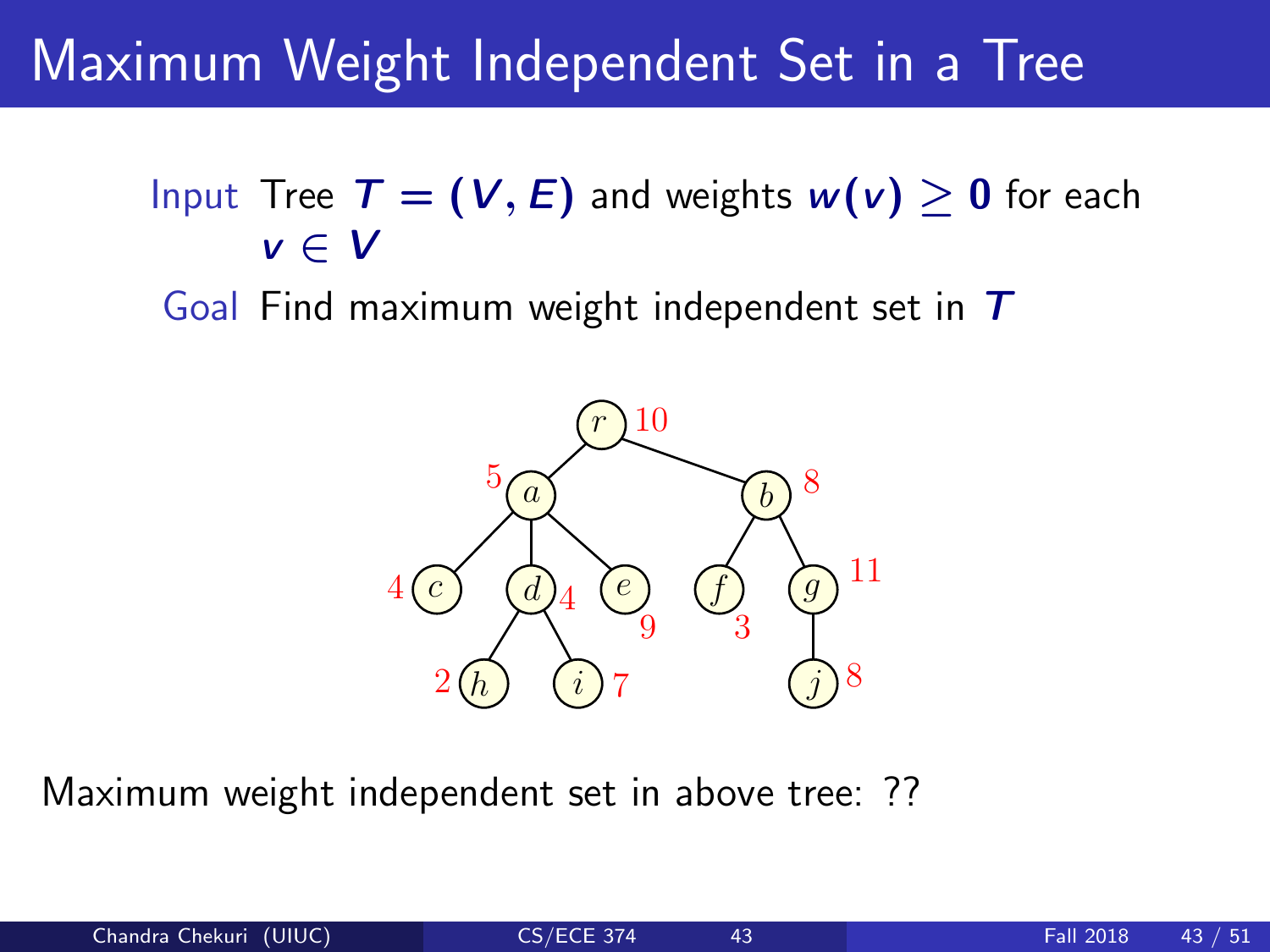For an arbitrary graph  $G$ :

- **1** Number vertices as  $v_1, v_2, \ldots, v_n$
- **2** Find recursively optimum solutions without  $v_n$  (recurse on  $G - v_n$ ) and with  $v_n$  (recurse on  $G - v_n - N(v_n)$  & include  $\mathsf{v}_n$ ).
- $\bullet$  Saw that if graph G is arbitrary there was no good ordering that resulted in a small number of subproblems.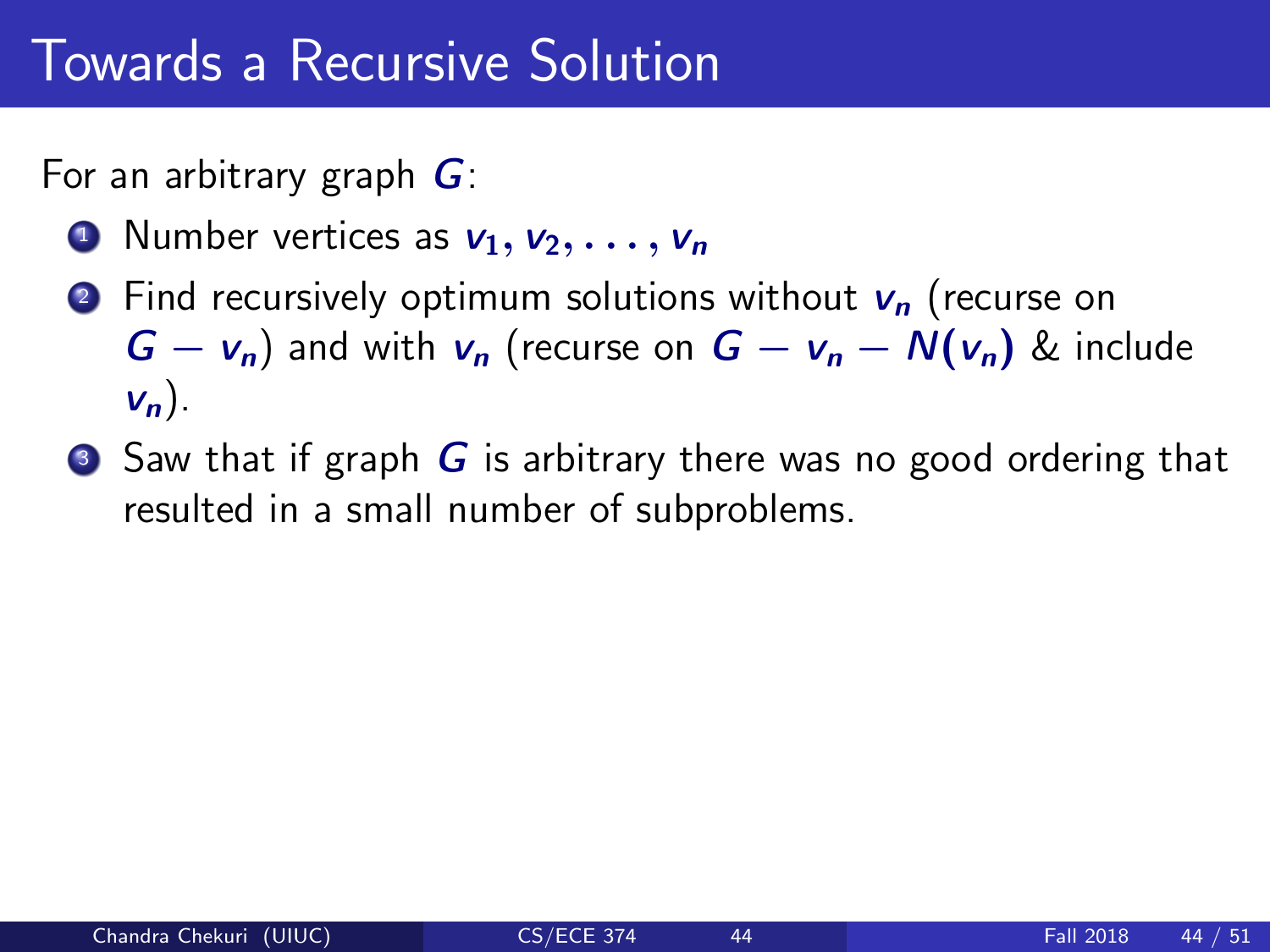For an arbitrary graph  $G$ :

- **1** Number vertices as  $v_1, v_2, \ldots, v_n$
- **2** Find recursively optimum solutions without  $v_n$  (recurse on  $G - v_n$ ) and with  $v_n$  (recurse on  $G - v_n - N(v_n)$  & include  $\mathsf{v}_n$ ).
- $\bullet$  Saw that if graph G is arbitrary there was no good ordering that resulted in a small number of subproblems.

What about a tree?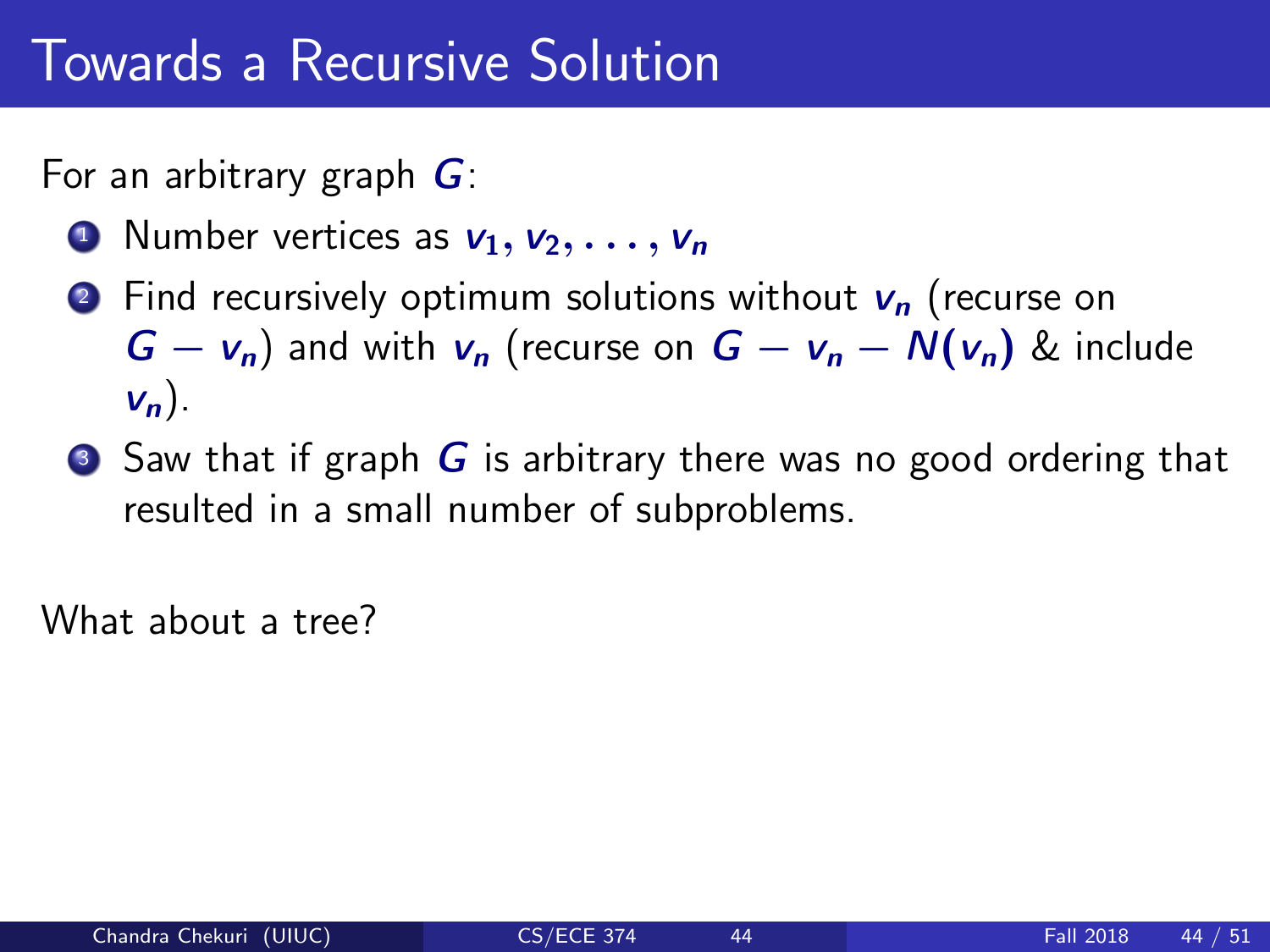For an arbitrary graph  $G$ :

- **1** Number vertices as  $v_1, v_2, \ldots, v_n$
- **2** Find recursively optimum solutions without  $v_n$  (recurse on  $G - v_n$ ) and with  $v_n$  (recurse on  $G - v_n - N(v_n)$  & include  $\mathsf{v}_n$ ).
- $\bullet$  Saw that if graph G is arbitrary there was no good ordering that resulted in a small number of subproblems.

What about a tree? Natural candidate for  $v_n$  is root r of  $T$ ?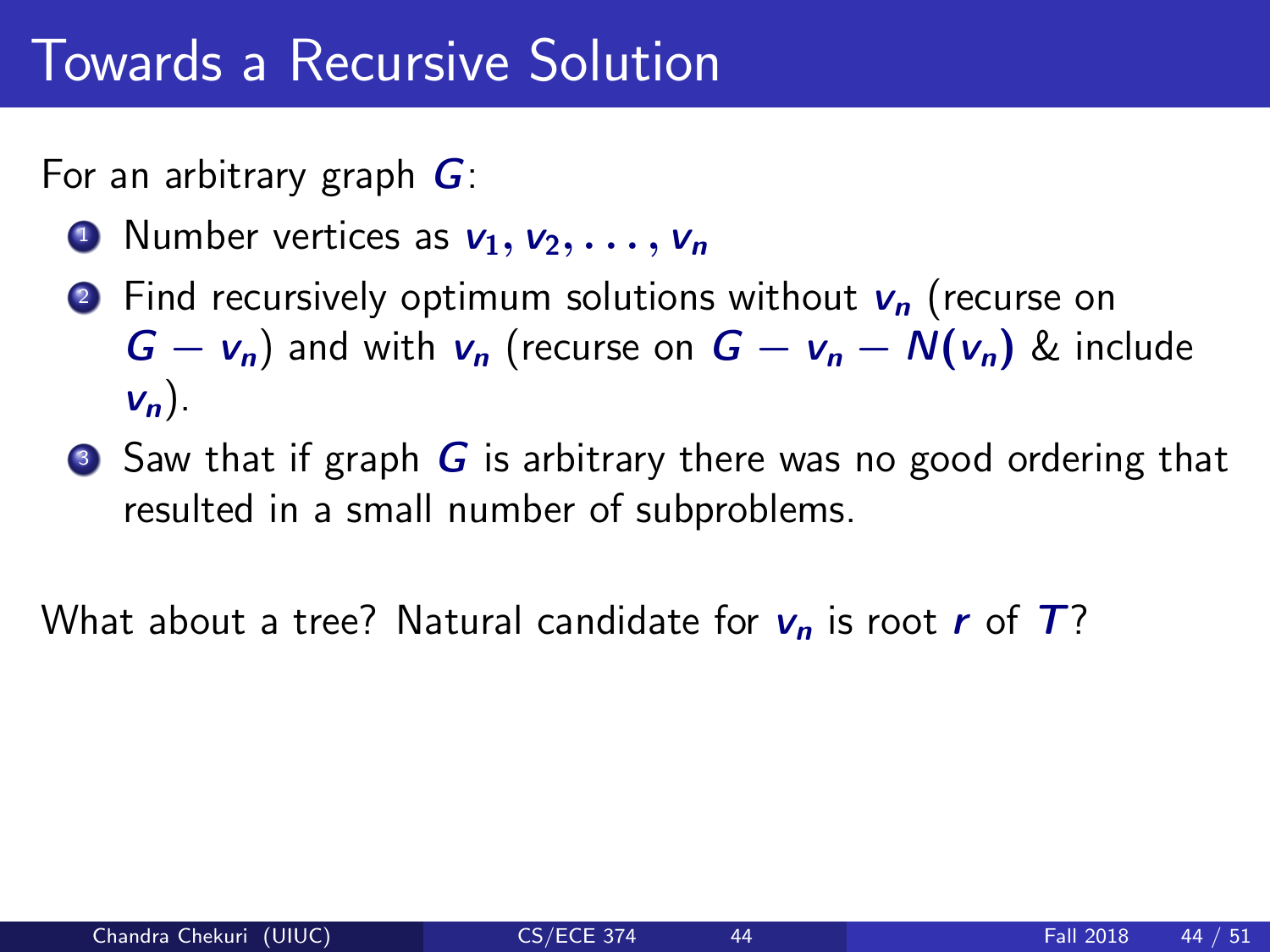Natural candidate for  $v_n$  is root r of T? Let  $\mathcal O$  be an optimum solution to the whole problem.

Case  $r \notin \mathcal{O}$  : Then  $\mathcal O$  contains an optimum solution for each subtree of  $T$  hanging at a child of  $r$ .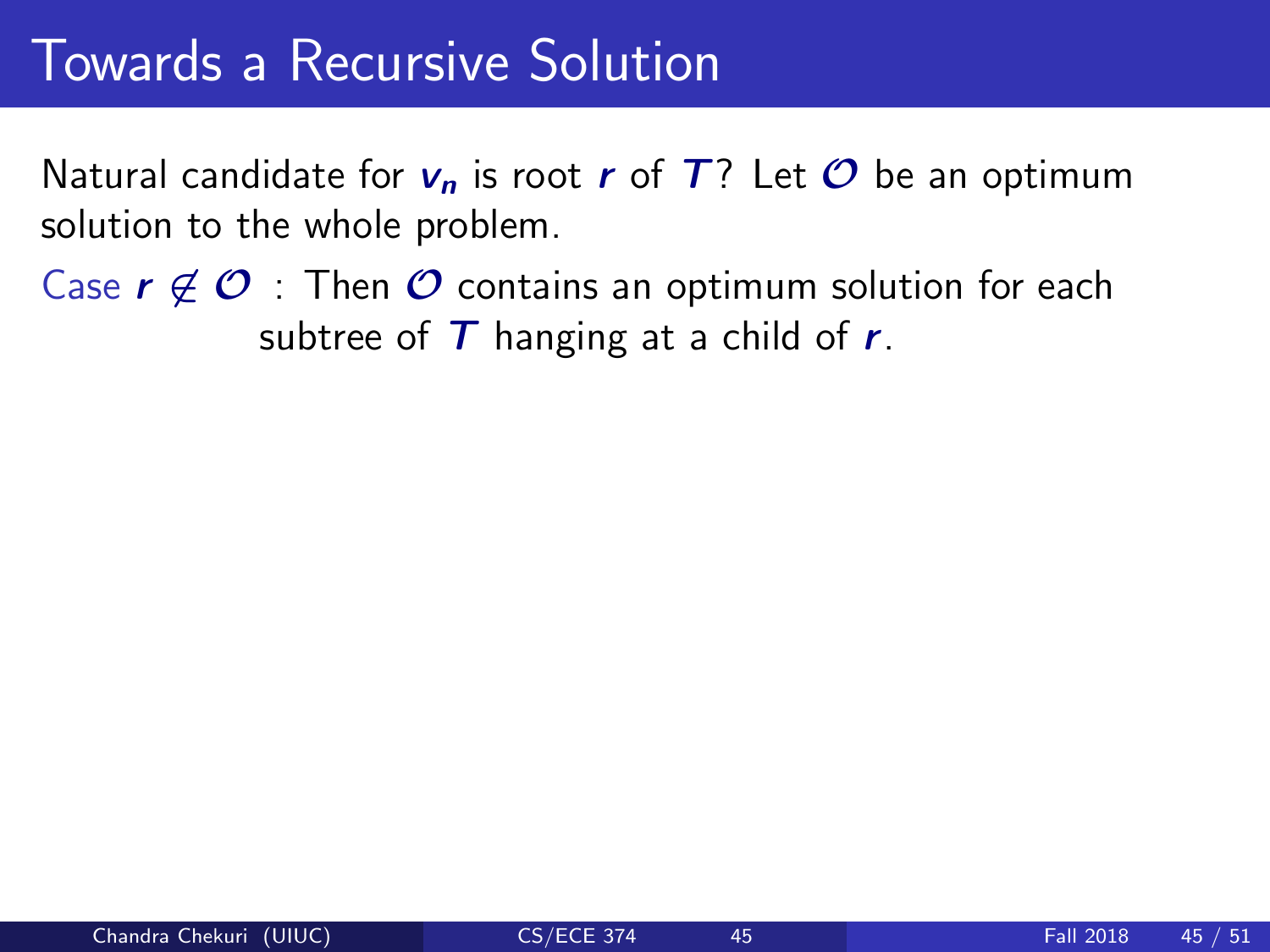Natural candidate for  $v_n$  is root r of T? Let  $\mathcal O$  be an optimum solution to the whole problem.

- Case  $r \notin \mathcal{O}$  : Then  $\mathcal O$  contains an optimum solution for each subtree of  $T$  hanging at a child of  $r$ .
- Case  $r \in \mathcal{O}$  : None of the children of r can be in  $\mathcal{O}$ .  $\mathcal{O} \{r\}$ contains an optimum solution for each subtree of  $T$ hanging at a grandchild of  $r$ .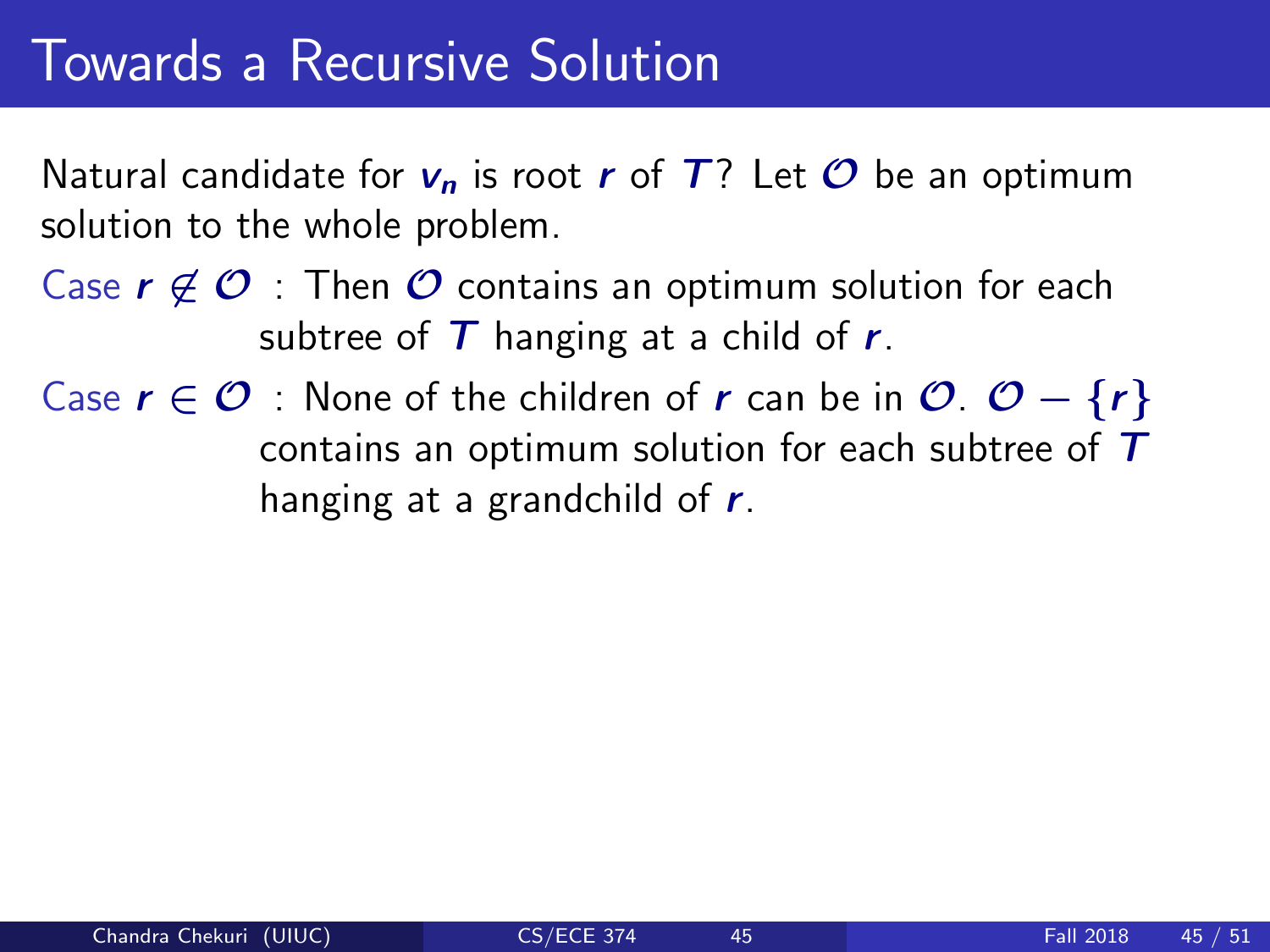Natural candidate for  $v_n$  is root r of T? Let  $\mathcal O$  be an optimum solution to the whole problem.

- Case  $r \notin \mathcal{O}$  : Then  $\mathcal O$  contains an optimum solution for each subtree of  $T$  hanging at a child of  $r$ .
- Case  $r \in \mathcal{O}$  : None of the children of r can be in  $\mathcal{O}$ .  $\mathcal{O} \{r\}$ contains an optimum solution for each subtree of  $T$ hanging at a grandchild of  $r$ .

Subproblems? Subtrees of  $T$  rooted at nodes in  $T$ .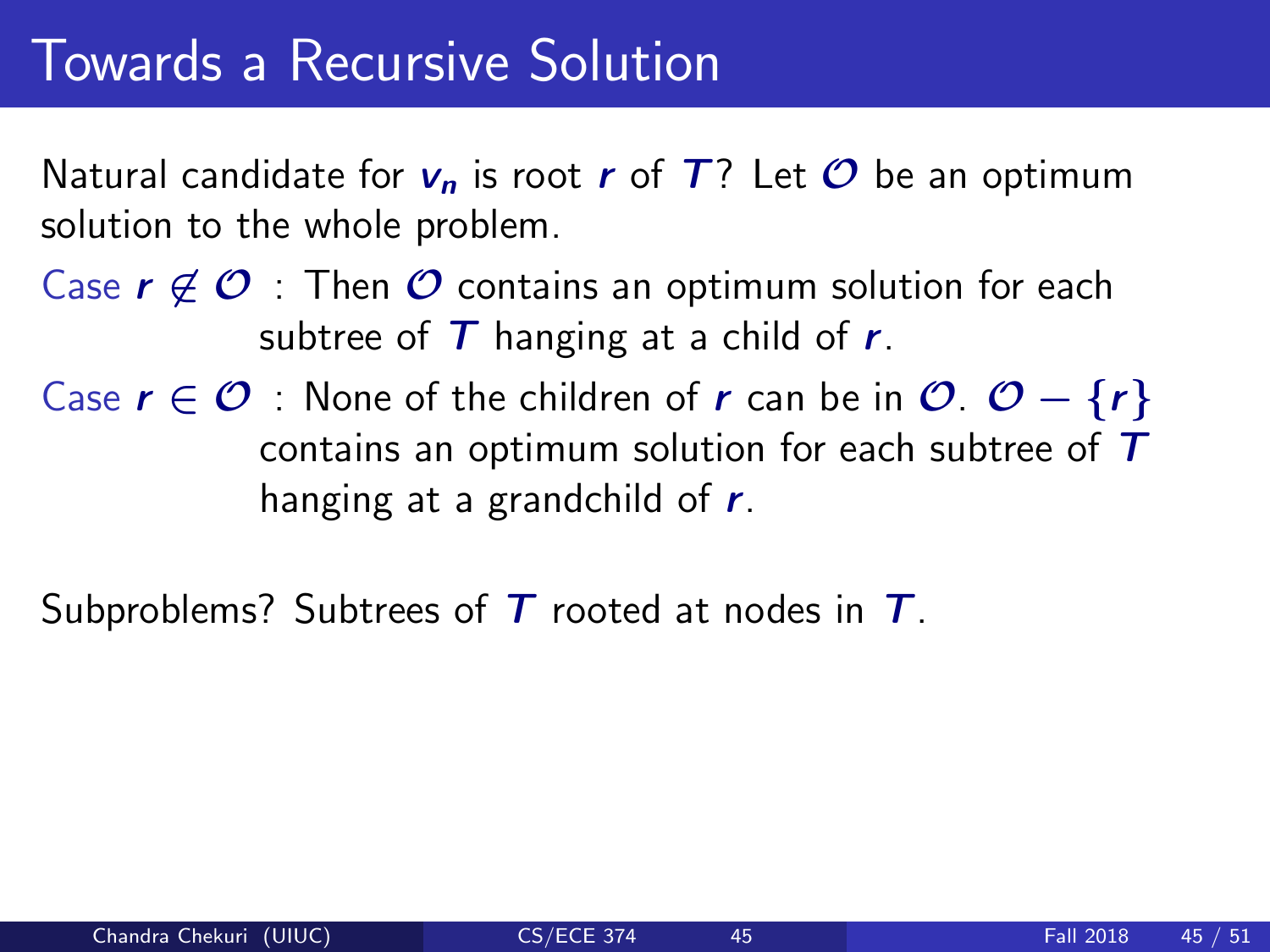Natural candidate for  $v_n$  is root r of T? Let  $\mathcal O$  be an optimum solution to the whole problem.

- Case  $r \notin \mathcal{O}$  : Then  $\mathcal O$  contains an optimum solution for each subtree of  $T$  hanging at a child of  $r$ .
- Case  $r \in \mathcal{O}$  : None of the children of r can be in  $\mathcal{O}$ .  $\mathcal{O} \{r\}$ contains an optimum solution for each subtree of  $T$ hanging at a grandchild of  $r$ .

Subproblems? Subtrees of  $T$  rooted at nodes in  $T$ .

How many of them?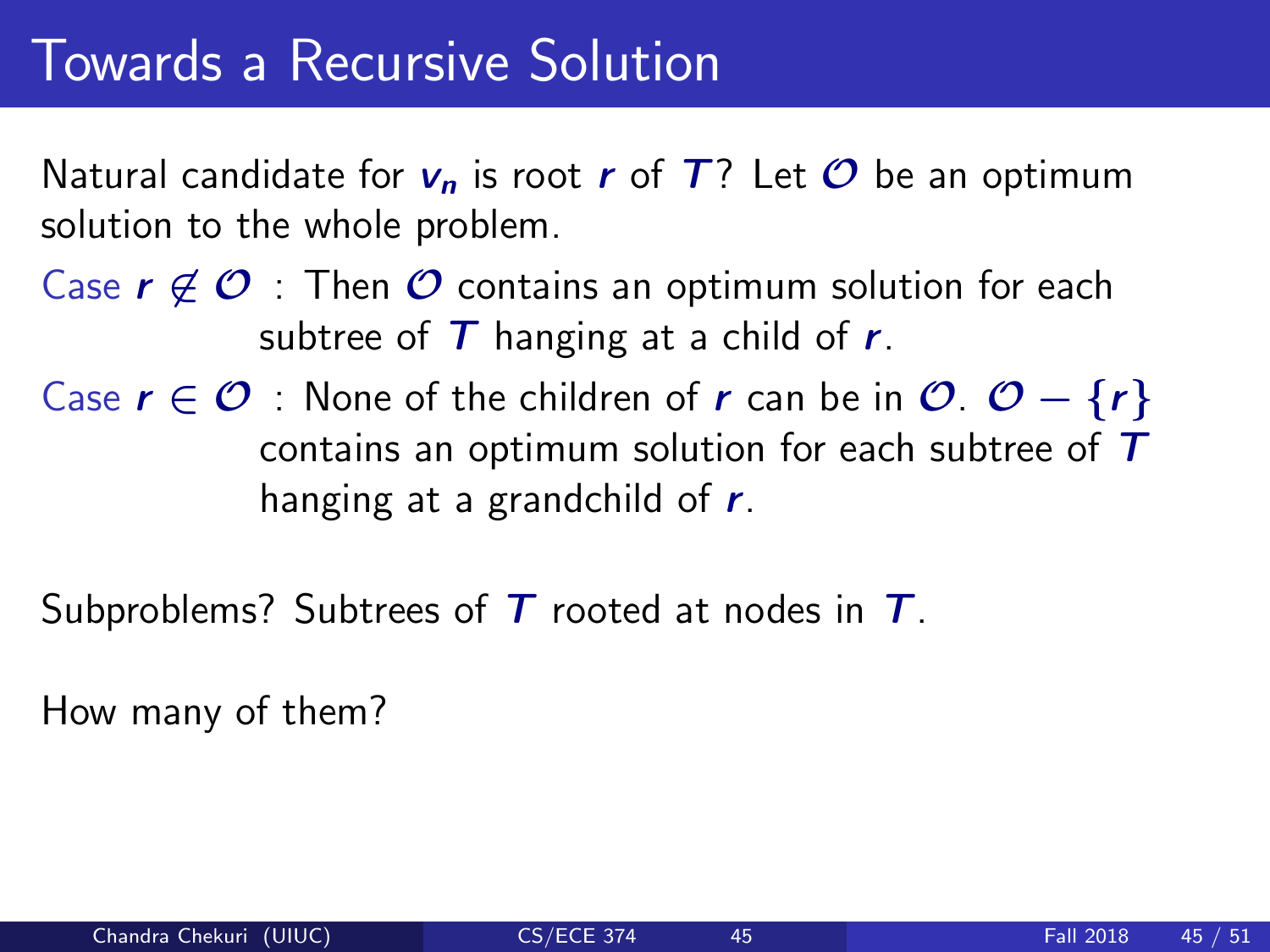Natural candidate for  $v_n$  is root r of T? Let  $\mathcal O$  be an optimum solution to the whole problem.

- Case  $r \notin \mathcal{O}$  : Then  $\mathcal O$  contains an optimum solution for each subtree of  $T$  hanging at a child of  $r$ .
- Case  $r \in \mathcal{O}$  : None of the children of r can be in  $\mathcal{O}$ .  $\mathcal{O} \{r\}$ contains an optimum solution for each subtree of  $T$ hanging at a grandchild of  $r$ .

Subproblems? Subtrees of  $T$  rooted at nodes in  $T$ .

How many of them?  $O(n)$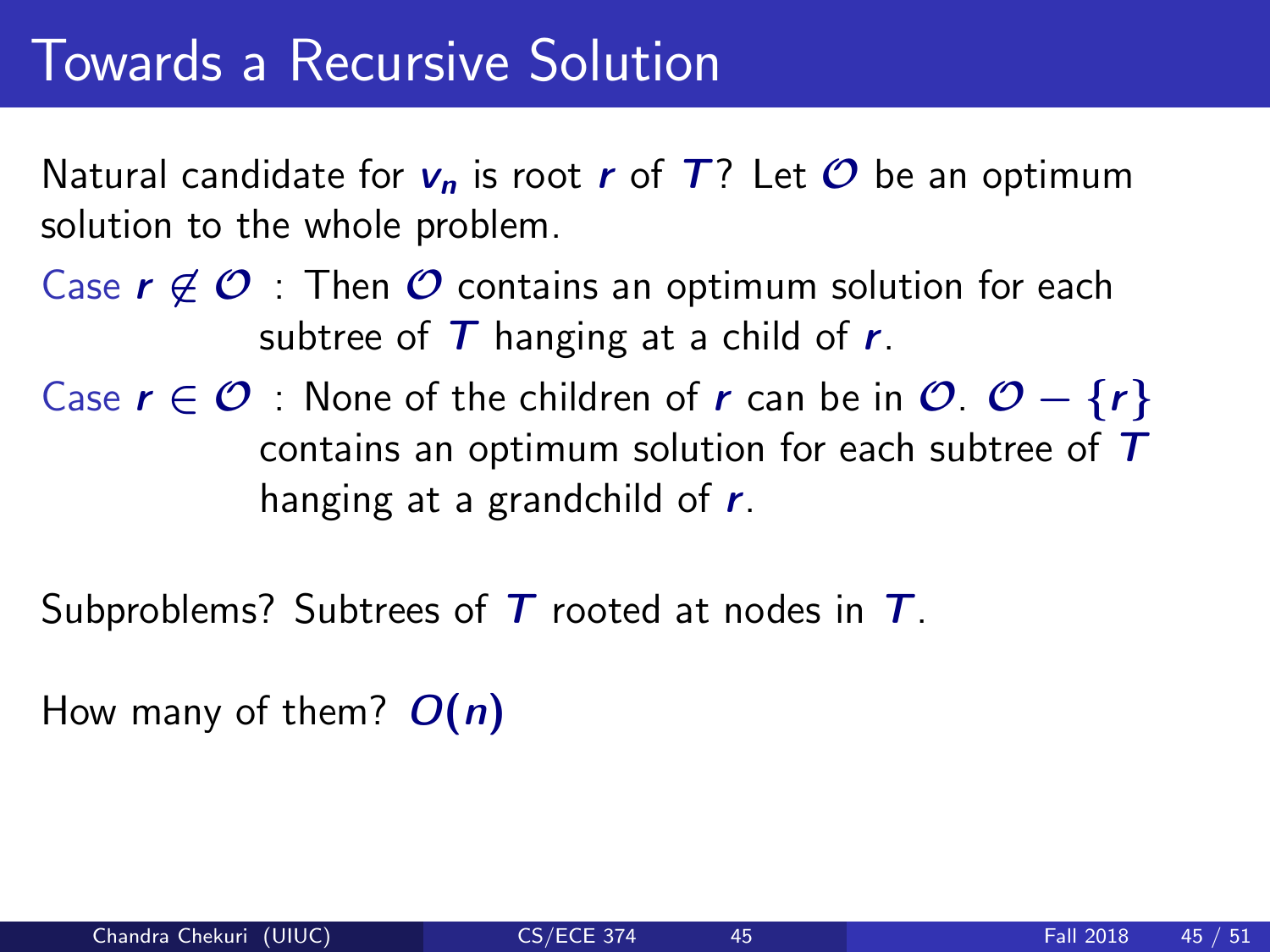Example

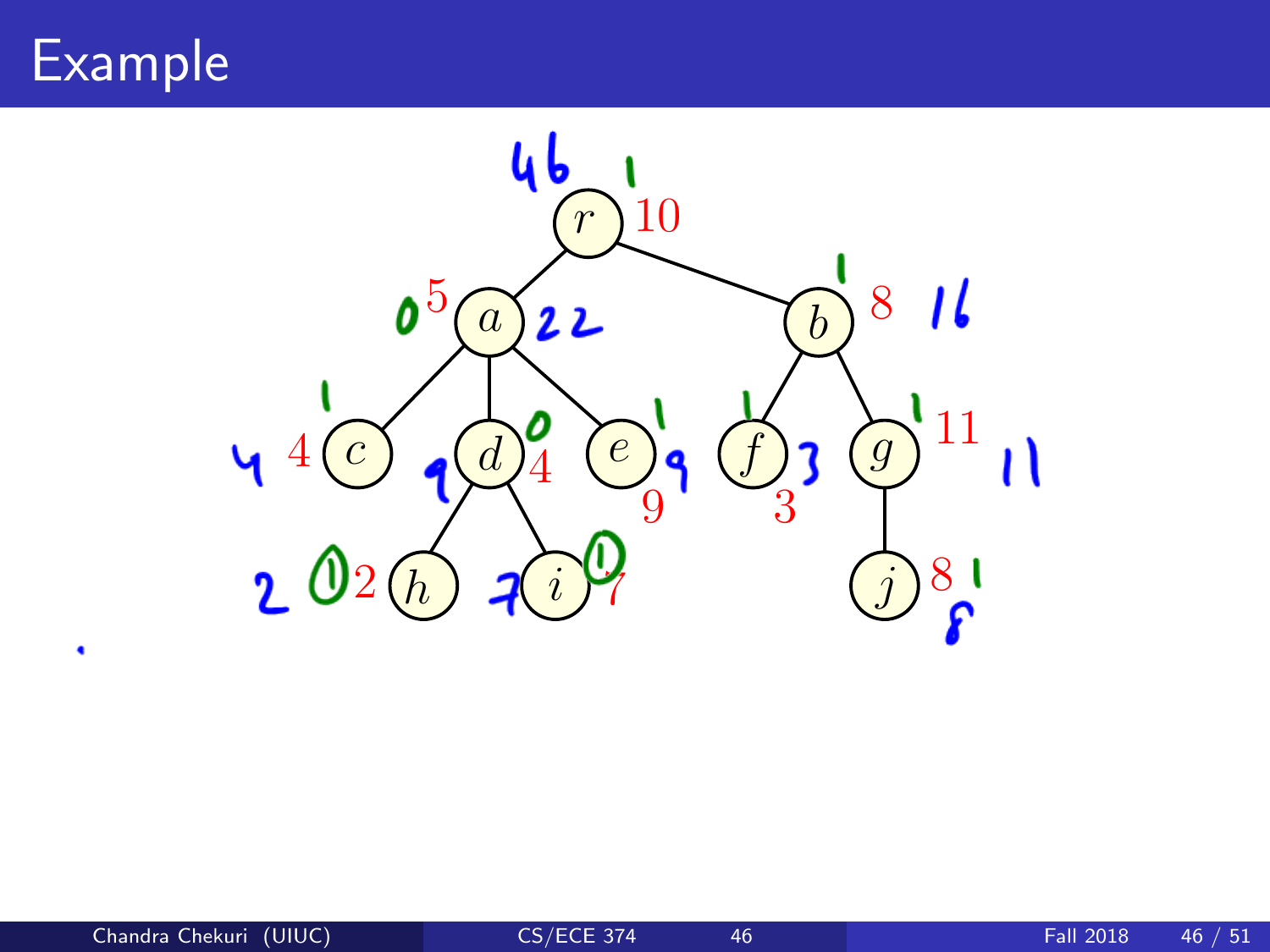# A Recursive Solution

 $T(u)$ : subtree of T hanging at node u  $OPT(u)$ : max weighted independent set value in  $T(u)$ 

 $OPT(u) =$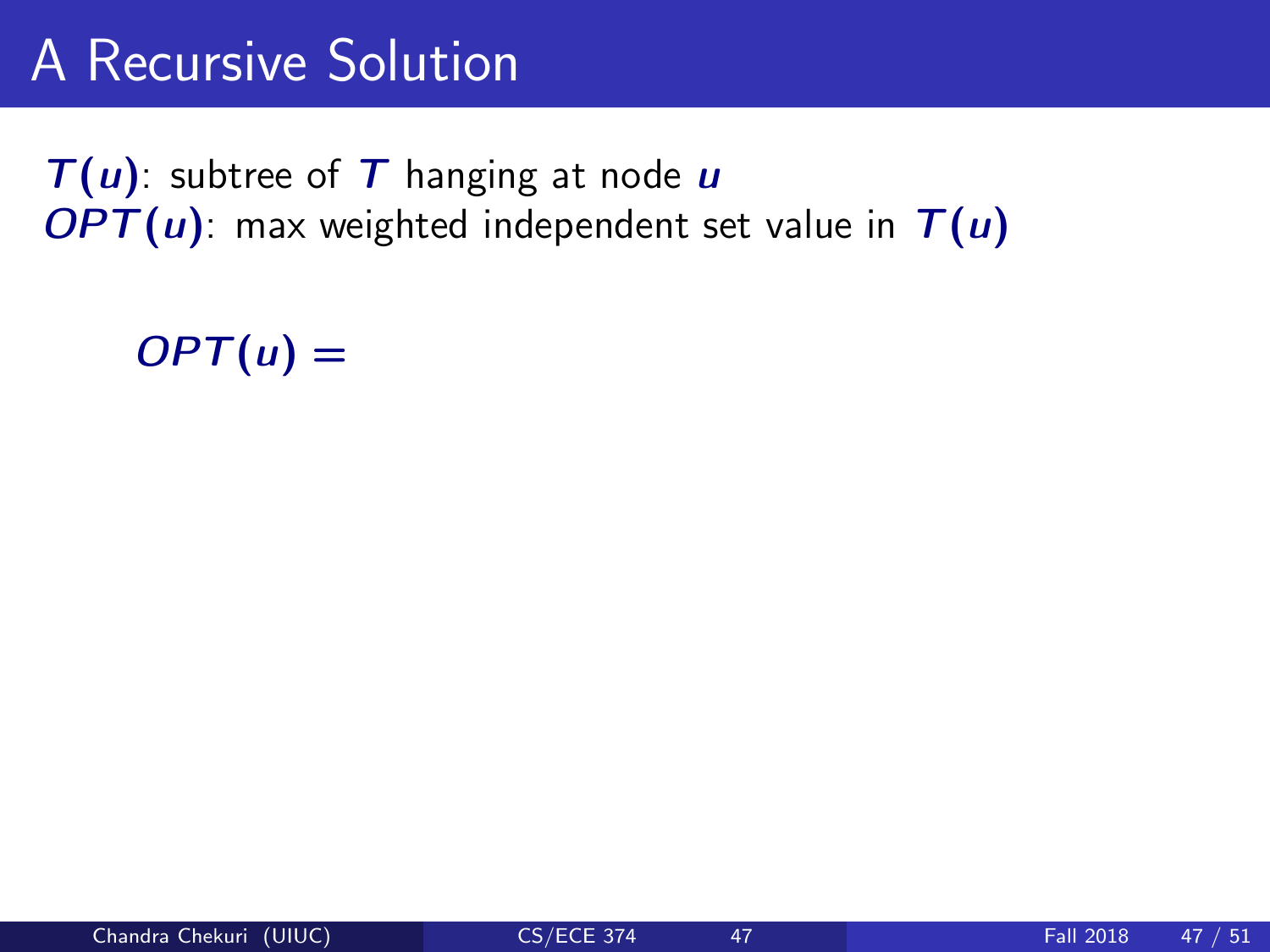# A Recursive Solution

 $T(u)$ : subtree of T hanging at node u  $OPT(u)$ : max weighted independent set value in  $T(u)$ 

$$
OPT(u) = \max \begin{cases} \sum_{v \text{ child of } u} OPT(v), \\ w(u) + \sum_{v \text{ grandchild of } u} OPT(v) \end{cases}
$$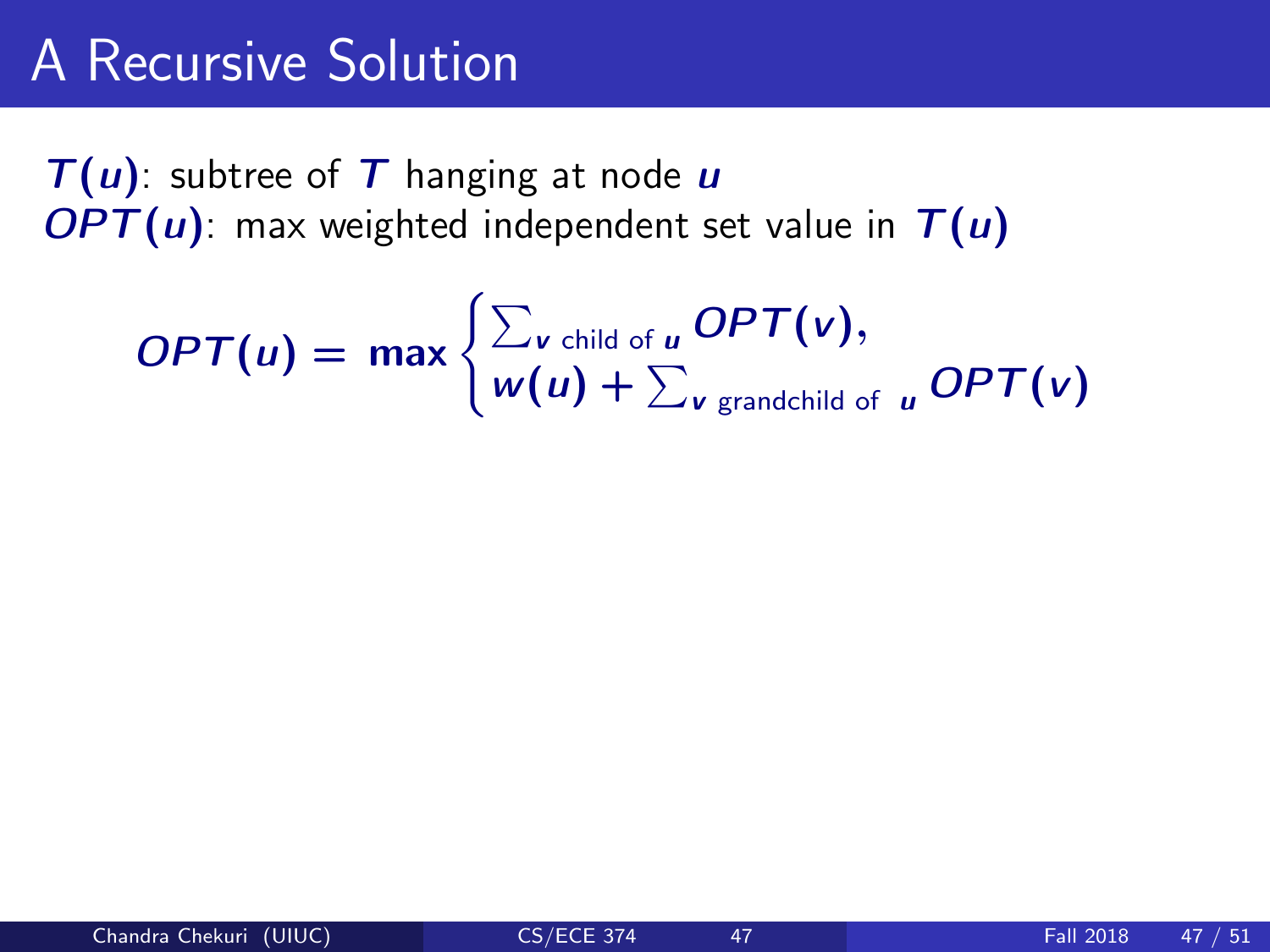- **O** Compute  $OPT(u)$  bottom up. To evaluate  $OPT(u)$  need to have computed values of all children and grandchildren of  $\boldsymbol{u}$
- $\bullet$  What is an ordering of nodes of a tree T to achieve above?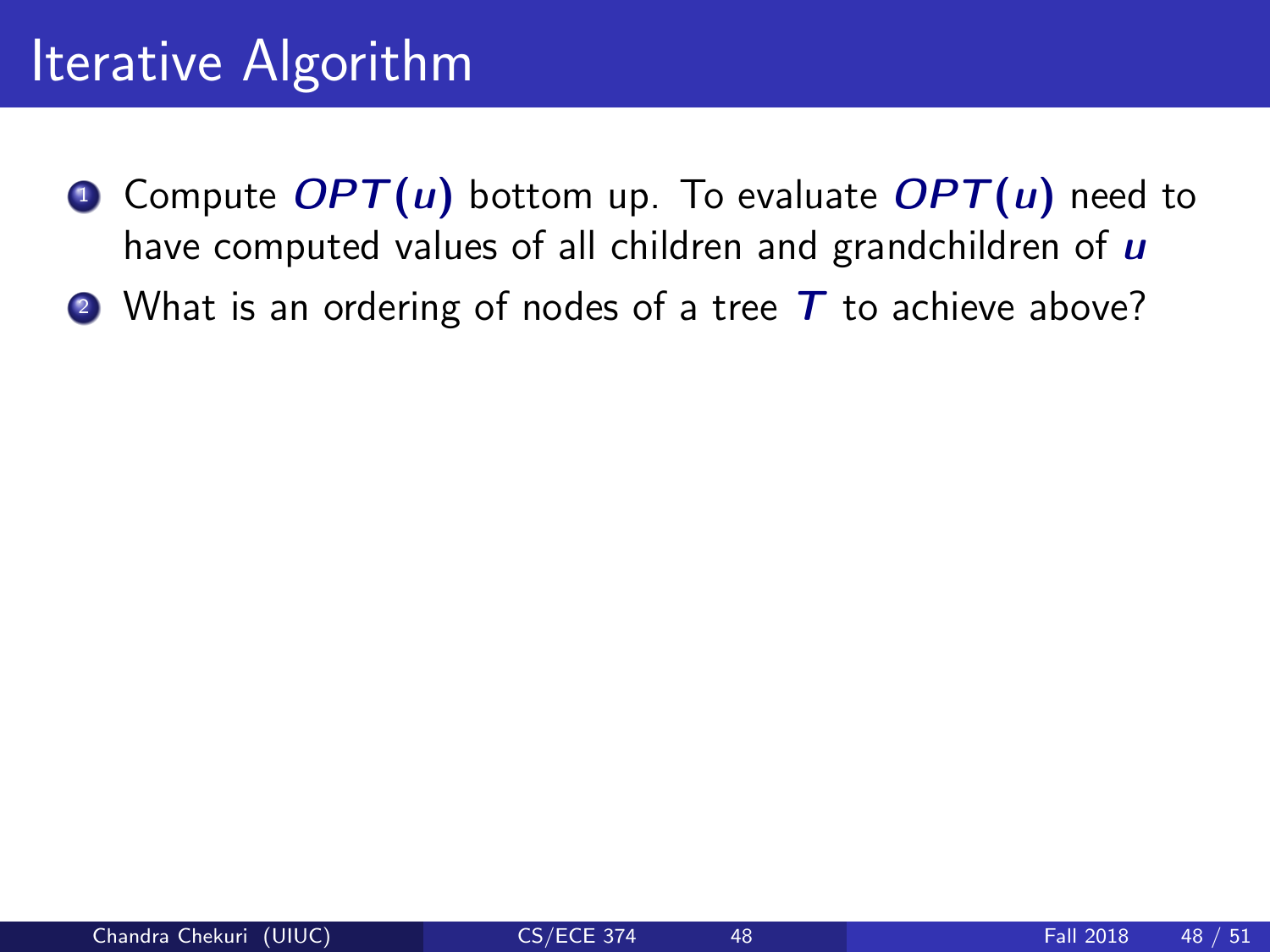- **O** Compute  $OPT(u)$  bottom up. To evaluate  $OPT(u)$  need to have computed values of all children and grandchildren of  $\boldsymbol{u}$
- $\bullet$  What is an ordering of nodes of a tree T to achieve above? Post-order traversal of a tree.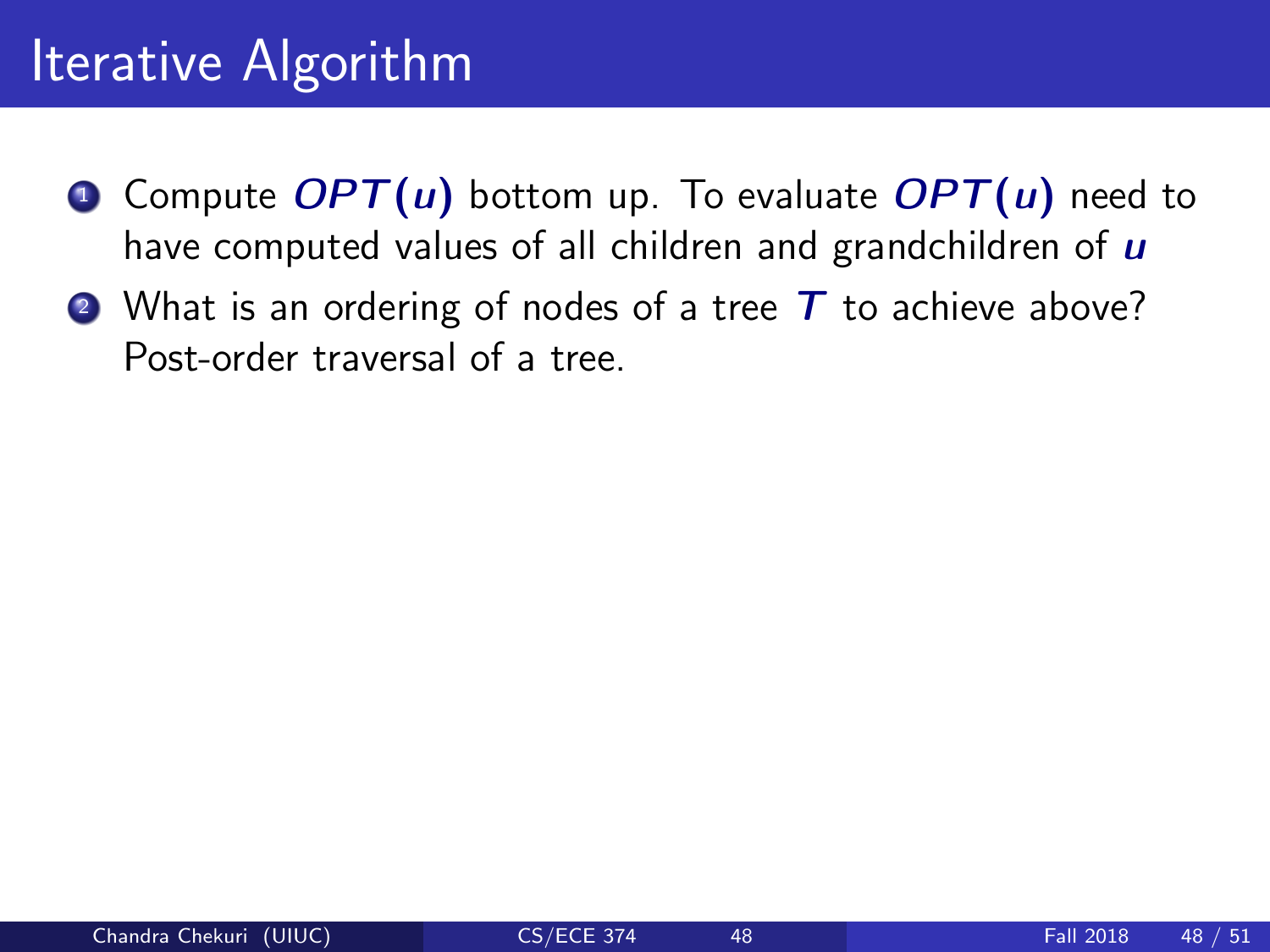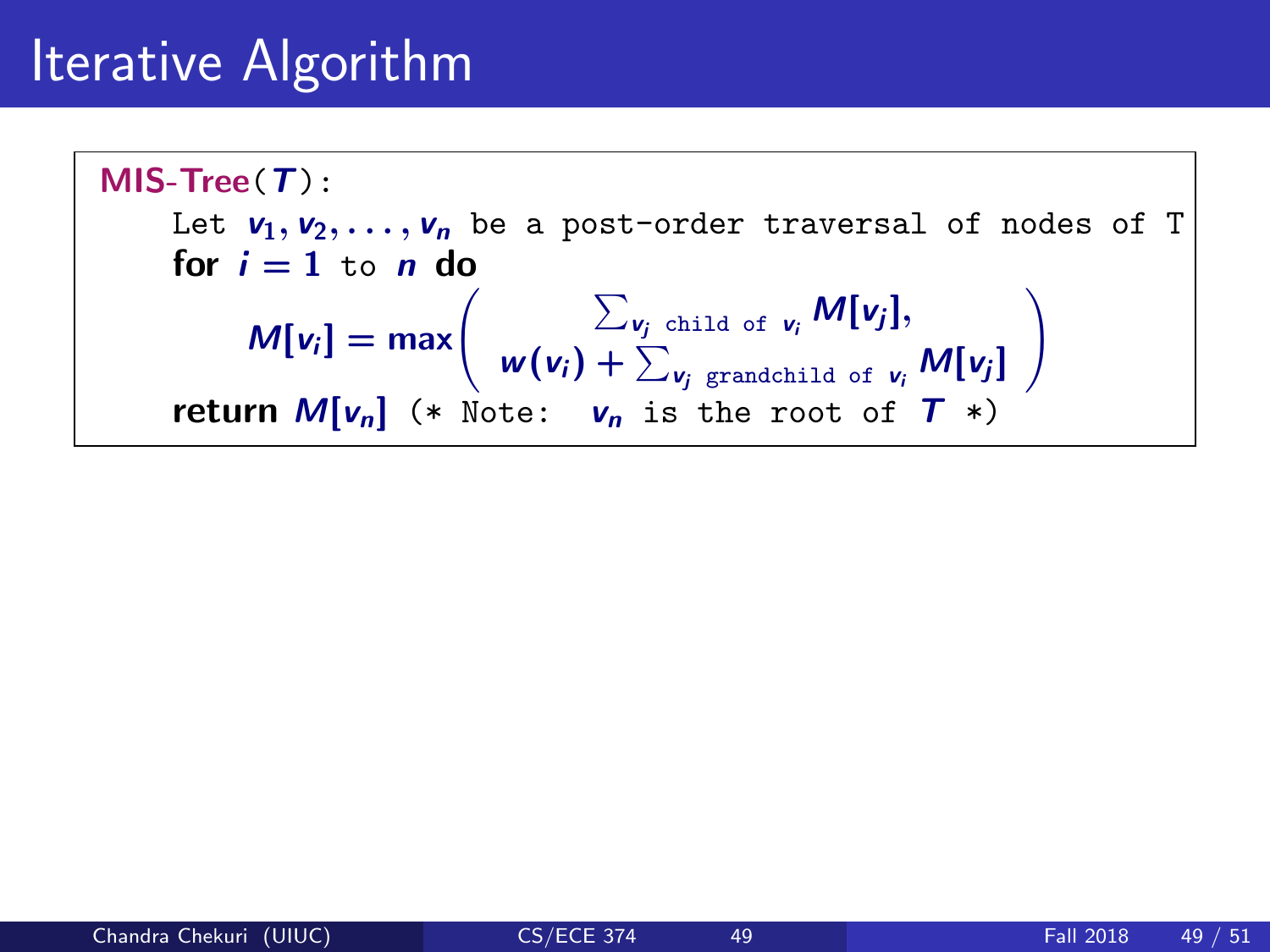MIS-Tree(T): Let  $v_1, v_2, \ldots, v_n$  be a post-order traversal of nodes of T for  $i = 1$  to n do  $M[v_i] = \max\left(\begin{array}{c} \sum_{v_j \text{ child of } v_i} M[v_j], \\ \frac{w(v_i)}{c} + \sum_{v_j \text{ child of } v_j} M[v_j], \end{array}\right)$  $w(v_i) + \sum_{v_j \text{ grandchild of } v_i} M[v_j]$  $\setminus$ return  $M[v_n]$  (\* Note:  $v_n$  is the root of  $T$  \*)

Space: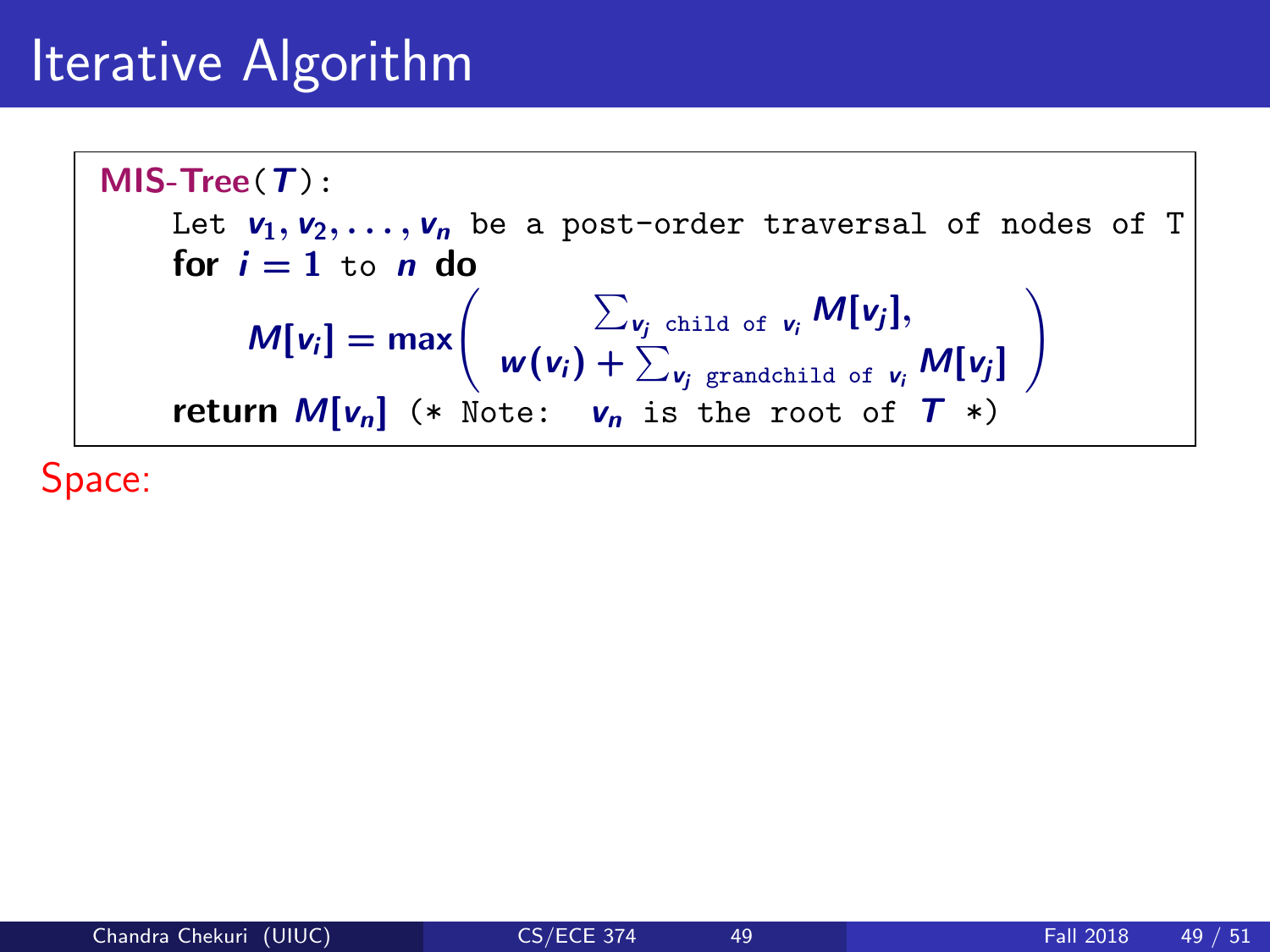MIS-Tree(T): Let  $v_1, v_2, \ldots, v_n$  be a post-order traversal of nodes of T for  $i = 1$  to n do  $M[v_i] = \max\left(\begin{array}{c} \sum_{v_j \text{ child of } v_i} M[v_j], \\ \frac{w(v_i)}{c} + \sum_{v_j \text{ child of } v_j} M[v_j], \end{array}\right)$  $w(v_i) + \sum_{v_j \text{ grandchild of } v_i} M[v_j]$  $\setminus$ return  $M[v_n]$  (\* Note:  $v_n$  is the root of  $T$  \*)

Space:  $O(n)$  to store the value at each node of T Running time: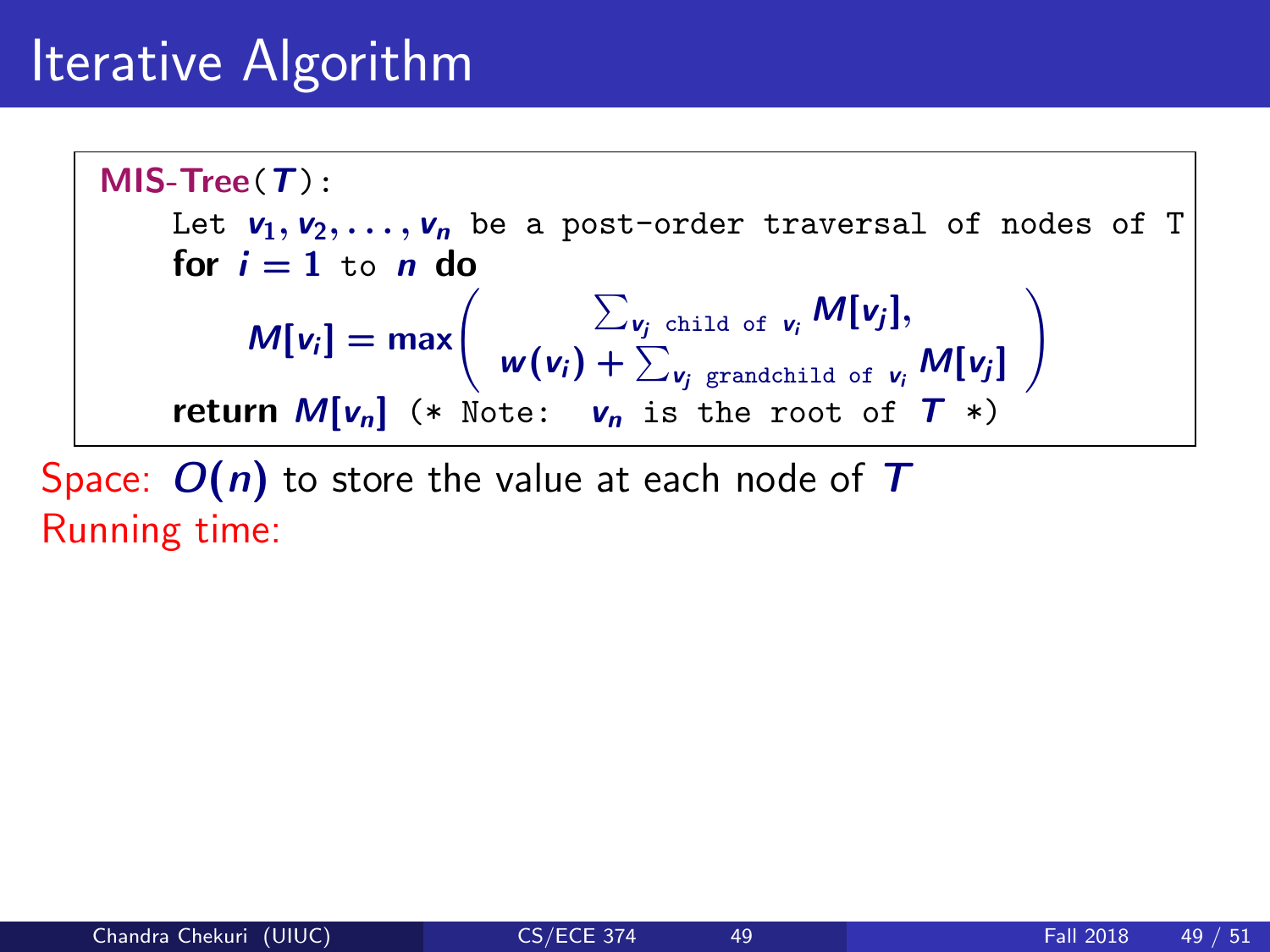MIS-Tree(T): Let  $v_1, v_2, \ldots, v_n$  be a post-order traversal of nodes of T for  $i = 1$  to n do  $M[v_i] = \max\left(\begin{array}{c} \sum_{v_j \text{ child of } v_i} M[v_j], \\ \frac{w(v_i)}{c} + \sum_{v_j \text{ child of } v_j} M[v_j], \end{array}\right)$  $w(v_i) + \sum_{v_j \text{ grandchild of } v_i} M[v_j]$  $\setminus$ return  $M[v_n]$  (\* Note:  $v_n$  is the root of  $T$  \*)

Space:  $O(n)$  to store the value at each node of T Running time:

 $\textcolor{black}{\bullet}$  Naive bound:  $O(n^2)$  since each  $M[\mathsf{v}_i]$  evaluation may take  $O(n)$  time and there are *n* evaluations.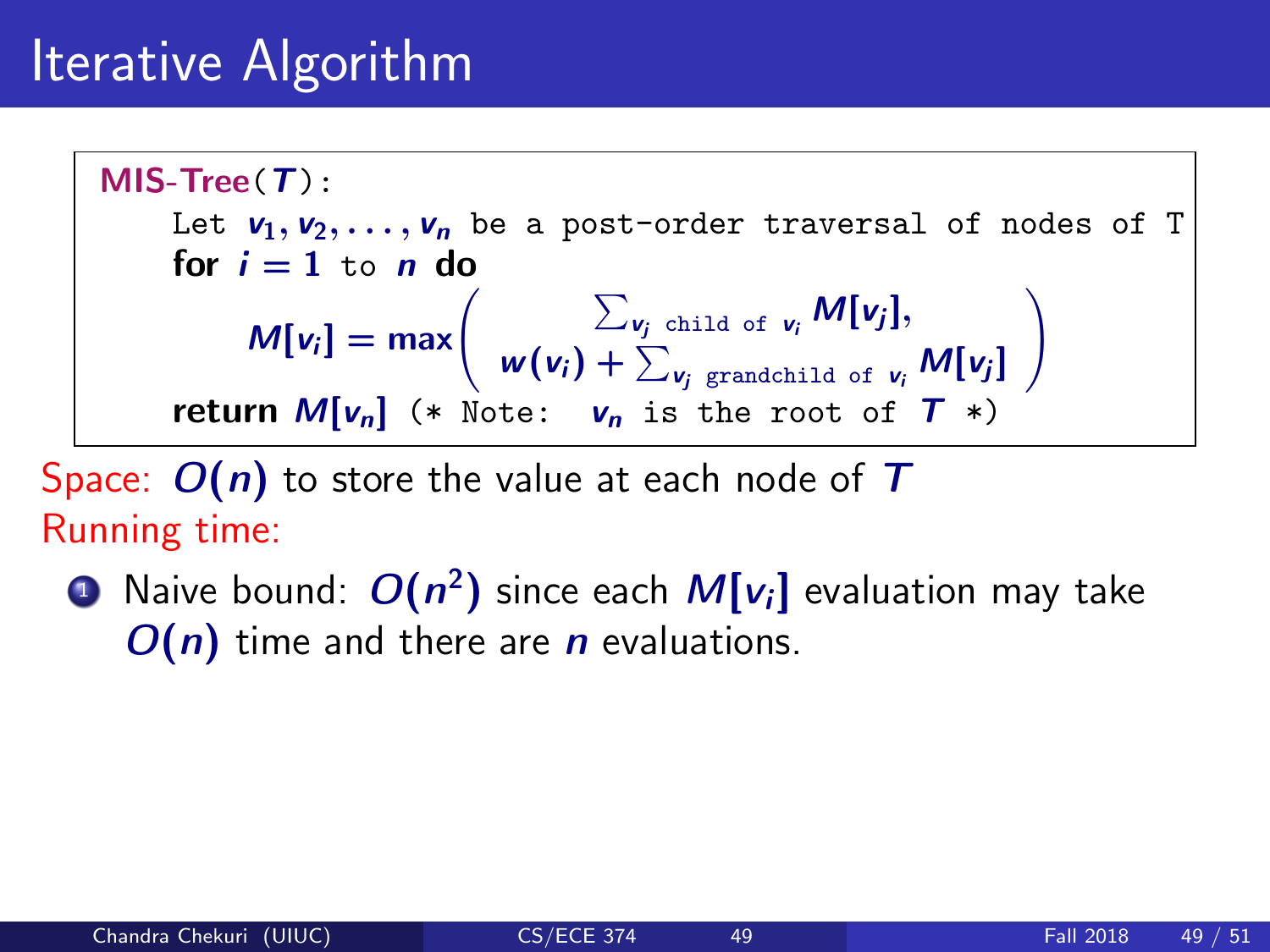MIS-Tree(T): Let  $v_1, v_2, \ldots, v_n$  be a post-order traversal of nodes of T for  $i = 1$  to n do  $M[v_i] = \max\left(\begin{array}{c} \sum_{v_j \text{ child of } v_i} M[v_j], \\ \frac{w(v_i)}{c} + \sum_{v_j \text{ child of } v_j} M[v_j], \end{array}\right)$  $w(v_i) + \sum_{v_j \text{ grandchild of } v_i} M[v_j]$  $\setminus$ return  $M[v_n]$  (\* Note:  $v_n$  is the root of  $T$  \*)

Space:  $O(n)$  to store the value at each node of T Running time:

- $\textcolor{black}{\bullet}$  Naive bound:  $O(n^2)$  since each  $M[\mathsf{v}_i]$  evaluation may take  $O(n)$  time and there are n evaluations.
- **2** Better bound:  $O(n)$ . A value  $M[v_i]$  is accessed only by its parent and grand parent.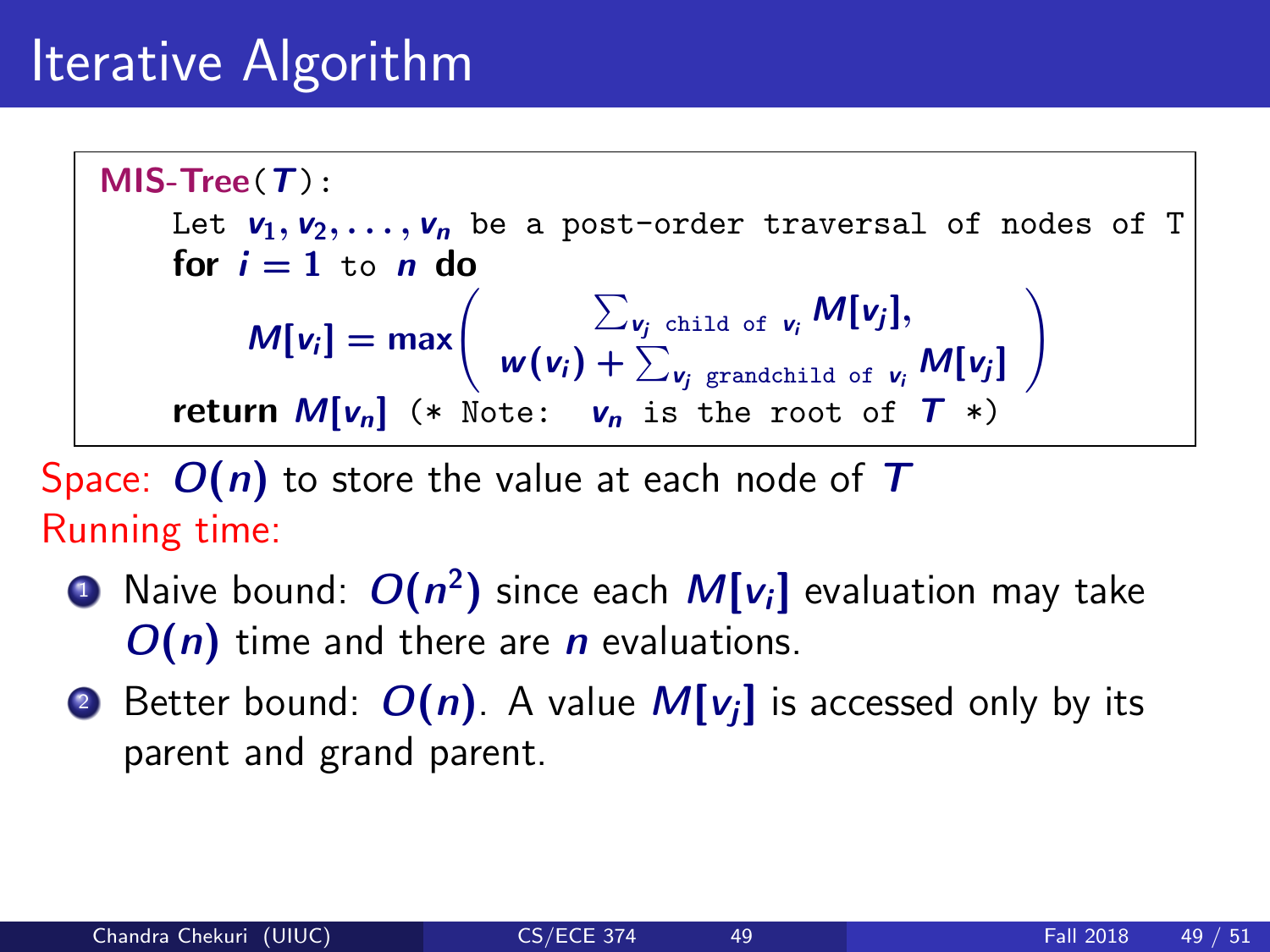